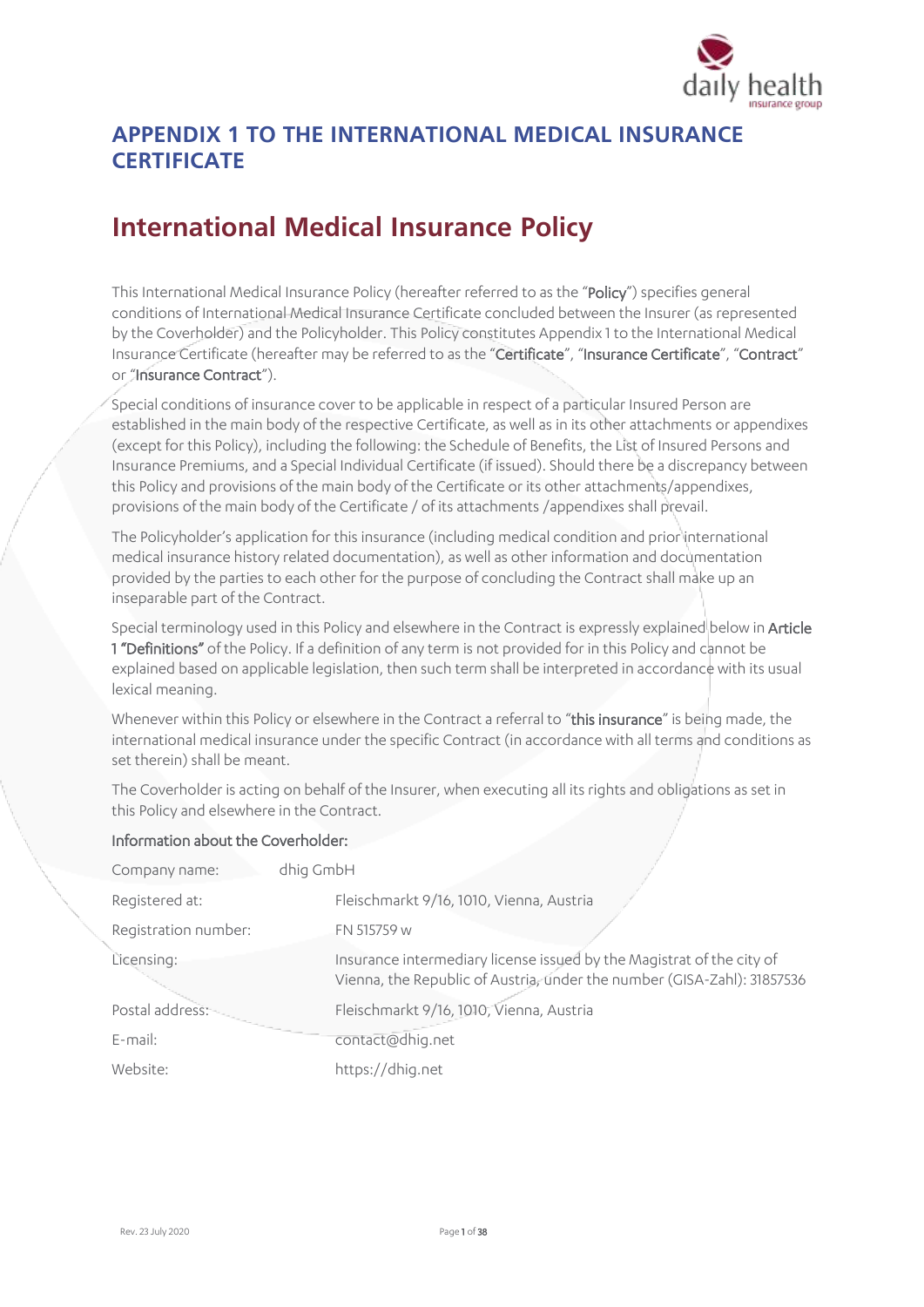

## 1. DEFINITIONS

The following terminology shall be used in this Policy and elsewhere in the Contract:

Accident is an external, sudden, short-term, unintentional, not being a result of a disease or its Treatment, unforeseen concourse of circumstances, which occurred during the Insurance Period, where against the will of an Insured Person his/her health is damaged or he/she dies. Accidents among other things include but are not limited to the following: illegal actions of third parties (including Terrorist Attack), an attempt of rescue of people or freight in peril; inhalation of gas or vapor, as well as absorption of poisoning or aggressive substances; disruptions and damage of muscles caused by a spurt; frostbite; drowning.

Actively-at-Work means a natural person's status of actively and competently performing all the essential duties of his/her usual job, without restriction for all or most of his/her regularly scheduled working hours. The following employees shall be recognized as being Actively-at-Work: those on maternity leave; those on compassionate leave; those on annual leave; those on study leave for no longer than 1 month per year.

Adult Health Screening (Check-up) includes a routine physical examination by a General Practitioner, routine blood tests, and urinalysis for persons aged 18 or older. Further tests and consultations by Specialists are recommended by the General Practitioner depending on the Insured Person's age and gender, his/her general health condition and occupational hazards, and may include:

- Mammograms for breast cancer screening or diagnostic purposes:
	- one baseline mammogram for asymptomatic women aged 35–39;
	- a mammogram for asymptomatic women aged 40–49 every 2 years;
	- a mammogram every year for women aged 50 or older.
- Pap smear: one annual Papanicolaou screening for Insured females.
- Prostate cancer screening (PSA-test): one annual prostate cancer screening for Insured men aged 50 or older or any age, when prescribed by a Doctor.
- Bowel cancer screening: an annual bowel cancer screening for Insured Person aged 55 or older.
- Bone densitometry: one annual scan to determine the density of the Insured Person's bones.

Aggregate Limit per event means the combined limit of the Insurer's liability under the Contract if a relevant event occurs, irrespective of number of Insured Persons affected by this event, their individual Sums Insured and Schedules of Benefits envisaged by the Contract. Individual limit per event means the limit of the Insurer's liability in respect of one Insured Person, if a relevant event occurs.

Alternative/Complementary Medical Practices (Alternative/Complementary Medicine) means practices and products that are not recognized world-wide as methods and standards of Medical Treatment and healthcare practices. Alternative medicine includes acupuncture, needle therapy, aromatherapy, hydrotherapy, chiropractic, homeopathic, naturopathic and osteopathic medicine, and Ayurvedic and traditional Chinese medicine.

Anniversary Date means the annual anniversary of the Insurance Start Date indicated in the first Certificate.

Assistance Service is a legal entity appointed by the Coverholder for organization of medical services and payment of relevant expenses covered by the Contract. The Insured Person must contact the Assistance Service to obtain pre-authorization of any Treatment for Benefits where this is obligatory as expressly indicated in paragraph 5.4 of this Policy and elsewhere in the Contract. The Assistance Service is operational 24 hours a day, 365 days a year. The specific contact details of the Assistance Service shall be indicated in the main body of the Certificate.

Benefit means a Medical Treatment, good and services executed/incurred/provided to the Insured Person solely within Hospitals belonging to the ACIBADEM chain in Turkey, which the Insurer agrees to pay for/compensate for (subject to terms, limitations, Specific Exclusions and exclusions, other general and special conditions as set in the Contract) and that are indicated in the Schedule of Benefits as covered under the Contract. This Policy (including its Article 1 "Definitions") and other wording of the Contract may contain provisions explaining and otherwise referring to certain benefits. However, for the avoidance of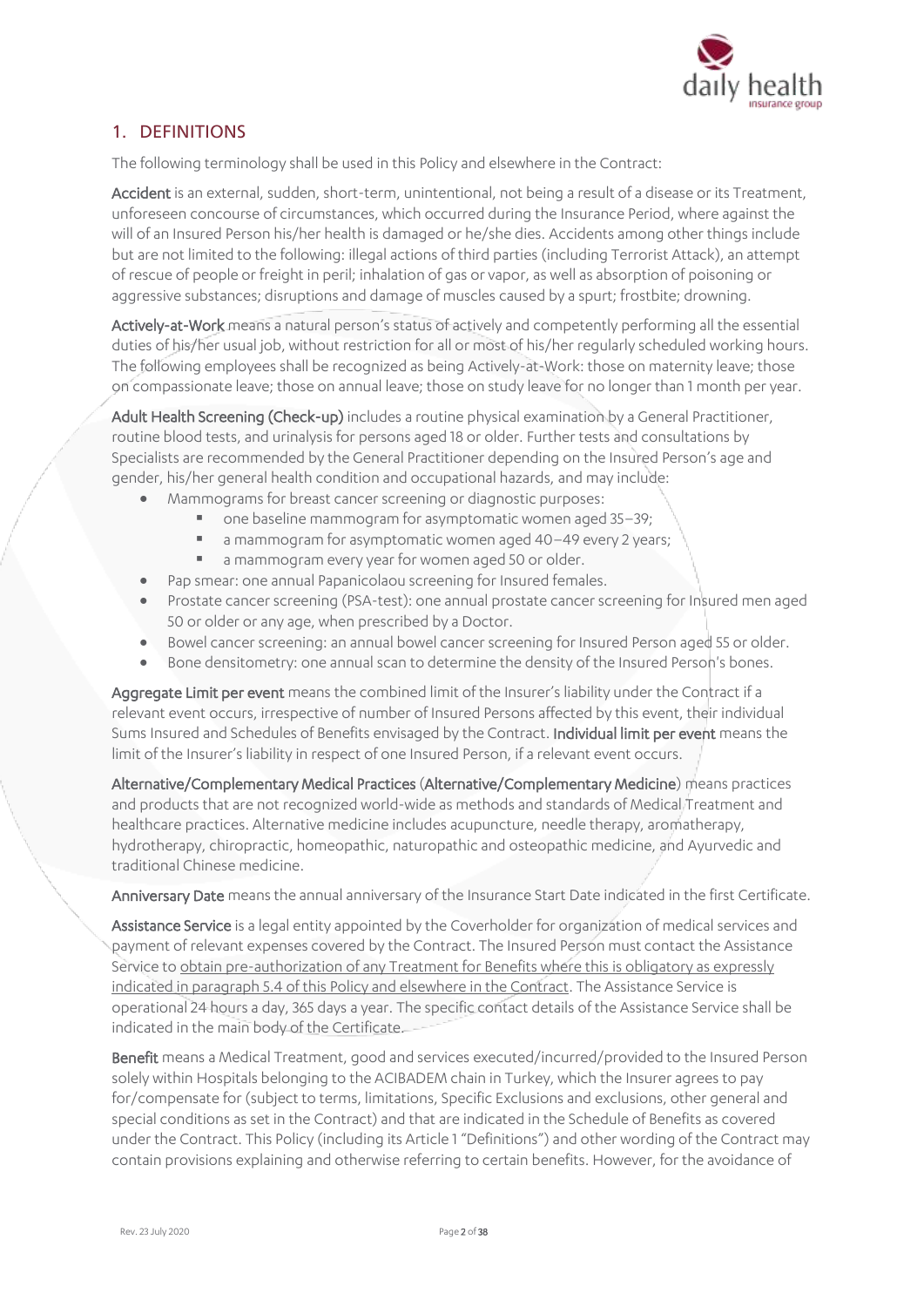

any doubts, any benefit that is not expressly indicated in the Schedule of Benefits as covered by the Contract shall not be covered.

Schedule of Benefits means the Schedule of Benefits, which is attached to the Certificate and specifies the Benefits covered by the specific Insurance Contract. The Schedule of Benefits makes up an inseparable part of the Certificate.

Chronic condition or a Chronic disease means a disease, a consequence of Injury or medical condition that causes irreversible pathological changes, which has 2 or more of the following characteristics:

- a. it has no known recognized cure, or after a course of Treatment it comes back or is likely to come back;
- b. it is permanent (continues indefinitely);
- c. it requires long-term monitoring, consultations, check-ups, examinations or tests, or taking drugs regularly;
- d. the Insured Person needs to be rehabilitated or specially trained to cope with it;

however, tumor, congenital, and hereditary conditions are excluded from the definition of Chronic condition.

The Treatment of a Chronic disease or of a Chronic condition is covered if expressly indicated so in the applicable Schedule of Benefits/elsewhere in the Certificate.

Claim means a request for reimbursement of expenses for (cost of) Medical Treatment/good or service, submitted to the Coverholder by the Insured Person, the Policyholder or by a Provider of the said Treatment/good or service. Claim payment means positive settlement of the Claim, where the Claim can be eligible for payment in full or in part.

Compassionate Trip Home means the cost of a return economy air ticket to the Insured Person's Home Country if his/her close family member dies during the Insurance Period. A close family member means Insured Person's Spouse/partner, parent, mother-in-law, father-in-law, brother, sister, child (including (un)married child, stepchild, foster child and legally adopted child), grand-child, or grandparent.

Complicated Pregnancy and Childbirth means any of the following medical conditions:

- miscarriage requiring immediate Surgery, or fetus death if it remains in the mother's uterus with placenta;
- stillbirth;
- abnormal cell growth in the uterus (hydatidiform mole);
- ectopic Pregnancy;
- severe hemorrhage for several hours or days immediately after birth (post-partum hemorrhage);
- remnants of afterbirth parts in the uterus (parts of placenta or membranes) after baby birth;
- low insertion of placenta;
- nephropathy;
- preeclampsia (condition with a number of symptoms including hypertension and fluid retention);
- eclampsia (late toxicosis, characterized by convulsive attacks followed by coma-like state);
- *gestational diabetes:*
- full cessation of labor activity;
- therapeutic abortion;
- uterine laceration;
- amniotic fluid embolism:
- complications following above stated conditions.

Complicated Pregnancy and Childbirth benefit means reimbursement of costs relating to prenatal and post-natal care and childbirth, of the insured mother and her Newborn child in the first 14 days of his/her life, where the Doctor has certified any of the medical conditions envisaged under the Complicated Pregnancy and Childbirth definition, or where a normal delivery would endanger the life of the mother and or child(ren). Besides tests and consultations indicated under a Normal Pregnancy and Childbirth benefit definition, the Complicated Pregnancy and Childbirth benefit includes other Medically Necessary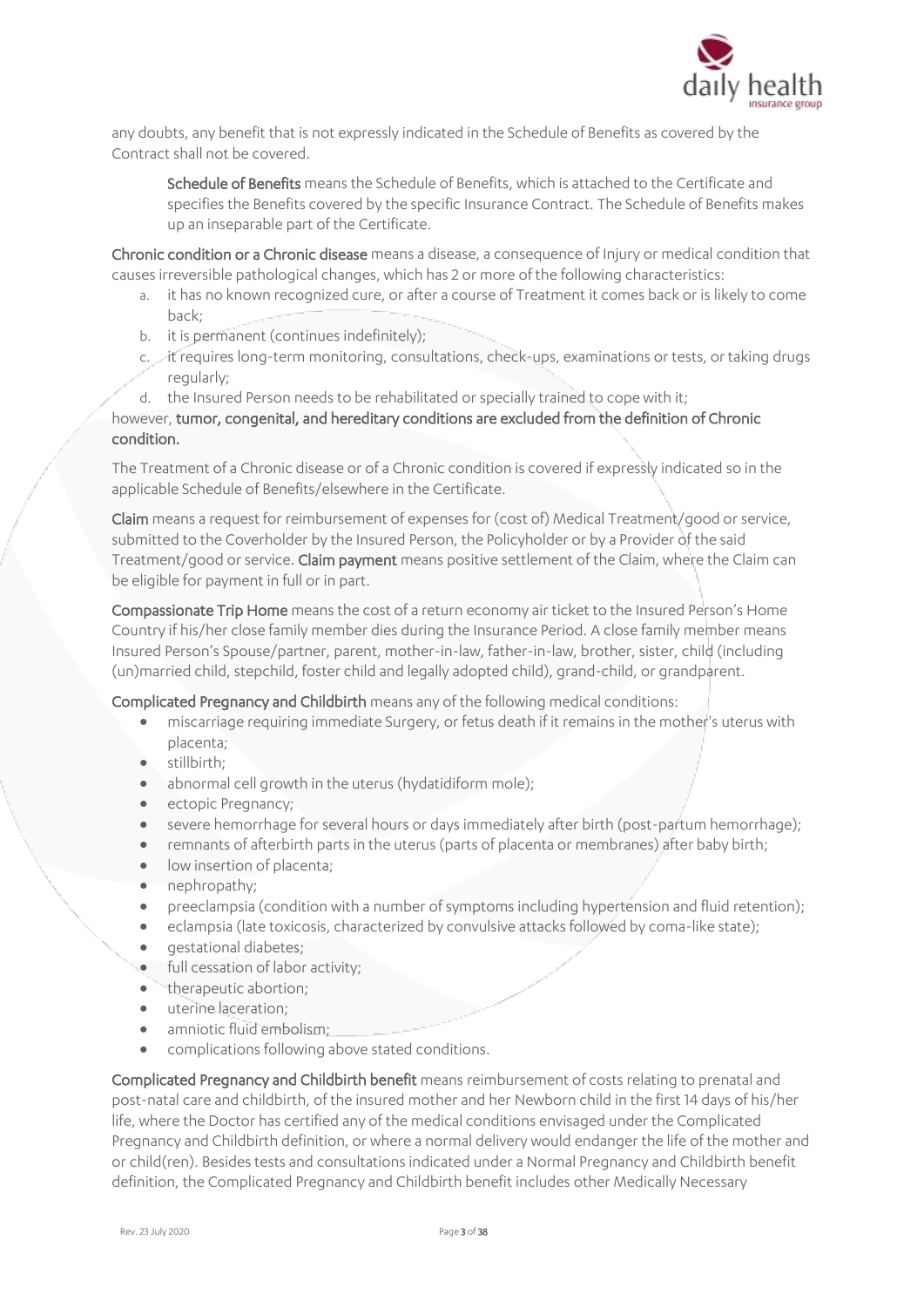

consultations, tests, and Treatments prescribed by the Doctor in connection with the Complicated Pregnancy and Childbirth, and also covers the associated expenses for Local Road Ambulance Services. However, if under insured mother's Certificate diabetes and diabetes-related diseases are expressly excluded, then no Treatment for diabetes during Pregnancy shall be covered by this insurance, and no associated expenses shall be reimbursed.

Congenital/hereditary diseases mean any hereditary disease, congenital disorder, physical abnormality and/or any deviation from normal development occurred since birth, or a medical condition acquired during fetal development, regardless of whether it was diagnosed at the time. For insurance purposes it does not matter whether Congenital disease is due to heredity or environment. If the

Congenital/hereditary diseases benefit is indicated as covered by the applicable Schedule of Benefits, it is available if all of the following conditions are met:

- the mother was covered under her Contract for maternity:
- the child was born when such maternity cover was valid:
- within the first 30 days after the birth the child was also enrolled in the Contract; additional Insurance Premium quoted by the Coverholder was fully paid for his/her insurance under the Contract.

Controller means the natural or legal person, public authority, agency or other body which, alone or jointly with others, determines the purposes ("why?") and means ("How?") of the processing of Personal data.

Cooling off period means the first 30 calendar days from the Insurance Start Date, during which the Policyholder is entitled to terminate the Contract and to claim back the Insurance Premium paid, provided that no Insured Person received any Medical Treatment or assistance covered by this Contract during the above-mentioned period of time. The Cooling off period is not applied in respect of prolongation/renewal of the Contract.

Co-payment means a percentage of the cost of a Medical Treatment/good/service insured under the Contract, which the Insured Person must pay himself/herself (and for which the Insurer is not liable).

Country of residence means the country declared in the application for insurance as the country that will be the Insured Person's primary residence for the whole duration the Insurance Period; this information is shown on the relevant Certificate (in its main body). The Policyholder and the Insured Person are obliged to inform the Coverholder about any long-term (for more than 3 months) or permanent moving out of the Insured Person from the Country of residence, following the procedure as set further in this Policy.

Coverholder means the company dhig GmbH (contact details as indicated in the introduction of this Policy), which has been duly appointed by the Insurer to conclude and implement all the Contracts for and on behalf of the Insurer, including (but not limiting to) the following: collection of applications for insurance, Underwriting, issue of offers for insurance, issue and signing of Certificates, Special Individual Certificates and other documentation of the Contract, Insurance Premiums collection, subsequent Contract administration and Claims handling.

Dangerous Sports include windsurfing; surfing; diving (at depth up to 20 m); water skiing, riding scooters, motor bikes and motorcycles; jet skiing (aqua bikes); riding quadracycles, snowmobiles; parasailing; yachting; track mountain skiing and snowboarding.

Day-Care Treatment (Day-Patient Treatment) means Treatment in a Hospital, for which the patient does not have to stay overnight.

Day-Surgery means Surgery requiring the use of a conventional operating theatre and performed on an inand-out same-day basis without an overnight stay.

Deductible means the first amount of every cost of a Treatment/good/service insured under the Contract, which the Insured Person must pay himself/herself (and for which the Insurer is not liable).

Dental Basic Restorative Treatment means the following manipulations, subject to limitations envisaged by the Contract: relief of pain, X-Rays, filling/tooth decay Treatment, including tooth decay implications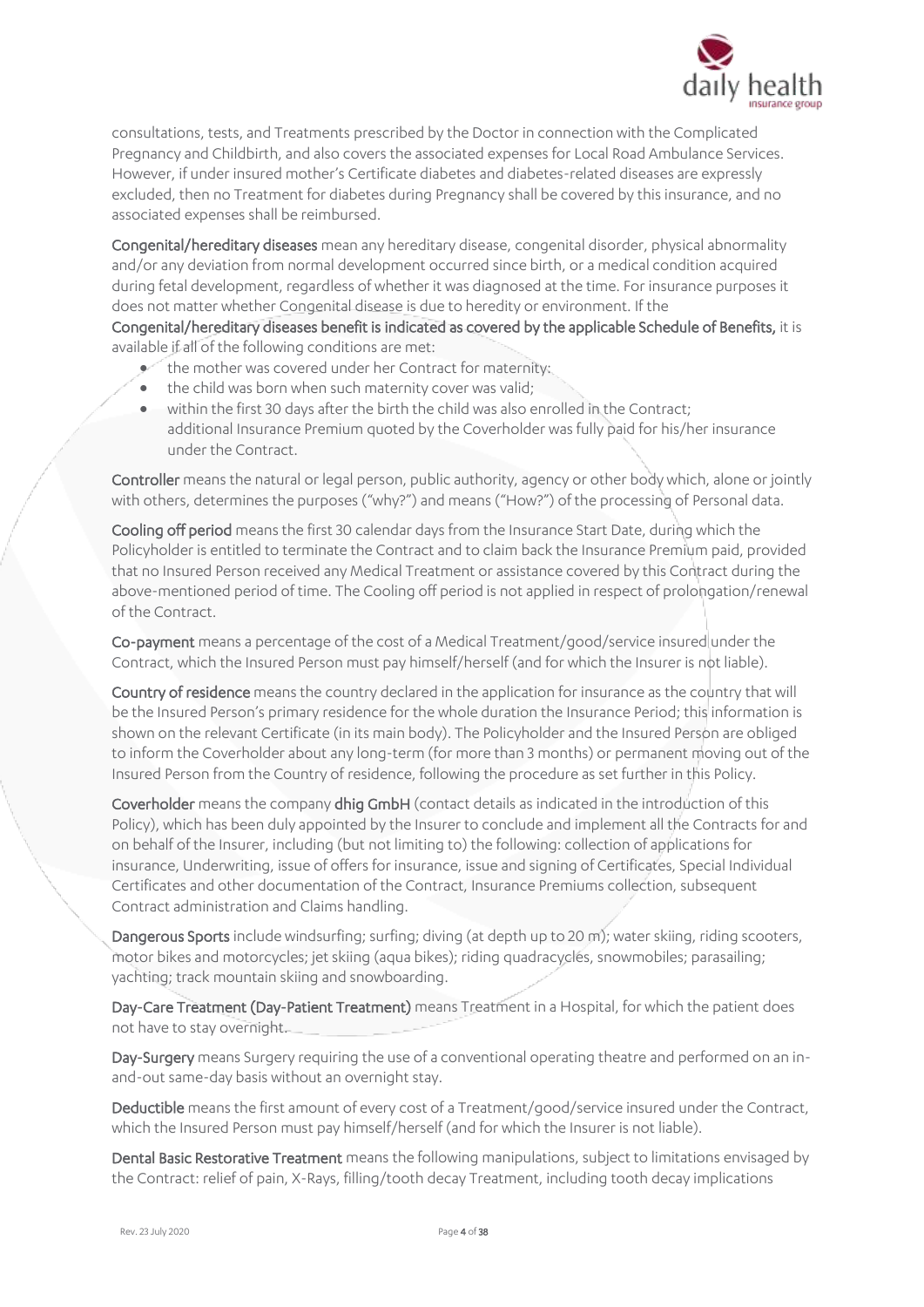

(pulpitis, periodontitis), extraction and root canal therapy, Surgery to remove a complicated, buried or impacted tooth, for example in the case of an impacted wisdom tooth, or to treat irreversible bone disease involving the jaw(s) that cannot be treated in any other way, but not if it is related to gum disease or tooth disease or damage.

Dental Major Restorative Treatment includes the following manipulations, subject to limitations envisaged by the Contract: Treatment of gums, restoration of the function of dental prostheses and the installation of new prostheses, crowns, bridges and pivot teeth, as well as related Surgeries and Treatments.

Dental Orthodontic Treatment is available for insured Dependents up to the age of 18 years.

Dental Preventive & Diagnostic Treatment means the following manipulations, subject to limitations envisaged by the Contract: oral exams, routine cleanings, X-Rays, fluoride application, sealants and space maintainers (nonorthodontic).

Dental Treatment following an Accident means the Treatment required to restore or replace the Insured Person's sound natural teeth lost or damaged in an Accident, which takes place within 90 days as of this Accident date. Damage to teeth caused by biting or chewing is excluded from this definition.

Dentist (Dental Surgeon) means a person officially qualified and licensed to practice dentistry in the country where the Treatment is received.

Dependent means a Spouse or a partner of a Primary Insured Person, and also the latter's (un)married child (including stepchild, foster child, and legally adopted child) provided that the child is not more than 18 years old as on the date of entry into force of his/her insurance cover under the Contract or Anniversary Date (or up to age 24 if there is proof that the child is continuing in full-time education).

Disability means as partial or full loss of ability to work or to live normally, as confirmed by a qualified expert or by a specialized organization in relevant country, as a consequence of body Injury or health disorder, caused by an Accident or an Illness.

Doctor (Physician, Therapist) means a person, who graduated from a medical school, passed state attestation and who is legally practicing in the Hospital. Medical Treatment/goods/service (including but not limited to Hospitalization and Out-patient Care) are eligible (i.e. covered by this insurance) only if they are executed/provided at/by Doctors/Specialists in the Hospitals.

Experimental Treatment means a Medical Treatment, procedure, therapeutic course, equipment, medical device or a pharmaceutical product for medical or surgical use, which are at the study, trial, testing stage, or at any stage of experimental works under clinical conditions, and/or are not recognized yet by various scientific organizations or by the international medical society or by competent authorities, as duly tested, sufficiently safe, efficient, or suitable for Treatment of diseases or Injuries.

Extreme Sports mean activities that are commonly recognized as highly dangerous for life and health and include (but are not limited to), for example, sky jumping, gliding, mountain skiing, or snowboarding outside special tracks, speleology and rope jumping, sandboarding; diving at depth more than 20 m; wakeboarding; flyboarding; hang-gliding; para-gliding; kite-surfing; kayaking (rafting in a small one-seat vessel, i.e. a kayak); canyoning; zorbing; bucking; base-jumping; skateboarding; mountain bike (mountain descent on a special bike); Bison-Track-Show (tractor race); rope jumping (using a special safety rope from high objects); roofing (ascend to hard-to-reach and dangerous roofs and spires of high buildings without safety arrangements); mountaineering; stunt riding; trial; train surfing; free boarding; rollerblading; stunting or crossing using special bikes; participation in regattas; motor racing, automobile racing or any other racing.

Family Doctor or GP (General Practitioner) means a Doctor providing Medical Treatment not requiring a Specialist's training.

Grace Period means the number of days, starting from the date when the Insurance Premium or any installment thereof (should the Insurance Premium be agreed to pay on semi-annual, quarterly or monthly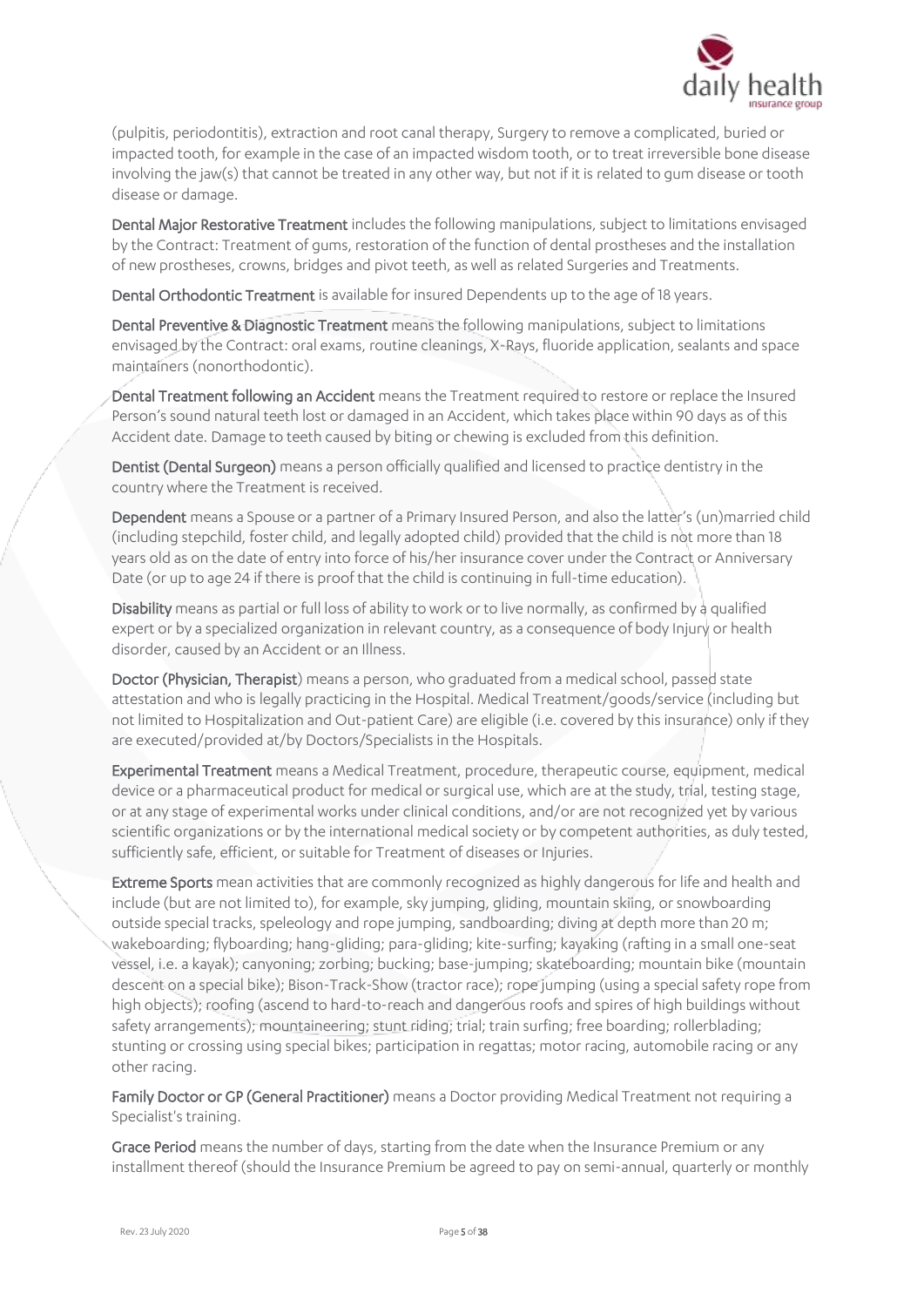

basis) becomes due from the Policyholder, during which the Policyholder must pay the Insurance Premium. The Grace Period (if applicable) shall be indicated in the main body of the Certificate or in the Special Individual Certificate. Should the Policyholder be late to pay the Insurance Premium or any part thereof, the Coverholder reserves the right to postpone settlement of Claims under the Contract until the Policyholder pays all the amount due, and/or to terminate the Contract as expanded on further in this Policy.

HIV/AIDS benefit means the cost of Treatment arising from, or related to, Human Immunodeficiency Virus (HIV and/ or HIV-related Illness), including Acquired Immune Deficiency Syndrome (AIDS) or AIDS-related complex (ARC). If the Insured Person is HIV positive, then the benefit limit established by the Schedule of Benefits for HIV/AIDS shall also apply (on a combined basis) to the Treatment of the following conditions: candidiasis (thrush), cervical cancer, CMN (cytomegalovirus), cryptococcal meningitis, cryptosporidiosis, HIV-associated brain impairment, Kaposi's sarcoma, lymphoma, mycobacterium avium intracellular, pneumonia including PCP (pneumocystis pneumonia), thrombocytopenia, toxoplasmosis, and tuberculosis.

Home Country means the country for which the Insured Person holds a current passport. Where the Insured Person holds more than one passport, the Home Country will be taken to mean the nationality that has been declared in the insurance application. For the purposes of the Contract, the Dependents will be deemed to have the same Home Country as the Primary Insured Person, irrespective of their nationality.

Hormone Replacement Therapy means consultations and Prescription Drugs, patches or implants for the sole purpose of treating a hormone imbalance medical condition, except the symptoms of menopause.

Hospital (In-patient Clinic) means a medical facility, which is legally allowed to carry out Medical Treatment of diseases or bodily Injuries, has necessary equipment, material/technological means, and professional employees to establish diagnosis and perform surgeries, give patients continuous Treatment, monitoring and care, and where Doctors and medical personnel stay for 24 hours a day, and which belongs to the ACIBADEM chain in Turkey. For the avoidance of doubts, any in-patient facilities and wards, whose main activities are those of a spa, hydro clinic, sanatorium, nursing home, home for the aged or places where alcoholism and drugs dependence is treated, shall be excluded from this definition of the Hospital and the Insured Person's stay and Treatment therein shall not be covered by this insurance.

Hospitalization (In-patient Treatment) means admission of an Insured Person to a Hospital for Treatment to stay overnight or longer due to therapeutic conditions.

Hospitalization Daily Allowance is a cash benefit payable to the Insured Person as an alternative to reimbursement of Hospitalization costs. The benefit of Hospitalization Daily Allowance (if indicated as covered by the Schedule of Benefits) is available if In-patient accommodation and Treatment are provided by a Hospital at no charge for both the Insured Person and for the Assistance Service, the Coverholder, or the Insurer.

Illness (sickness, disease) means any disorder of the normal well-being of an organism due to functional and/or morphological changes diagnosed and confirmed by a Doctor. Illness shall include all Injuries and consequences associated with one diagnosis, as well as all diseases due to one cause or associated causes. If a disease is due to the same cause, which led to the previous disease or a cause associated therewith, then such Illness is regarded to be the progression of the previous disease, not a separate disease.

Infertility Treatment means the Treatment of infertility, surgical or in vitro fertilization (IVF) procedures and all investigative procedures necessary to establish the cause(s) of infertility (e.g. hysterosalpingography, laparoscopy, hysteroscopy).

Injury means bodily Injury caused by an Accident.

Insurance Expiry Date means the day when the insurance cover under the Contract ends. Insurance Expiry Date shall be indicated in the main body of the Certificate. Should at any time during the Insurance Period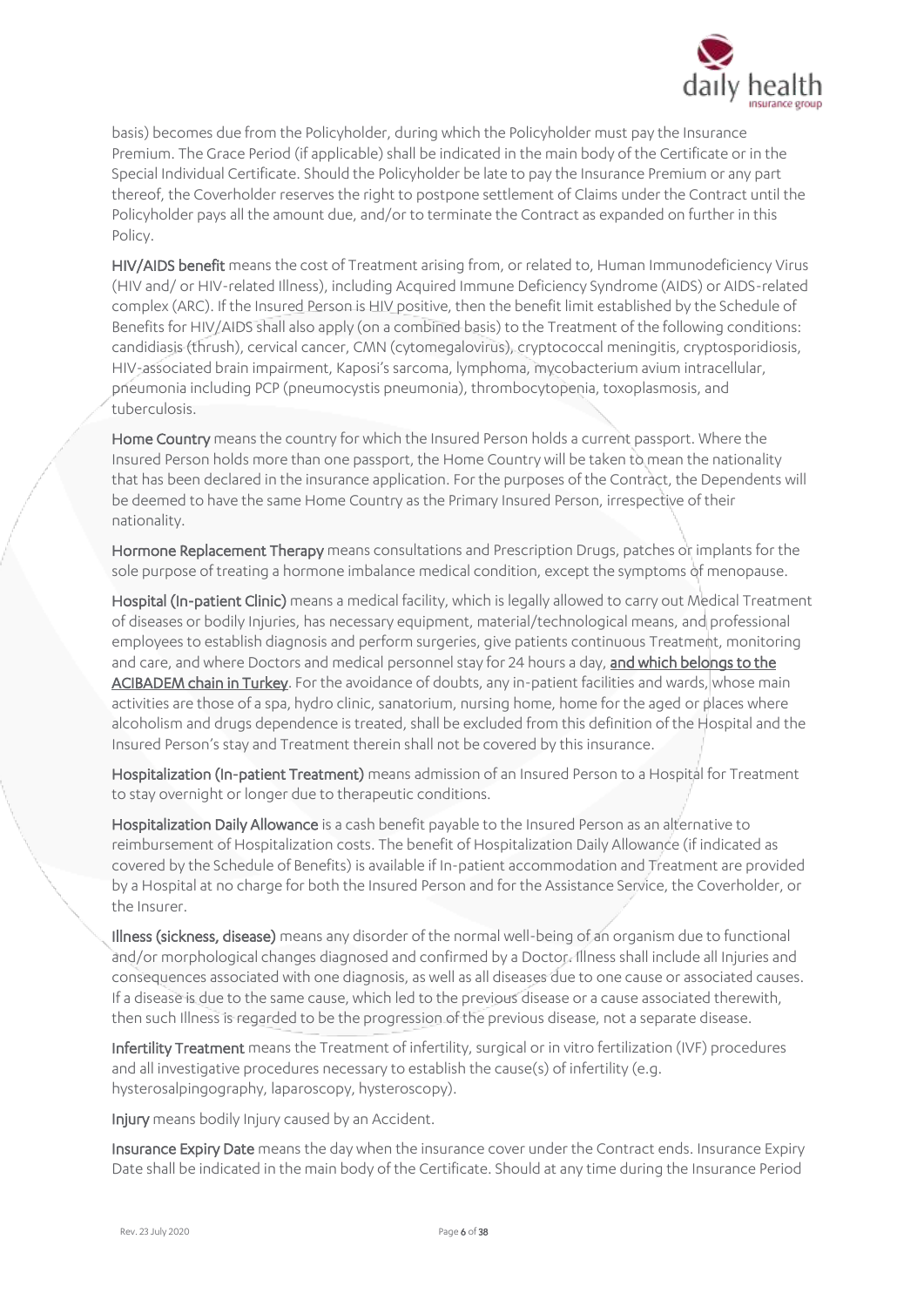

an Insured Person be excluded from the coverage under the Contract, then the insurance cover in respect of such excluded Insured Person will end on the date as agreed between the parties thereto.

Insurance Period is a period of time shown in the main body of the Certificate between the Insurance Start Date and Insurance Expiry Date, when the insurance cover is in force, unless it is cancelled by the Policyholder or by the Coverholder prior to the Insurance Expiry Date. Benefits occurred/received out of the Insurance Period are not covered by the insurance under the Contract. Should at any time during the Insurance Period as set in the main body of the Certificate (after the Insurance Start Date as indicated in the main body of the Certificate) a new Insured Person(s) be included into the coverage under the Contract, then the Insurance Period in respect of such newly included Insured Person will start from the date of the beginning of the coverage of this person under the Contract (as indicated in respective Special Individual Certificate) and will end at the Insurance Expiry Date as set in the Certificate, based on which the said Special Individual Certificate was issued.

Insurance Premium means a payment for insurance under the Contract due to be made by the Policyholder in the manner and within the time period as set in the Contract. Under group insurance Contracts, Insurance Premium rates may be established.

Insurance Start Date means the day as specified in the main body of the first Certificate, when the insurance cover under the Contract goes into effect (subject to general and special conditions as set herein and elsewhere in the Contract).

Insured Person means a natural person for the benefit of whom the Policyholder entered into the Contract. When a natural person enters into a Contract for own benefit, he/she acquires the rights and obligations of the Policyholder and those of the Insured Person.

Insurer means duly licensed insurance organization indicated in the main body of the Certificate, who ultimately carries the insurance risk under the Contract.

Intensive Care Unit means a section or ward within a Hospital that is designated as an intensive care unit, is maintained on a 24-hour basis solely for the Treatment of patients in critical condition, and is equipped to provide special nursing and medical services not available elsewhere in the Hospital.

Kidney Dialysis (renal insufficiency) means absolute renal failure, represented by chronic irreversible renal insufficiency for both (or single) kidneys, thus, requiring hemodialysis. If the Kidney Dialysis benefit is covered by the special conditions to the Certificate, it means that the expenses for the hemodialysis shall be reimbursed under the Contract, if it is carried out in a Hospital. No accommodation outside a Provider and transportation costs shall be reimbursed.

Lifetime Limit means the limit that applies for the full period when a person remained insured under the Contract, irrespective of the number of times the Contract is extended/renewed.

Local national means a natural person, whose Country of residence is the same as his/her Home Country.

Local Road Ambulance Service means the costs for medically required first aid to the Insured Person given by the doctor of the Local Road Ambulance Service, and the Insured Person's transportation to the Hospital for Medical Emergency or in-patient care, if necessary Medical Treatment by opinion of the Local Road Ambulance Service doctor can be secured only in a Hospital.

Medical Consultant means a doctor appointed by the Coverholder to evaluate the state of health of the Insured Person or of the person submitted for insurance.

Medical Emergency means a sudden or unexpected onset of a condition requiring medical or surgical care, which the Insured Person receives after the onset of such condition (or as soon thereafter as care can be made available, but in any case, not later than 24 hours after the onset), if in the absence of said care a person would die or be expected to suffer serious bodily Injury or major health deterioration.

Medical History Disregarded (MHD) means the Coverholder's acceptance to insure a person without requesting him/her to disclose previous medical history and Pre-Existing Medical Conditions, and without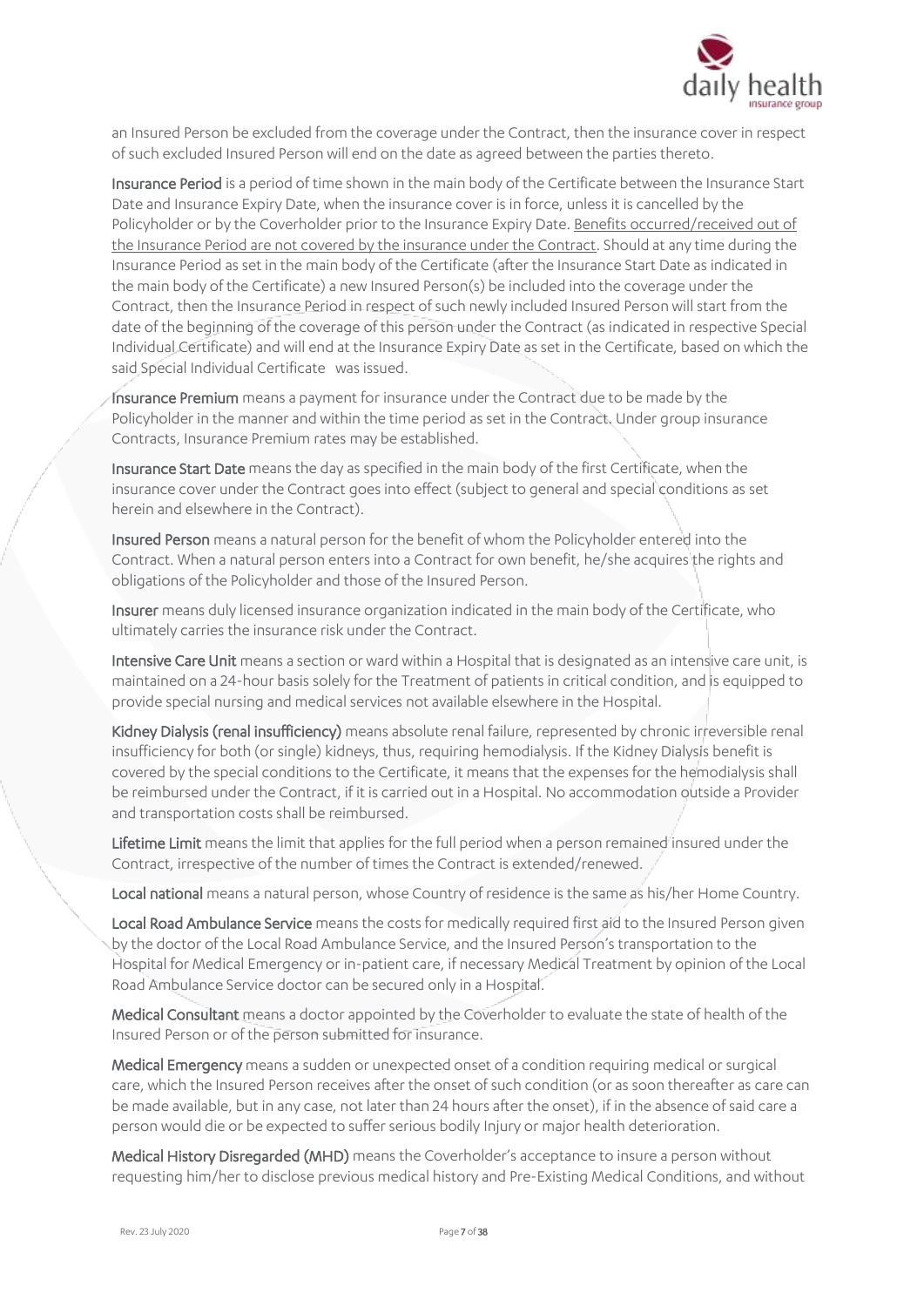

any moratorium on covering Pre-Existing Medical Conditions. MHD is only available for groups contacting at least 20 Primary Insured Persons, unless otherwise expressly agreed upon between the Coverholder and the Policyholder.

Medically Necessary means medical service, medication, products, and means of medical aid rendering that meet all the criteria below:

- a. according to the prevailing opinion, stated in the medical literature, are safe and effective to treat or diagnose a condition or a disease under consideration, in respect of which those are suggested to be rendered/used, or the safest (or having minimum side effects) in the case of Treatment of a life-threatening condition or a disease in clinical and experimental conditions;
- b. in terms of type, regularity and duration of Treatment, consistent with scientifically justified norms and regulations of medical organizations, research organizations or health care organizations or state institutions, and
- c. most acceptable from the medical point of view of circumstances for rendering such medical services, considering also service cost and quality, and
- d. required due to the reasons other than to enrich the Insured Person or to bring any benefit to his/her Doctor.

Medical Treatment (Treatment) means a set of Medically Necessary manipulations undertaken by a Doctor, including medical services, organizational and technical measures, provision of medication and medical products, aimed at satisfying the Insured Person's need to recover from a disease or an Injury, or to establish a diagnosis, or to maintain his/her state of health. The Treatment also includes Medically Necessary manipulations, services, measures, medication and products undertaken/delivered in connection with maternity and delivery.

Midwifery means a Treatment provided by a legally licensed midwife. A midwife is a person who, having been regularly admitted to a Midwifery educational program that is duly recognized in the country in which it is located, has successfully completed the prescribed course of studies in Midwifery and has acquired the requisite qualifications to be registered and/or legally licensed to practice Midwifery.

Newborn means a baby who is within the first 30 calendar days of his/her life following birth.

Newborn Care means Medical Treatment received by a Newborn within the first 14 days from the date of birth. The relevant expenses shall be reimbursed from his/her Insured mother's Contract, provided that her Pregnancy is covered by the Contract.

Normal Pregnancy and Childbirth benefit means reimbursement of expenses for Treatment costs relating to prenatal and post-natal care and childbirth of the Insured mother and her Newborn in the first 14 days of his/her life, where no special obstetric procedure is required. Prenatal care includes triple/quad test, amniocentesis, DNA analysis for women age 35 and above, no more than 3 routine prenatal ultra-sound unless medically required, no more than 12 routine prenatal check-ups (covering for example nuchal translucency test, dating scan and blood tests, scans for abnormalities, medication to prevent complications of Pregnancy, for example blood thinning, anti-D injections) unless Medically Necessary, and consultations with a midwife. Costs of antenatal classes, parenting or other teaching classes, 4D or 5D scans, and mother massages are not covered by this insurance.

Nuclear, Chemical, Biological Terrorism means the use of any nuclear weapon or device or the emission, discharge, dispersal, release or escape of any solid, liquid or gaseous Chemical agent and/or Biological agent during the period of this insurance by any person or group(s) of persons, whether acting alone or on behalf of or in connection with any organization(s) or government(s), committed for political, religious or ideological purposes or reasons including the intention to influence any government and/or to put the public, or any section of the public, in fear.

Chemical agent shall mean any compound which, when suitably disseminated, produces incapacitating, damaging or lethal effects on people, animals, plants, or material property.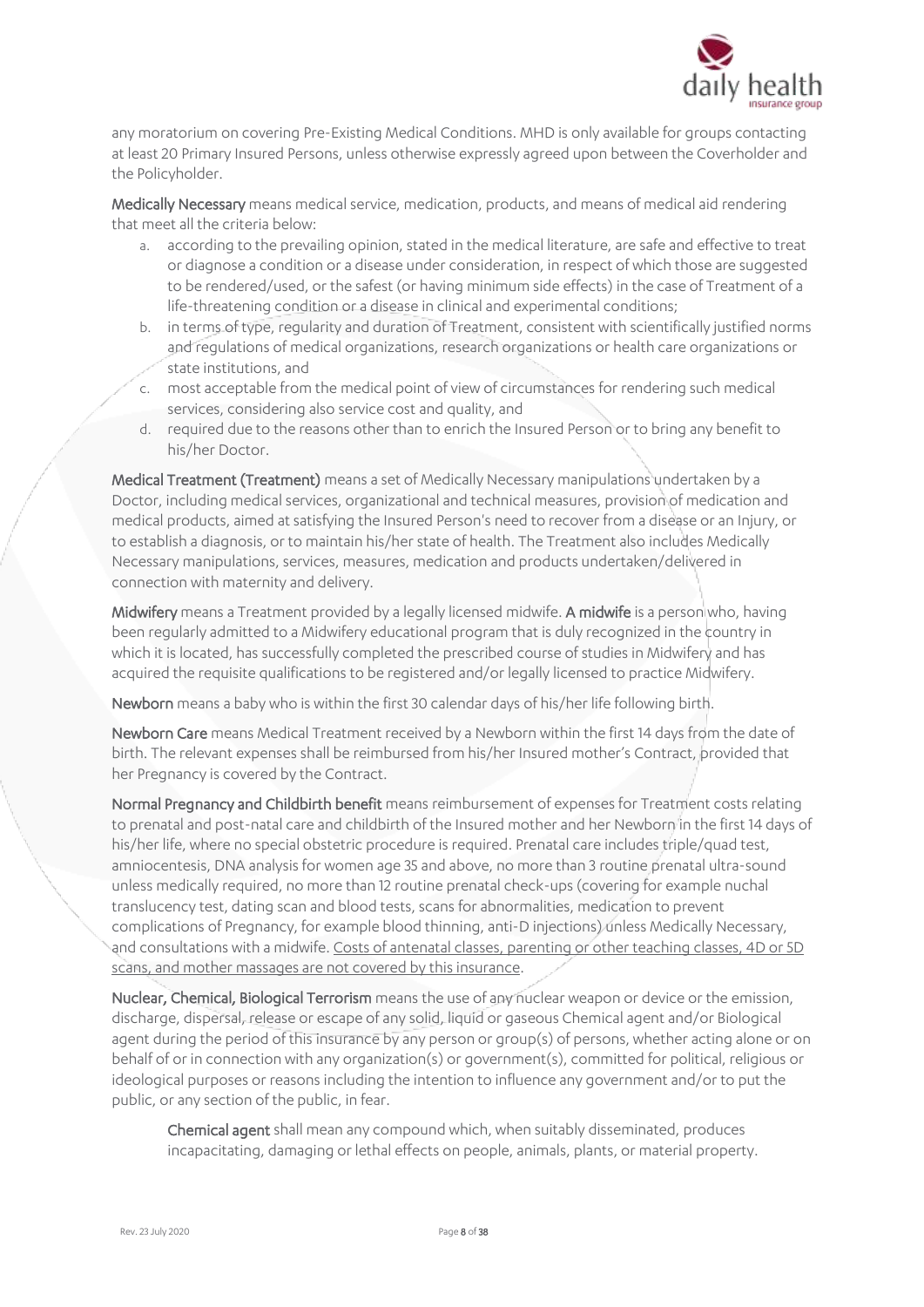

Biological agent shall mean any pathogenic (disease producing) microorganism(s) and/or biologically produced toxin(s) (including genetically modified organisms and chemically synthesized toxins) that cause Illness and/or death in humans, animals, or plants.

Nursing at Home means medical services of a duly qualified nurse in the Insured Person's home (excluding home help) when prescribed by his/her Doctor and related directly to an Illness, Injury, or medical condition for which the Insured Person has received and is receiving Treatment immediately after or instead of In-patient or day-care Treatment. This benefit may be available only if pre-authorized by the Assistance Service.

Oncological disease (oncology) means a cancer or a malignant tumor of any nature, including Hodgkin disease and includes also a non-invasive cancer (in situ).

Out-patient Care (Out-patient Treatment) means Medical Treatment provided to the Insured Person by the Hospital, when he/she is not a registered in this Hospital, and includes services provided by or ordered by a Doctor who is licensed as a General Practitioner, a Specialist, or a Medical Consultant, laboratory testing, and radiographic and nuclear medicine procedures used to diagnose and treat medical conditions.

Out-patient Surgery means a Surgery carried out as Out-patient Treatment or at a Surgery room within one day, and the patient is discharged from the Hospital on the same day without the need to stay overnight.

Palliative Treatment of terminal Illness & hospice care means costs of accommodation, nursing care by a qualified nurse and Prescription Drugs and dressings provided to in a registered hospice or Hospital in case of a terminal prognosis, given on the advice of a Doctor for the purpose of offering temporary relief of symptoms.

Personal data means any information relating to an identified or identifiable natural person ("data subject"); an identifiable natural person is one who can be identified, directly or indirectly, in particular by reference to an identifier such as a name, an identification number, location data, an online identifier, or one or more factors specific to the physical, physiological, genetic, mental, economic, cultural, or social identity of that natural person.

Physiotherapy means a Treatment provided by a licensed physiotherapist in the Hospital and ordered by the treating Doctor.

Policyholder means a natural person who, or a legal entity that entered into a Contract on the terms and conditions provided for herein and elsewhere in the Contract. Legal entities registered in Bermuda or natural persons residing in Bermuda cannot conclude Contracts with the Insurer and cannot become Policyholders under this Policy.

Pre-Existing Medical Conditions mean any known medical condition (or related condition) of the Insured Person that, within a 2-year period immediately prior to the Insurance Start Date/start of the initial cover of this Insured Person under the Contract (when the very first insurance cover under the Contract in respect of the Insured Persons begins after the Insurance Start Date), had/has had one or more of the following characteristics:

- it has been diagnosed;
- it has needed Medical Treatment (including drugs that can be purchased without a prescription, special diets, injections, or other procedures or investigations);
- medical advice has been sought including routine medical examinations and check-ups;
- medical advice should have been sought if recognized clinical advice had been followed;
- it has undiagnosed symptoms, whether recognized or not.

Pregnancy means a period of time from the date of conception until delivery.

Prescription Drugs (Drugs) mean medicines necessary to treat a confirmed medical diagnosis or medical condition as prescribed by a Doctor, except for "over-the-counter" medicines like Aspirin, vitamins, cold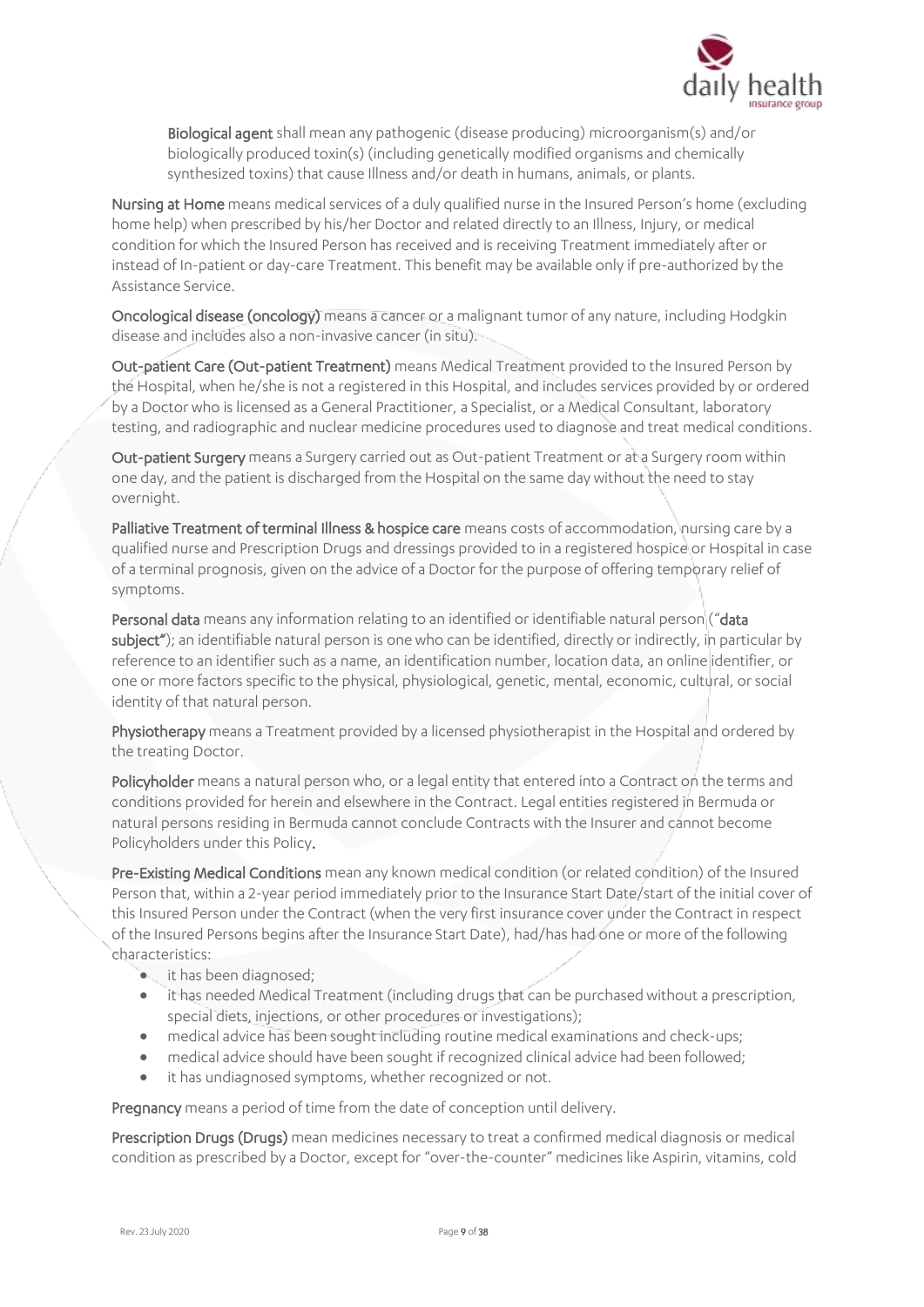

remedies (for nose relief, cold and flu), homeopathic drugs and herbs, lifestyle products, vitamins, food additives, dietary products, and any experimental drugs, even if prescribed by a Doctor.

A Doctor's prescription (recipes) for a Drug should contain the following details:

- Doctor's First and Family Name or Out-Patient Clinic name, address and phone number;
- Prescription date;
- Patient's full name, age;
- Drug name or instruction for its production (finished pharmaceutical product or indication to pharmacy to make it extemporaneously);
- Prescription deadline (indicated by the Doctor). If the prescription deadline is not specified or not established by applicable local regulations, then it will be deemed that the prescription is valid for 1 month from the prescription date;
- Doctor's signature;
- Personal Doctor seal (if available);
- Pharmacy/Drug Provider seal (if available).

Preventive Care means Well Child Care, Adult Health Screening (Check-up), and Vaccination as these terms are defined herein.

Primary Insured Person means the following, depending on who is the Policyholder:

- if a legal entity is the Policyholder and it insures its employee and his/her Dependents (if insured), then the employee is the Primary Insured Person;
- if an association of individuals insures its member and his/her Dependents (if insured), then the member of the association is the Primary Insured Person;
- if a natural person insures himself/herself, then he/she is the Primary Insured Person;
- if a natural person insures his/her relatives or family members but not himself, then he/she may select an adult (18 years old or older person) who will be the Primary Insured Person.

Processing means any operation or set of operations performed on Personal data or on sets of Personal data, whether or not by automated means, such as collection, recording, organization, structuring, storage, adaptation or alteration, retrieval, consultation, use, disclosure by transmission, dissemination or otherwise making available, alignment or combination, restriction, erasure, or destruction.

Processor means a natural or legal person, public authority, agency or other body which processes Personal data on behalf of the Controller.

Professional Sports means any sports activities (except for chess and checkers), if aimed at receiving remuneration or salary, or achievement of officially recognized sports results as a rank, rating, title, etc., at official national sport contests or official international sports contests. This includes preparations for sport contests and relevant sports training. Professional Sports also include any kind of competition with motor vehicles.

Prosthetic Device (Prosthesis) means a device replacing the whole organ or a part thereof, or replacing fully or partially an invalid or poorly functioning part of a body.

Internal Prosthetic Devices and aids include implanted internal Prosthesis (such as pacemakers and hip joints, breast Prosthesis for cancer patients), and internally implanted devices and aids (such as surgical mesh, stents, bone cement, implanted nuts, bolts, screws, and rods). For Internal Prosthetic Devices and aids to be covered by this insurance, they must be prescribed by a Physician, pre-authorized by the Assistance Service, and inserted during the Surgery, which is covered by this insurance. Prosthetic Devices and aids related to sexual dysfunction are not covered by this insurance.

External Prosthetic Devices and aids include those used or installed as a necessary part of Treatment immediately after Surgery, as well as a part of the recovery process. The External Prosthetic Devices and aids benefit (if indicated as covered by the Schedule of Benefits) includes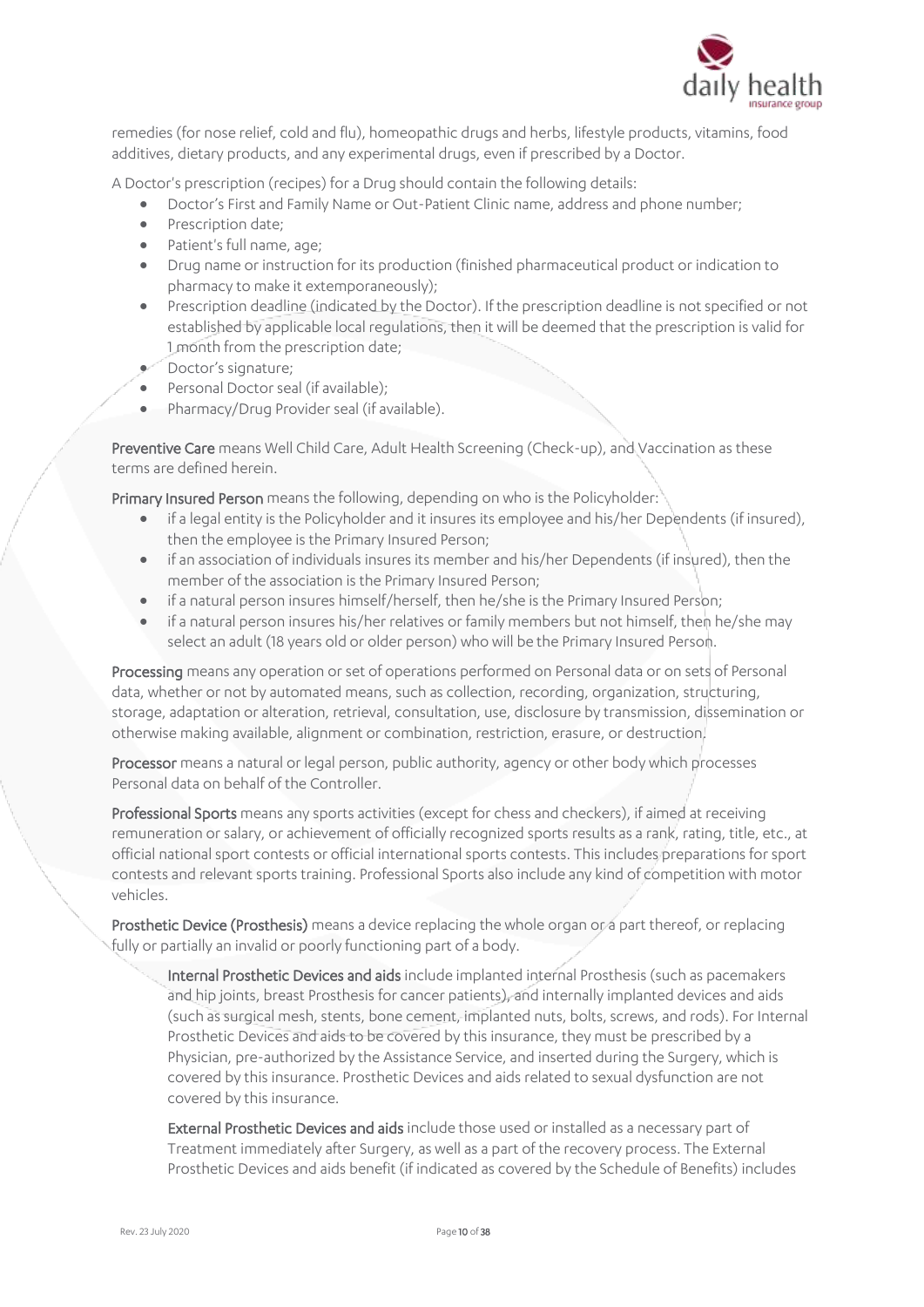

all the costs associated with the procedure, including any therapy related to the usage of the new limb. Special high-performance Prosthesis for sports or improvement of sports performance will not be covered by this insurance.

Provider means a Doctor duly licensed for Out-patient Medical Treatments and consultations in the Hospital, or a Hospital, or an establishment providing transportation services, a funeral bureau, a translation bureau, or another service Provider, which (acting in compliance with the local legislation) provides other services for the Insured Person, or which is appointed by the Coverholder or by its contractors/subcontractors for the purpose of organizing Treatment and other services or reimbursement of relevant expenses, with due regard of the Schedule of Benefits envisaged by the Certificate.

Psychiatric Illness means a mental or nervous disorder that meets the criteria for classification under an international classification system such as Diagnostic and Statistical Manual of Mental Disorders (DSM) or the International Classification of Diseases (ICD). The disorder must be associated with present distress, or substantial impairment of the individual's ability to function in a major life activity (e.g. employment). The aforementioned condition must be clinically significant and not merely an expected response to a particular event such as bereavement, relationship or academic problems, or acculturation.

Reconstructive Surgery means a surgical procedure(s) which is required to restore appearance/function of the Insured Person's body following an Accident or Illness/Injury. For the Reconstructive Surgery to be covered by this insurance, all the following conditions should be met:

- a) the original Accident or Illness/Injury must occur after the Insurance Start Date (and in case when the insurance cover of an Insured Person enters into effect after the Insurance Start Date, then the original Accident/Illness/Injury of such Insured Person must occur after such date of entry into force of the cover of this Insured Person) and be covered by this insurance, and
- b) the Reconstructive Surgery itself must take place within 24 months since the original Accident or Illness/Injury, and
- c) the date of Reconstructive Surgery must be within the Insurance Period.

Rehabilitation means an In-patient or Out-patient Treatment as prescribed by a Physiotherapist with the purpose to restore health and mobility after an Accident, Injury, or Illness to a state in which the patient can be self-sufficient.

Reinsurer means a duly licensed insurance or reinsurance organization, with which the Insurer has concluded an agreement on reinsurance of risks under the Contract.

Related (Incidental) Medical Condition means any disease, bodily Injury, or health deterioration, including psychic disorder caused by a Pre-Existing Medical Condition or occurring due to the same underlying cause as the Pre-Existing Medical Condition.

Renewal offer means the offer made by the Coverholder to the Policyholder prior to the Insurance Expiry Date regarding the Schedule of Benefits and other general and special conditions available to the Policyholder if the latter wishes to continue insurance coverage.

Repatriation or Burial locally benefit means that if the Insured Person dies out of his/her Home Country or the Country of residence, his/her legal representative has the right to request either the Insured Person's dead body to be transported to his/her Home Country or the Country of residence, or to be buried locally or cremated, and all relevant arrangements and expenses shall be paid under the Contract.

This benefit is not available to persons who were aged 65 or over as on the Insurance Start Date/the start date of their initial cover under the Contract (when the very first insurance cover under the Contract in respect of them begins after the Insurance Start Date).

Restorative speech therapy benefit means that the expenses for out-patient consultations, sessions and lessons by a speech Therapist to restore speech skills lost as a result of an Accident or a disease, can be claimed for reimbursement under the Contract, if a Treatment of the Accident-related Injury or the related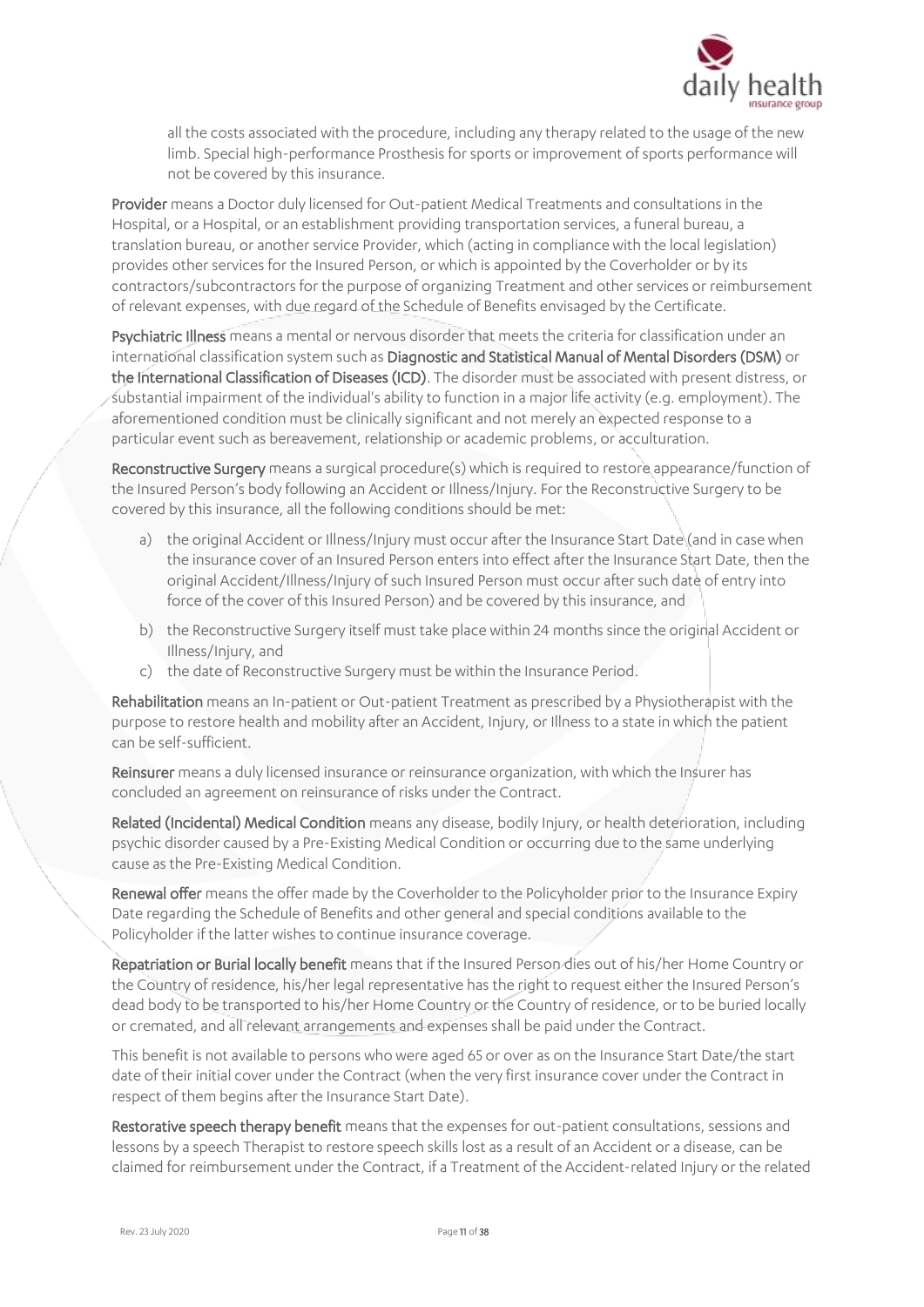

disease is covered by the Contract and the appointment of the speech Therapist is prescribed by the Insured Person's treating Doctor.

Semi-private Room means the room in a Hospital that is made for dual occupancy accommodation with corresponding Treatment rates and charges.

Simplified Underwriting means a situation when the Insured Person is released from obligation to disclose to the Insurer any Pre-Existing Medical Condition, and the Insurer respectively is released from obligation to pay any Claim caused or anyhow related to any Pre-Existing Medical Condition.

Special Individual Certificate is a document issued by the Coverholder for an Insured Person, in confirmation or clarification of this Insured Person's insurance conditions under the Certificate providing insurance to a group of individuals (for example, employees of a company, where the employer is the Policyholder, or members of an association, where the association is the Policyholder, etc.). The Special Individual Certificate should be read in conjunction with the Certificate. The Special Individual Certificate constitutes an inseparable part of the Certificate, however, it may also foresee special insurance conditions to be applicable in respect of the Insured Person indicated in such Special Individual Certificate, that are different to insurance conditions of other persons insured under the Certificate.

Specialist means a Doctor having a specialized qualification in the field of, or expertise in, the Treatment of Illness or Injury being treated.

Spouse means a person recognized as a Spouse by applicable law.

Standard-private Room means the lowest rate (regular) private room with one bed available in a Hospital.

Sum Insured means the combined limit of Benefit amounts, which can be claimed under the Contract from the Insurer within one Insurance Period in connection with a single Insured Person, unless an Aggregate or Individual Limit per event is applicable.

Surgery means a set of exposure on human tissues or organs an Insured Person undergoes due to therapeutic indications and carried out by a qualified Doctor in accordance with the generally accepted standards in the Surgery Unit (Surgery Room) of a Hospital, in order to treat, diagnose, improve organism's functions, using various methods of tissue separation, removal, and adnation.

Terrorist Attack means use of force or violence and/or a threat of such use by any person or groups (group) of persons acting independently or on behalf of any organization (organizations) or governments (government) or in connection therewith, pursuing political, religious, ideological or similar purposes, including an intention to influence government and/or frighten population or a part thereof; or use of biological, chemical, radioactive or nuclear substance, material, means, or weapon.

Transplantation of kidney, heart, heart-lung, liver, bone marrow, and stem cell Treatment (both autologous and donor-provided) means transplantation Surgery where the Insured Person is the recipient. Expenses relating to the acquisition of transplant materials and donor's expenses are not covered by this insurance. Transplantation/stem cell Treatment must be carried out in internationally accredited institutions by duly qualified surgeons and the organ acquisition to be made in accordance with WHO guidelines.

Transportation For Treatment Assistance If Medically Necessary benefit means that in medical conditions when a Doctor decides that it is Medically Necessary for the Insured Person to be accompanied by a doctor or by a nurse during his/her trip from the Country of Residence to the ACIBADEM chain Hospital for a Treatment or back home to the Country of Residence from a Treatment, the costs of such medical escort as well as regular flight ticket and local road ambulance shall be covered by the insurance, up to the limit indicated in the respective Schedule of Benefits. This Transportation For Treatment Assistance If Medically Necessary benefit is subject to pre-authorization in accordance with paragraph 5.4 of this Policy.

Underwriter means a duly qualified or licensed individual or a legal entity, engaged by the Coverholder to execute medical and financial Underwriting of an application for this insurance.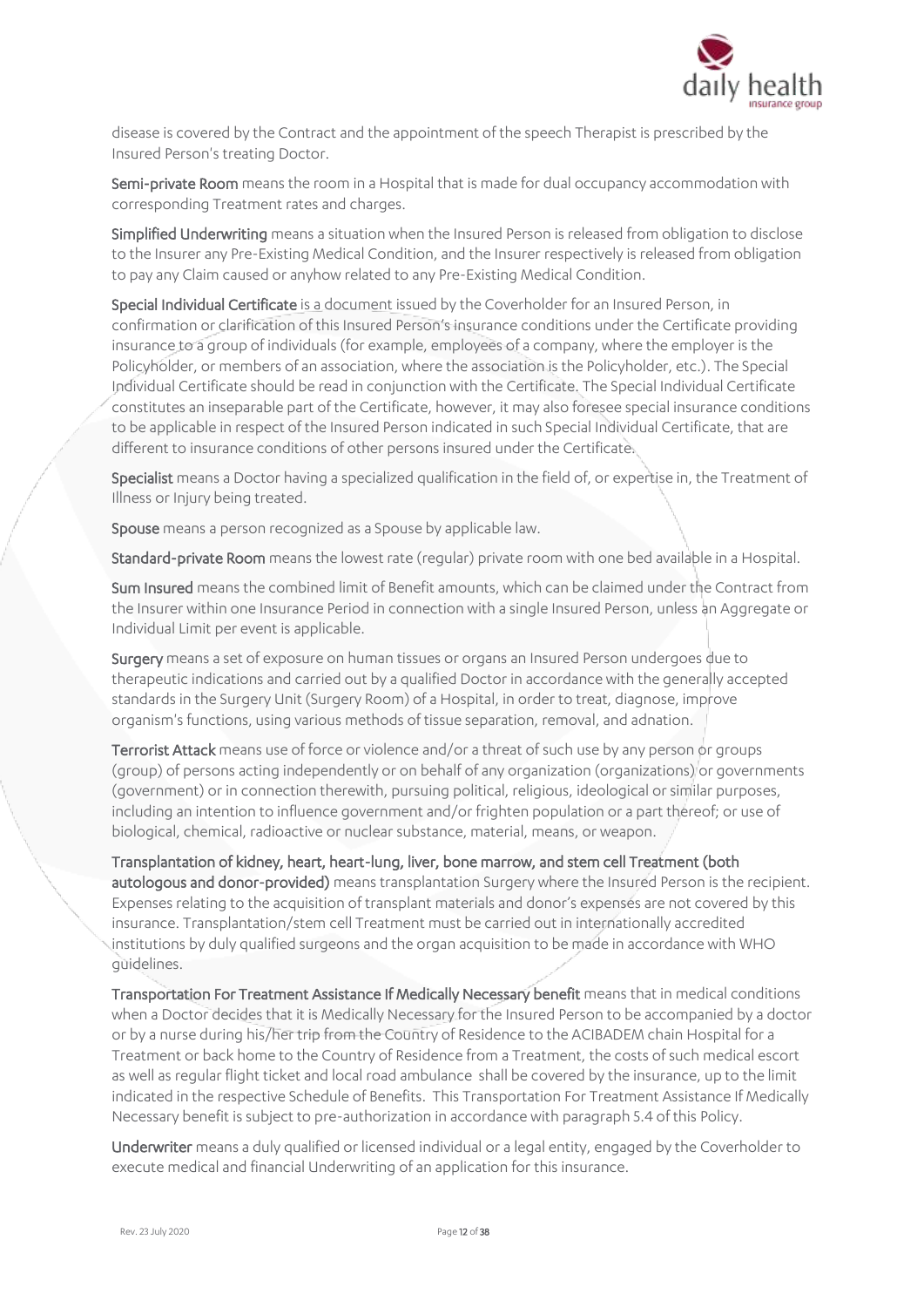

Underwriting means the process of evaluating medical and financial risk related to providing insurance in respect of specific persons applying for insurance (persons to be insured), deciding on the acceptance or refusal to accept these risks, deciding on specific coverage to be provided to persons to be insured, and deciding on Insurance Premium due and on other insurance conditions.

Usual, Customary, and Reasonable (UCR) expenses or charges mean expenses for consulting a Doctor, medical manipulations, services, Drugs, products and medical service, which are most likely to be incurred if medical services of similar complexity is demanded from other Doctors, Hospitals, or Out-patient medical facilities of the same category (class) in the same or adjacent region or throughout the country, also with due regard of generally accepted or recommended by authorized bodies/organizations methods, plans, or Treatment of relevant disease, Surgery, or procedure, as well as average prices if available in relevant countries. In countries with recommended medical services price lists or where publicly available statistics of medical services cost is kept, the term "Usual, Customary, and Reasonable" expenses assumes consideration of price lists data and statistical data. If a usual, customary, and reasonable level cannot be determined because of the unusual nature of the service or supply, the Assistance Service will on behalf of the Coverholder determine to what extent the charge is reasonable, taking into account the complexity involved, the degree of professional skill required, and all other pertinent factors.

Vaccination means Medically Necessary Vaccination according to medical indications and recommendations of a Physician, or under mandatory state vaccination standards in the Country of residence or voluntarily, including when Vaccination is carried out to obtain a permission to enter another country (from official authorities of such country). Child Vaccination includes: Diphtheria, Hepatitis B, Measles, Mumps, Pertussis, Polio, Rubella, Tetanus, Varicella, Hemophilus Influenza B, and Hepatitis, as well as other Medically Necessary Pediatric Vaccinations.

Waiting Period means the period during which no Treatment, goods and services shall be paid for, and no reimbursement shall be made under Benefits, as specified in the Schedule of Benefits and/or elsewhere in the Certificate. If the Waiting Period remained unexpired at the Contract renewal date, then only the unexpired part of the Waiting Period is applicable to the new Insurance Period.

Well Child Care includes medical checks and tests established by the applicable national standards for children from birth to the age of 18, for the monitoring and evaluation of normal physical and mental development. Among other things, these checks and tests may include blood tests, height and weight measurements, urinalysis, check of senses, neurologist examination, detection of hereditary and metabolic diseases, urinalysis, tuberculin samples, determination of hematocrit, hemoglobin and other blood tests, including tests for hereditary forms of hemoglobinopathies.

## 2. ENTERING INTO THE INSURANCE CONTRACT

- 2.1. This insurance is designed for natural persons who would like secure access to the Medical Treatment and other services within Hospitals belonging to the ACIBADEM chain in Turkey, in case of Illness or body Injury.
- 2.2. This insurance is not available:
	- a) for the USA and Caribbean nationals who are residents in their Home Countries, unless otherwise is expressly accepted by the Coverholder;
	- b) for persons or in countries where it would breach any sanction, prohibition, or restriction imposed by law or regulation;
	- c) for certain occupations listed in paragraph 7.4 "Excluded Occupations".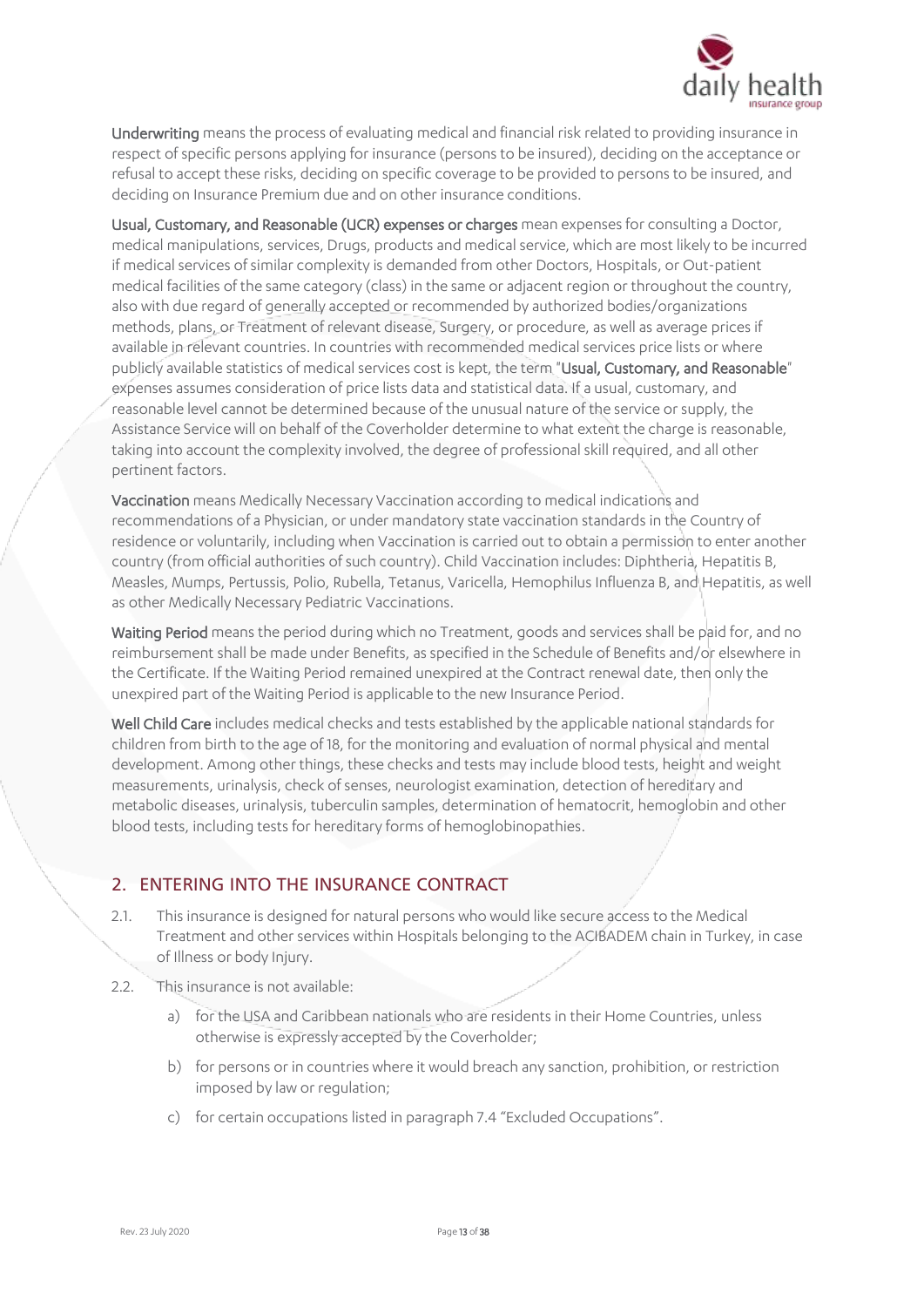

- 2.3. Unless otherwise expressly accepted by the Coverholder, the maximum age for a person to be insured under a Contract for the first time in his/her life is 60. Then the insurance can be renewed for life — via concluding 1-year term Contracts with no break between their terms.
- 2.4. A natural person may apply for this insurance to cover himself/herself and/or his/her Dependents.
- 2.5. An employer or a legal entity can apply for this insurance to cover its employees/members and their Dependents. A Policyholder's employee can be insured, if he/she is Actively-at-Work as of the day of the Policyholder's request or application for insurance is received by the Coverholder, unless this condition is expressly waived in the Certificate / Special Individual Certificate.
- 2.6. Children are eligible for cover under this insurance not earlier than upon expiry of the first 90 calendar days of the child's life.
- 2.7. If the applicant or a person to be insured is recognized by law as a public person/politically exposed person, he/she must declare this during application for insurance and may be requested to complete a special declaration (form).
- 2.8. Applications for this insurance can be made online using the Coverholder's internet site.
- 2.9. Persons eligible for this insurance are subject to Simplified underwriting, however, the Coverholder reserves the right to request completion of its application forms / questionnaires by the applicants (Policyholders) and/or by the persons submitted for insurance (persons to be insured). Based on received information, the Coverholder makes Underwriting, issues a proposal for the insurance, etc.
- 2.10. The Policyholder is not obliged to inform the Coverholder about Pre-Existing Medical Condition of an Insured Person, however, persons, who at the moment of applying for this insurance, are having or had previously ever suffered any Pre-Existing Medical Condition mentioned below, cannot be covered under this insurance:
	- a. Oncological disease, diagnosed at the time of application for insurance or suffered within 5 years immediately preceding that time;
	- b. any kind of brain tumor or cerebral cyst and other intracranial structures, skull bones, sinuses, or spinal cord cist;
	- c. diagnosed leukemia or any blood disease (e. g. anemia, lymphoma, myeloma, coagulation failure, hemophilia, or blood vessel disorder;
	- d. diagnosed at the time of application for insurance or suffered within 5 years immediately preceding that time heart diseases (for instance stenocardia), cardiosclerosis, cardiomyopathy, myocardial infarction or other heart attack, heart valves diseases (including cardiac defects), heart murmur, or rheumatism;
	- e. diseases classified as congenital abnormalities, deformations and chromosome disorders, and (or) complications associated thereto;
- f. systemic damage of the connective tissue, including all non-differentiated collagen diseases;
- g. diseases associated with chronic renal or liver insufficiency and requiring chronic hemodialysis;
- h. state of obesity with body mass index above 37.0, or state of body mass deficit with body mass index below 18.5 (body mass index is calculated as a ratio between body weight (in kilograms) and the square of body height (in meters);
- i. stroke or cerebral hemorrhage;
- j. any diabetes form;
- k. psychiatric Illness or behavior disorder;
- l. tuberculosis;
- m. chronic Hepatitis of B, C, E, F, or G forms;
- n. disability;
- o. AIDS/HIV;
- p. amyotrophic lateral sclerosis (Charcot disease);
- q. Alzheimer's disease;
- r. aneurysm of any vessel;
- s. ankylosing spondylitis;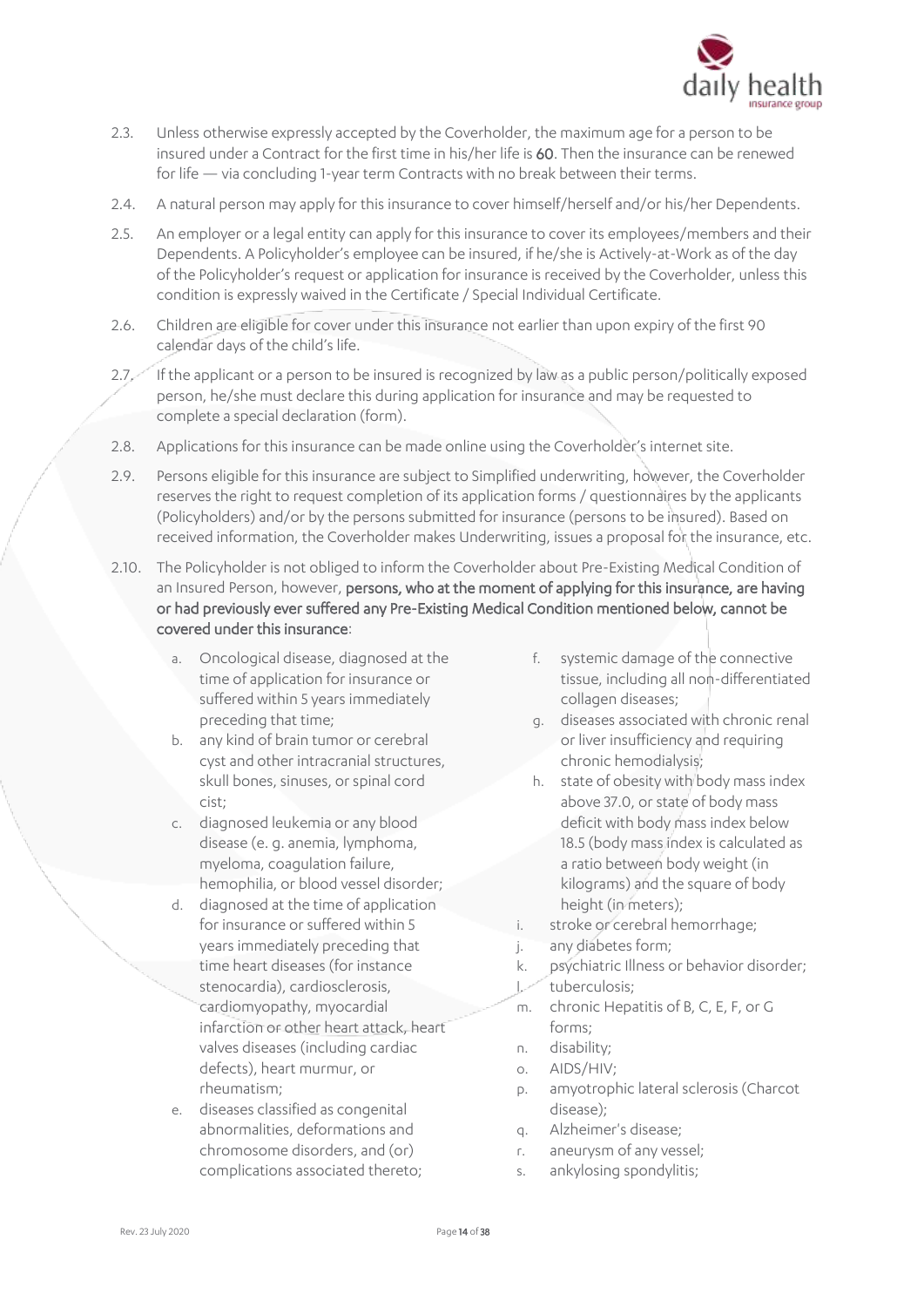

- t. autism;
- u. cerebral paralysis;
- v. cirrhosis of the liver;
- w. fibrosis of the bladder;
- x. Down's syndrome;
- y. any disease of decompensated form (uncontrollable);
- z. disorders associated with eating;
- aa. hemochromatosis;
- bb. any type of hemophilia;
- dd. systemic atherosclerosis;
- ee. myasthenia gravis;
- ff. state after organ transplantation;
- gg. Parkinson's disease;
- hh. common polycystic kidney disease;
- ii. polymyositis;
- jj. Reiter's syndrome;
- kk. sarcoidosis;
- ll. schizophrenia;
- mm. Von Willebrand disease;
- cc. systemic lupus erythematosus;
- nn. Wilson's disease.
- 2.11. The condition of paragraph 2.10 is essential for the purpose of Underwriting by the Coverholder. If after Insurance Start Date it is revealed that the Insured Person at the moment of applying for this insurance suffered, or had previously ever suffered from any Pre-Existing Medical Condition mentioned in paragraph 2.10, then the Insurance Contract in respect of this person is considered null and void, and the Coverholder shall refund the insurance premium in full.
- 2.12. Besides this Policy, the Certificate shall include:
	- a. Names of the Insurer, the Coverholder, and the Policyholder;
	- b. Reference to this Policy;
	- c. Country of residence;
	- d. the Schedule of Benefits and the List of Insured Persons;
	- e. Assistance Service and/or reference to the network of Providers (if applicable);
	- f. contact details (website, e-mails, etc.) for presenting the Claims and complaints (if presented directly to the Insurer);
	- g. Special conditions of insurance, if they are offered as a result of an assessment of the Insured Person health condition and other factors affecting the insurance risk;
	- h. the Insurance Premium, its payment currency and other payment related conditions;
	- i. the Insurance Start Date and the Insurance Expiry Date;
	- j. Applicable law and jurisdiction for handling disputes;
	- k. other conditions as agreed between the parties thereto.
- 2.13. The Contracts, attachments and addendums thereto, amendment or early termination thereof shall be made in writing or per e-mail and signed by the Policyholder/authorized representatives of the Policyholder and/or the Coverholder. If a Contract is issued via the internet, the Policyholder accepts that the image of the signature of the Coverholder's authorized representative shall be recognized as if it was made in person.
- 2.14. The content of the Special Individual Certificate issued in connection with group insurance Certificates shall be agreed upon between the Policyholder and the Coverholder, and such Special Individual Certificate shall be signed by the Coverholder as follows: by the Coverholder's authorized representative personally or by using the image of a signature of the Coverholder's authorized representative.
- 2.15. All data provided by the person applying for insurance/Policyholder in writing / per e-mail / verbally with respect to the Contract shall be regarded as material for the purposes of Underwriting and execution of the Contract.
- 2.16. Upon signing of the Contract, the Coverholder's liability in respect of the Insured Person to settle Claims shall start from entry into force of the insurance cover under the Contract of this person, but not earlier than the day in which the Insurance Premium due is received at the Coverholder's bank account, unless otherwise is established in the Contract.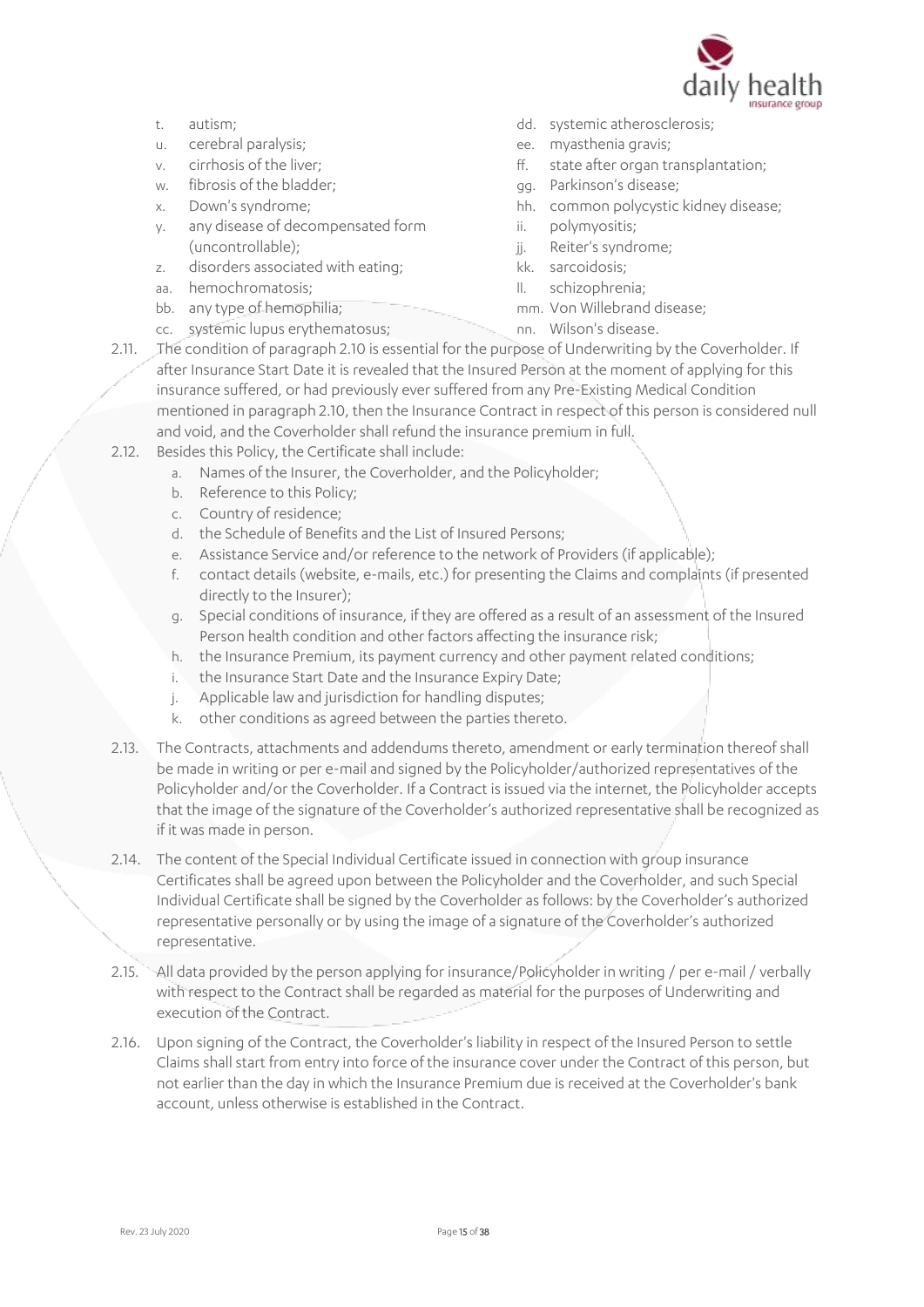

## 3. INSURANCE PREMIUM

- 3.1. The Coverholder shall determine the size of the Insurance Premium due, taking into account the following:
	- a. demanded Schedule of Benefits, Sums Insured, Individual and Aggregate Limits per event, Deductibles, Co-payments, Specific Exclusions, and other special insurance conditions, as well as expected level of the insurance risk (risk of utilization of the Benefits);
	- b. state of health of persons to be insured, based on the results of medical questionnaires and, if necessary, medical examination;
	- c. insurance intermediary's commission, if applicable;
	- d. total number of persons to be insured under the Contract, and their age, gender, occupation, Country of residence;
	- e. previous voluntary medical insurance claims experience, if available;
	- f. price level of the applicable network of Providers, if applicable, and their geography.

The Coverholder shall also have the right to establish the minimal and maximal amounts of the Insurance Premium.

- 3.2. To determine the Insurance Premium adequate to the expected insurance risk, the Coverholder shall have the right to rely on the opinion of Medical Consultants, the Assistance Service, Underwriters, or the Reinsurer(s).
- 3.3. Insurance Premium can be paid annually, semi-annually, quarterly, or monthly if agreed by the Coverholder. The specific amount, payment frequency and currency of the Insurance Premium shall be established in the main body of the Certificate. Insurance Premium shall be paid via wire transfers or by credit/debit card (Visa/MasterCard/American Express).
- 3.4. Unless otherwise is agreed between the parties to the Contract, the Grace Period of 30 calendar days shall apply, however, under a Contract where the Policyholder is a natural person or an individual entrepreneur, the Grace Period is nil for a single Insurance Premium or for the first installment of the Insurance Premium.
- 3.5. It is the Policyholder's liability under the Contract to ensure that the Insurance Premium is paid in full and in a timely manner complying with the terms determined by the Contract. Unless otherwise is specified in the Certificate or elsewhere in the Contract, the Policyholder's liability for payment of a due Insurance Premium shall be regarded as fulfilled, if the full amount due is received by the Coverholder. If not otherwise agreed between the parties in the Contract, bank transfer fees shall be borne by the payer.
- 3.6. If an Insurance Premium payment transaction is declined by the Policyholder's card provider, the Coverholder will advise the Policyholder thereof in writing, by e-mail, or by telephone. The Policyholder must promptly contact his/her card provider to resolve the issue or provide another method of payment.
- 3.7. If the Insured Person's Country of residence falls within an area where the Coverholder is required to collect Insurance Premium Tax (IPT) or local government tax, this will be charged in addition to the Insurance Premium due under the Contract. The Coverholder shall inform the Policyholder if the latter is required to pay Insurance Premium Tax prior to the first Insurance Premium payment due date.
- 3.8. Each time after expiry of the Insurance Period the Coverholder may change the way of calculation/determination of the Insurance Premium due, as well as the method of its payment. If so, the Policyholder shall be informed about this accordingly in accordance with provisions of Article 10 of this Policy.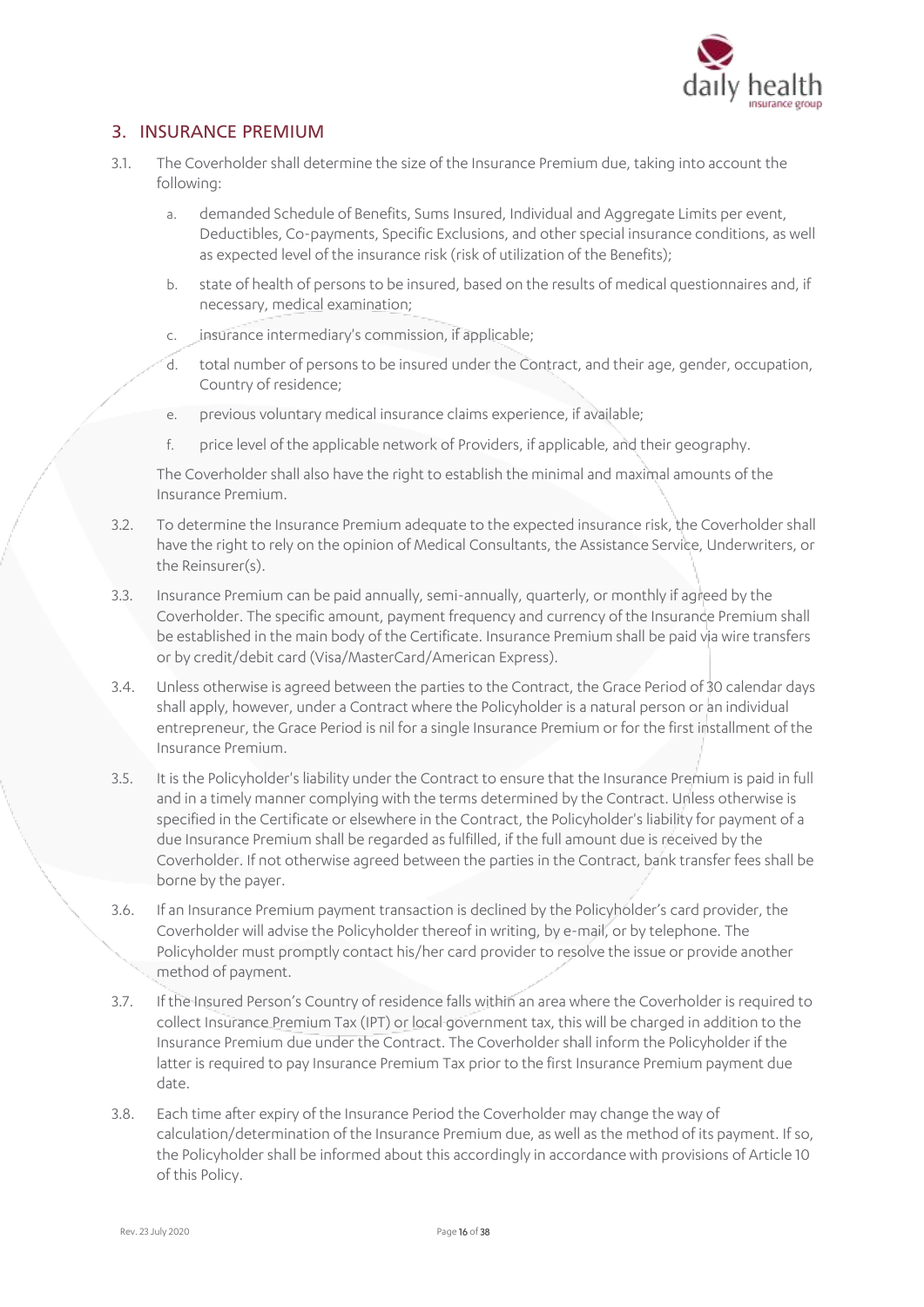

## 4. SUMS INSURED AND LIMITS OF BENEFITS

- 4.1. The Contract shall be deemed to have been executed in full or fully executed in respect of a Benefit, when the sum of the expenses incurred for Treatment and related goods/service provided to the Insured Person during the Insurance Period reaches the relevant Sum Insured or the limit of Benefit indicated in the applicable Schedule of Benefits.
- 4.2. In addition to liability limitations foreseen in this Policy and elsewhere in the Contract, a Certificate may also contain Benefit limits with respect to a single Claim of a certain type or to all Claims of a certain type, over the whole Insurance Period or over a part of that term. Furthermore, the limit of the Insurer's liability may be provided by the Contract in a view of possible prolongation of the Contract (renewals) in respect to the Insured Person.

## 5. INSURED PERSONS' RIGHTS & DUTIES

- 5.1. The Insured Person must notify the Assistance Service by post, e-mail, or telephone about a Claim as soon as practicably possible after the start of the Treatment, even when the supporting documentation is not yet available. Furthermore, all the Claims under the Contract must be presented via e-mail and/or via internet portal as indicated in the Certificate.
- 5.2. If the Insured Person wants to apply for reimbursement of incurred expenses, he/she must provide a separate fully completed Claim form adopted by the Coverholder for each medical condition that has been signed by the treating Physician of the Hospital, and attach the full supporting documentation, original invoices, and receipts as soon as practicably possible. The Assistance Service/Coverholder reserves the right to reject reimbursement of any invoices/receipts received from the claimant that are more than 90 days old.
- 5.3. When the Insured Person receives a Treatment for a condition/Benefit covered by the Contract, he/she is eligible to Claim reimbursement of expenses/costs that fall in a period starting from the beginning of this Treatment until the Treatment ends, or until the expiry/termination of his/her Contract, whichever comes first.
- 5.4. Reimbursement of certain expenses incurred in certain circumstances can be claimed only if relevant Treatment or service has been pre-authorized by the Assistance Service. The Insured Person, his/her Doctor or the Insured Person's legal representative shall always be obliged to obtain preliminary authorization by the Assistance Service in any of the following situations:
	- a. Transportation For Treatment Assistance If Medically Necessary;
	- b. Hospitalization or Day-Care Treatment, or the undergoing of Day-Surgery;
	- c. any medical procedure, involving general anesthesia;
	- d. preoperative examination of the Insured Person;
	- e. Out-patient Treatment, if its cost will likely exceed the equivalent of 5 hundred EUR;
	- f. any medical condition for which Treatment cost will likely exceed the equivalent of 5 thousand EUR;
	- g. Treatment of an Oncological Disease;
	- h. Repatriation or Burial.
- 5.4.1. The Insured Person, his/her Doctor or legal representative shall complete Preliminary Authorization Form available from the Assistance Service, and do so at least 5 calendar days prior to the expected date of the applicable event requiring pre-authorization, except for cases of Medical Emergency admission to a Hospital. The Preliminary Authorization Form or the equivalent notice shall contain the following information:
	- a. diagnosis;
	- b. description of required Treatment;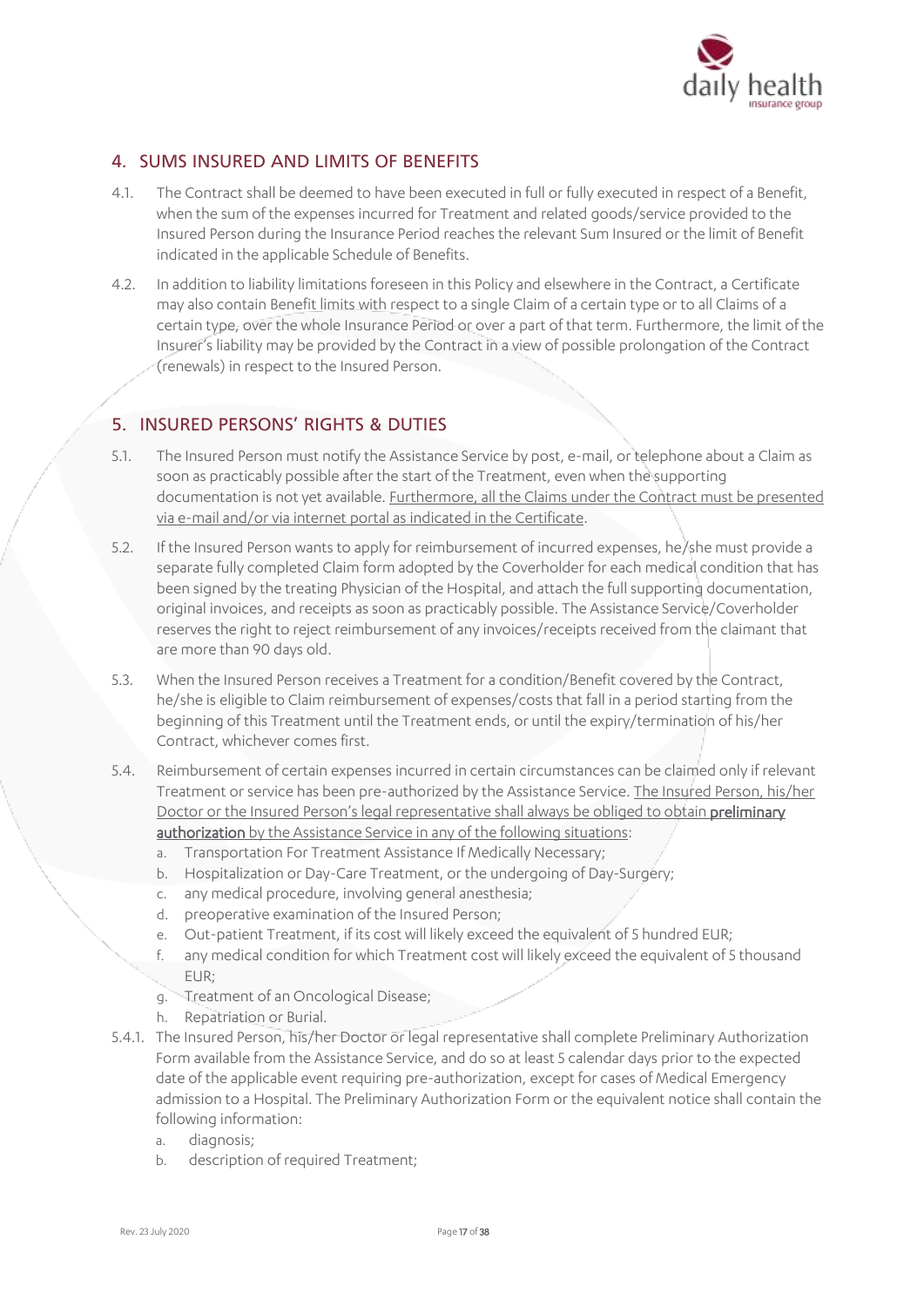

- c. name and address of the Hospital where the Insured Person is recommended by his/her Doctor to undergo the Treatment;
- d. expected duration of Hospital stay;
- e. expected costs of the Treatment.
- 5.4.2. If the above pre-authorization requirement is not fulfilled, the Assistance Service reserves the right to reduce the Benefit to the amount of Usual, Customary, and Reasonable expenses and charges for Treatment and assistance in normal circumstances, but not by more than 25 percent. However, if unpre-authorized Treatment or service appears not Medically Necessary, then no reimbursement of relevant expenses can be claimed.
- 5.4.3. In case of Hospitalization in a situation of Medical Emergency, pre-authorization requirement can be replaced by post-authorization requirement, meaning that the Insured Person or Policyholder or their authorized representatives must inform the Assistance Service of such event (by phone, e-mail, or post with the notice of delivery) as soon as possible in given circumstances, but not later than 48 hours after the Insured Person's admission to the Hospital.
- 5.4.4. The Assistance Service may need to contact the Insured Person or his/her Doctor to obtain additional medical information as necessary to decide on pre-authorization. Should the Assistance Service decide to pre-authorize the requested Treatment/ provision of goods and/or services to the Insured Person, it will send to the Insured Person, or to the Doctor or the relevant Provider (as the case may be), a confirmation that the required Treatment/goods/services is (are) covered by the Contract. If necessary, the Assistance Service will issue a guarantee of payment to the Doctor/Provider; then, the latter will send the medical bills directly to the Assistance Service (with due regard of any Deductible or Co-payment, if applicable).
- 5.4.5. When contacting the Doctors/in case of direct settlements with the Doctors/Providers, the Assistance Service/the Coverholder would need to receive Personal data (including health-related Personal data) of the Insured Person directly from these Doctors/Providers. Therefore, this may only be done subject to explicit consent of the Insured Person/his (her) legal representative, unless applicable laws allow otherwise. In case of absence of such consent, the Assistance Service might not be able to get all the necessary information in order to decide on the requested direct settlement. Thus, the Assistance Service shall not be liable for the consequences related thereto. Should (due to the lack of the mentioned above consent) the Assistance Service be not able to settle directly, then the Insured Person shall execute payments directly and the Assistance Service will reimburse such incurred expenses subject to limitations, exclusions, Specific Exclusions, and other conditions as set in the Contract.
- 5.5. In circumstances not requiring pre-authorization, the Insured Person shall contact a Doctor / Hospital of the ACIBADEM chain for an appointment directly.
- 5.6. If the Insured Person has no indication whether possible costs of a desirable Out-patient Treatment or service might exceed the limit requiring pre-authorization, the Insured Person may apply to the Assistance Service with a request to issue a guarantee of payment, under which a Doctor or a Provider will receive payment for their services directly from the Assistance Service. In this case, it is preferable that the Insured Person's request is received at least 5 business days prior to the planned visit to a Doctor/admission to a Provider.
- 5.7. The Insured Person is also obliged:
	- a. to strictly follow the advice given by the ambulance team, procedures of In-patient or Daypatient Medical Treatment/Day-Surgery and to follow internal rules established by a relevant medical facility;
	- b. not to hand out his/her insurance card or Special Individual Certificate to other people who are not insured under the relevant Contract;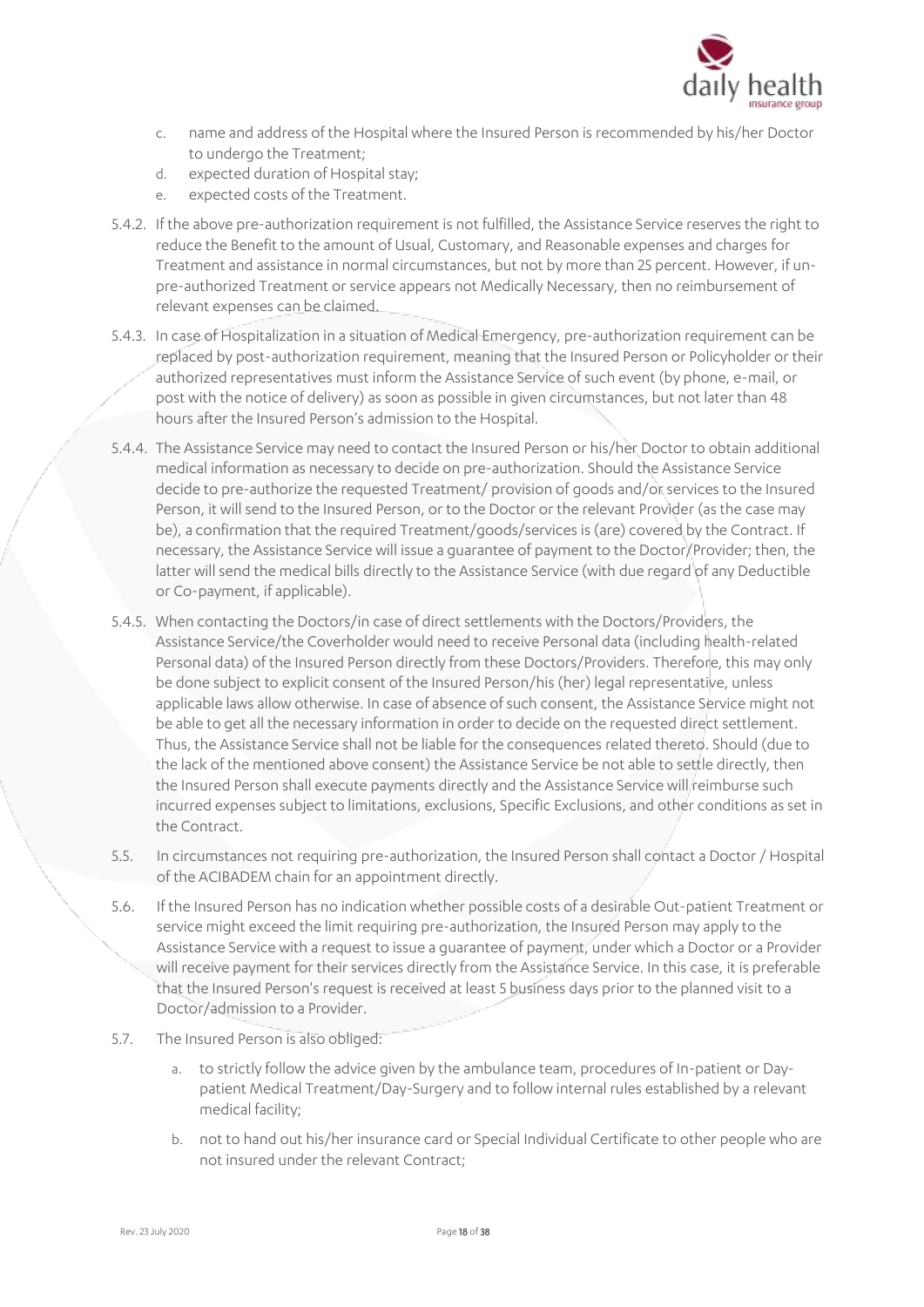

- c. to cancel immediately (or as soon as possible in given circumstances) a Doctor's appointment or ambulance call if the Insured Person recognizes that it is no longer possible or necessary or desirable for him/her to use medical services from this relevant Doctor, Provider, or ambulance team;
- d. to follow the Doctor's recommendations given during any kind of Out-patient Medical Treatment, health examination, or consultation;
- e. to inform the Coverholder/the Assistance Service immediately (or as soon as possible in given circumstances) about being diagnosed of any Illness or being given any status from those indicated in paragraph 2.10 of this Policy;
- f. to undergo additional medical examination and/or provide additional medical information, whatever is required by the Coverholder/Assistance Service, in the case that an Illness or a status indicated in paragraph 2.10 of this Policy is diagnosed/given to the Insured Person;
- g. to timely pay amounts corresponding to the Deductibles and Co-payment, if any is envisaged by the Contract;
- h. to timely advise the Policyholder and the Coverholder about a change of surname or address details;
- i. duly execute other obligations as established elsewhere in the Contract.
- 5.8. If a Provider does not accept payments corresponding to the amounts of Co-payment or Deductible envisaged by the Insurance Contract, directly from the Insured Person, then the relevant amount can be paid to the Provider by the Coverholder, under condition that the Insured Person or the Policyholder shall be obliged to reimburse the Coverholder for such payment to the full extent (including but not limiting to the amounts transferred, as well as transfer costs and currency exchange related costs). The above reimbursement shall be due within 30 days since relevant payment request is sent by Coverholder (by post or by e-mail) to the Insured Person. In case of the Insured Person's failure to reimburse the above-mentioned expenses, the Coverholder shall invoice Policyholder accordingly. The Policyholder shall be liable to pay all the debts of Insured Persons and Dependents (as covered by the Contract that the Policyholder is part to) in respect of the Coverholder.

## 6. REIMBURSEMENTS TO INSURED PERSONS AND DIRECTS SETTLEMENTS TO **PROVIDERS**

- 6.1. The Insured Person's expenses, which can be claimed for reimbursement under the Contract, and the amounts that can be paid in respect of the Insured Person to the Providers, as well as the scope of services that can be requested under the Contract, shall not exceed those indicated in the Schedule of Benefits, and are subject to provisions, Specific Exclusions and general exclusions and special conditions established by the Contract.
- 6.2. The Coverholder can delegate processing, adjudication, and payment of Claims to the Assistance Service; therefore, solely for the purpose of Article 6 of the Policy, the Coverholder does also mean the Assistance Service.
- 6.3. Any reimbursement due from the Insurer under the Contract (including but not limiting to reimbursement of costs/expenses of Treatment/Surgery/consultation/monitoring (irrespective of the fact whether organized by the Assistance Service or the Insured Person his/herself)) shall not exceed the level of Usual, Customary, and Reasonable expenses and charges as defined in Article 1 "Definitions" of this Policy.
- 6.4. For the Coverholder to make a decision on reimbursement of expenses to the Insured Person/Provider, the Insured Person shall submit the following documents to the Coverholder (and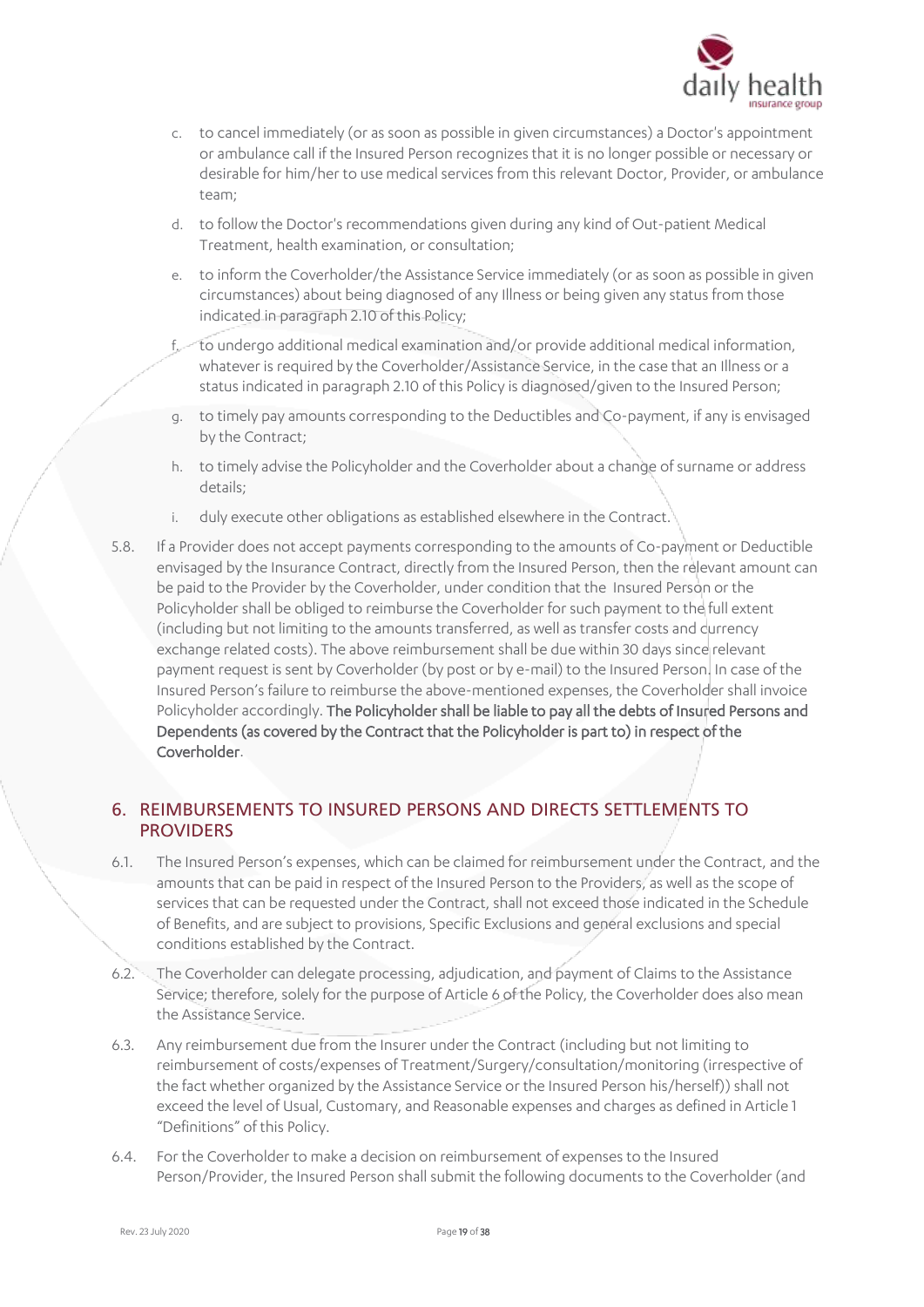

shall do so within 90 calendar days since receipt of the Medical Treatment or since becoming physically able to submit the Claim):

- a. completed Claim form provided by the Coverholder, including the consent to disclose the health-related Personal data of the Insured Person to the Coverholder, Assistance Service, Medical Consultant, Insurer, Reinsurer(s), and third parties appointed by the Coverholder to adjudicate and settle the Claim, for the purposes (and to the extent it is necessary for these purposes) related to the handling and settlement of the Claim, and to provide necessary assistance to the Insured Person as foreseen under the Contract. Failure to provide such consent shall prevent the Coverholder and parties mentioned in the previous sentence from being able to process health-related Personal data of the Insured Person; which, consequently, will preclude them from being able to provide necessary assistance and duly handle and settle the Claim. Therefore, should the Insured Person refuse to provide the herein discussed consent or should such consent be revoked, the Coverholder will be entitled to reject the Claim;
- b. the Doctor's prescription for Medical Treatment as well as all pieces documenting the delivery of services to the Insured Person (an extract from the medical history, discharge summary, medical prescription, and other related documentation);
- c. originals of paid invoices clearly indicating the Provider's name and address, the detailed list of services/goods provided, and their costs. In some jurisdictions, documents proving the legal ground for organization of relevant services for the Insured Person (e. g. service contracts) are required as well;
- d. when a Benefit is associated with reimbursement of expenses incurred by the Insured Person for purchase of Prescribed Drugs and/or medical products that are covered under the Contract: a Doctor's prescription, as well as the original receipts of payment for these Prescribed Drugs and/or medical products.
- e. when a Benefit is associated with reimbursement of expenses incurred by the Insured Person for Preventive Care: the documents confirming those examination being prescribed by the Family Doctor and/or Specialist's prescription;
- in the case that the Insured Person's Medical Treatment is related to an Accidental body Injury, the Coverholder reserves the right to demand that the Insured Person provides detailed description of all the relevant circumstances of the Accident (including but not limiting to the date, place, persons involved, witnesses, persons possibly liable, etc.), and if registered by the police or other competent authorities, to demand a copy of their report.
- 6.4.1. The Insured Person shall be liable to retain all the originals of the Claim supporting documentation. The Coverholder reserves the right to request original supporting documentation (including receipts) of the Claim within up to 12 calendar months after settlement of this Claim, for auditing purposes. Should the Coverholder be liable to reimburse expenses paid directly by the Insured Person, the Coverholder reserves the right to request a proof of payment (e.g. bank statement, etc.) of claimed expenses.
- 6.4.2. Documents submitted in foreign language will be accepted by the Coverholder without translation. In the case of the submission of documents that cannot be read because of the handwriting or due to a damage of the document (torn, bent, erased, etc.), the Coverholder shall have the right to postpone making decision on this case until documents of proper quality have been submitted.
- 6.5. The Coverholder reserves the right to request information related to the received Claim from competent authorities and/or from third parties, which normally have or must have such information. The Coverholder shall also be entitled to consult Medical Consultants and Providers regarding the Claim. Furthermore, the Coverholder shall have the right to postpone settlement of the received Claim until it has received all the requested documents/information and/or an expertise.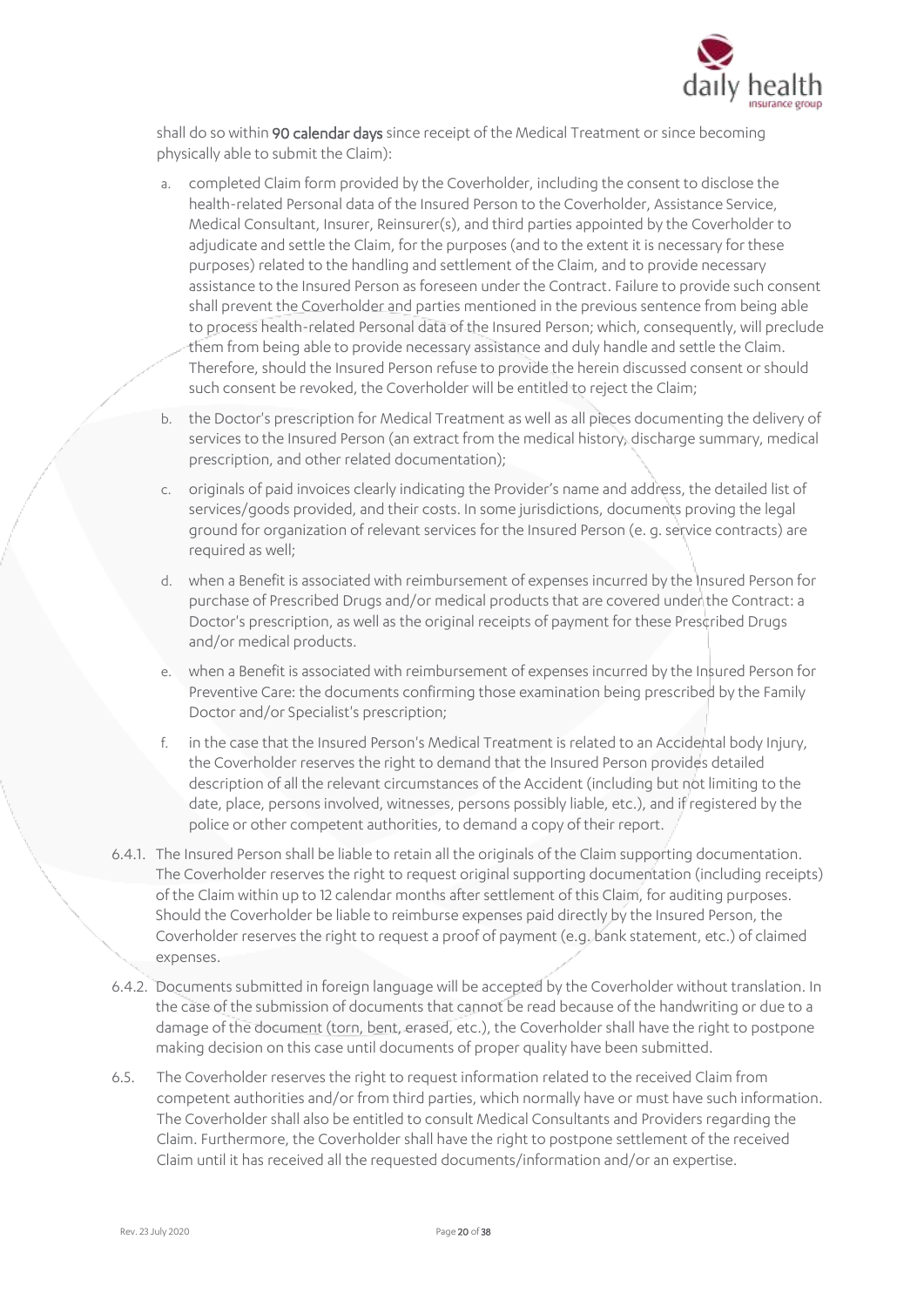

- 6.6. The Coverholder may decide to settle the Claim without full delivery of the documents/information referred to in paragraphs 6.4 and 6.5 of this Policy, or to accept the copies of certain documents, if submitted (copies of) documents are clear and sufficient to understand the circumstances of the Claim and to eliminate any doubts regarding the Claim being eligible for reimbursement under the Contract.
- 6.7. Whenever deemed necessary for the assessment of a Claim, the Coverholder is allowed to request a medical examination of the Insured Person, performed by a Medical Consultant appointed by the Coverholder, at the Coverholder's expense. The Insured Person can ask for his/her own Doctor to be present at this examination (the costs for the Insured Person's own Doctor shall be borne by the Insured Person). The Coverholder shall have the right to postpone making decision on settlement of a Claim until results of the above-mentioned medical examination become available. Failure by the Insured Person to undergo the above medical examination allows the Coverholder to reject the Claim.
- 6.8. Within 10 business days from the date of receipt of all the documents and information as discussed in paragraphs 6.4 – 6.7 of this Policy, the Coverholder shall make a decision and pay the Claim (in part or in full, as the case may be) or send (in writing or per e-mail) a letter of rejection containing explanation/reasons for refusal. When an audit of invoices is carried out by the Insurer or by competent authorities to confirm their relevance to the Claim, the term of payment thereof may be increased to 90 calendar days, and the Coverholder shall notify the Insured Person about the invoice audit and a new term of settlement.
- 6.9. If a reimbursement is claimed for a Treatment received, and then another reimbursement is claimed for a new course of a Treatment, which is not in any way connected with the former Treatment, the subsequent Claim will be regarded as a new Claim.
- 6.10. Claims can be settled in any currency that the claimant chooses (providing that such currency can be freely purchased by the bank of the Coverholder or the Assistance Service) and not necessarily in the currency of the bills submitted or the currency of the Schedule of Benefits. On submission of a Claim, the claimant must provide full bank account details (including IBAN and SWIFT/BIC where required).
- 6.11. The Coverholder shall keep records of Claims paid in both the nominal currency of each claimed amount and of its equivalent in the currency of the Schedule of Benefits. Depending on the applicable law or customary business practice in the jurisdictions of the Providers and the Assistance Services, engaged in Claims' settlement, the applicable exchange rates are those valid on the dates of Claims processing, and include those available a[t www.oanda.com](http://www.oanda.com/) and/or those established by competent/regulatory authorities (e.g. Central Banks) and/or by the banks effecting payments.
- 6.12. For the purpose of recording of Benefits utilization and accounting under the Contract, the paid Claim value, besides the amount that the claimant (Provider or Insured Person or his/her legal representative) becomes eligible for, subject to respective Coverholder's decision made in accordance with the Contract, shall also include the following costs incurred by the Coverholder, provided that such costs are directly linked to and limited to the above amount:
	- a. wire transfer fees associated with the remittances, if taken by the bank;
	- b. exchange rate costs, associated with conversion of the equivalent of Benefit amount from the currency as set in the Schedule of Benefits into the currency of the bank account where the Benefit amount shall be paid in accordance with the claimant's instruction;
	- c. local intermediary fees and charges if, due to the peculiarities of local regulations, settlement of the Claim is only possible via engagement of a local intermediary.
- 6.13. The Insured Person has the right to request from the Assistance Service an explanation on handling/settlement of his/her Claim.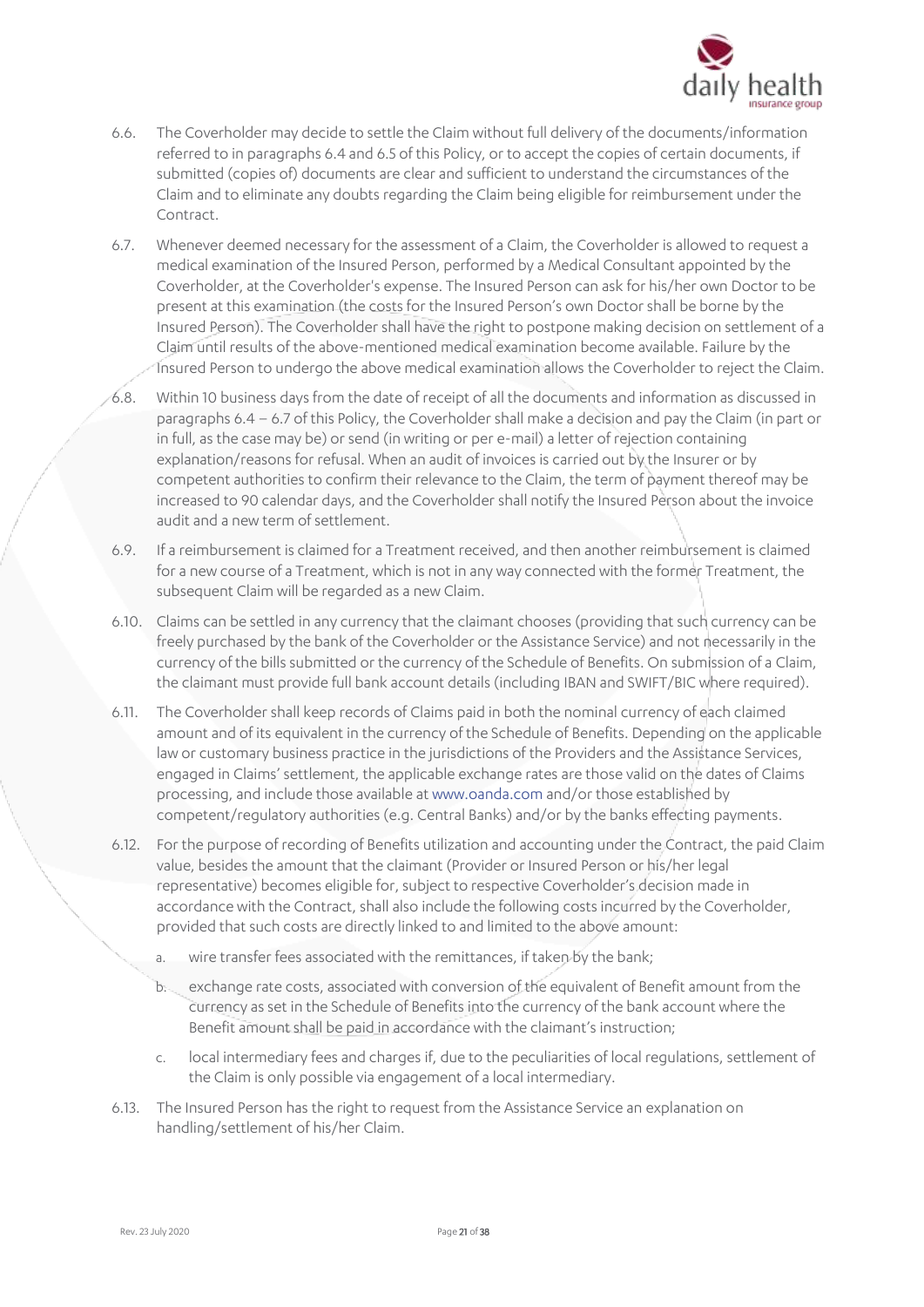

- 6.14. The Coverholder shall have the right to refuse arrangement of a Medical Treatment or a service/provision of goods and to refuse payment of invoices issued by Providers, and/or to refuse payment of Claims submitted by the Insured Person, if any of the following takes place:
	- a. the claimed Medical Treatment is subsequently proven to be not Medically Necessary; or
	- b. services rendered /goods provided to the Insured Person are not covered by the Contract; or
	- c. the aggregate (during the whole Insurance Period) amount of expenses paid by the Coverholder has reached the Sum Insured or the applicable limit specified in the Contract; or
	- d. the Insured Person applied for a Medical Treatment other goods/services covered by the Contract after expiration of the Insurance Period or before the Insurance Period commencement date; or
	- e. the Policyholder's obligation to pay Insurance Premium (or any installment thereof) remains unfulfilled by the end of the Grace Period; or
	- f. in the occurrence of any kind of fraud on the side of the Insured Person/Policyholder/their representatives; or
	- g. in other specific cases as set elsewhere in the Contract.

## 7. GENERAL EXCLUSIONS

- 7.1. If not otherwise expressly indicated in the Certificate, the following is not covered by this insurance and thus no Claim shall be paid by the Coverholder in connection with any of the following:
- 7.1.1. Medical Treatment, goods and services granted / provided to the Insured Person elsewhere but the Hospital belonging to the ACIBADEM chain in Turkey.
- 7.1.2. Medical Treatment, goods and services that are not indicated as covered in the Schedule of Benefits;
- 7.1.3. Medical Treatment, goods and services that are not Medically Necessary;
- 7.1.4. Any Pre-Existing Medical Condition;

Any Chronic Condition, even if first diagnosed after Insurance Start Date.

- 7.1.5. Active participation in war, riots, strikes, lockouts, civil commotion, rebellion, revolution, insurrection, terrorism, military coup (coup d'etat), or any illegal act, including resultant imprisonment;
- 7.1.6. Release of weapon(s) of mass destruction (nuclear, chemical, or biological) whether they involve(s) an explosive sequence(s) or not; epidemic or pandemic;
- 7.1.7. Injury or Illness while serving as a member of a police or military force or unit;
- 7.1.8. ionizing radiations or contamination by radioactivity from any nuclear fuel or from any nuclear waste from the combustion of nuclear fuel:
- 7.1.9. the radioactive, toxic, explosive, or other hazardous properties of any explosive nuclear assembly or nuclear component thereof, radiation or radioactive contamination, chemical contamination;
- 7.1.10. military maneuvers, exercises, or weapon tests;
- 7.1.11. consciously exposing oneself to danger, voluntarily entering zones of risk announced by official authorities; or conscious failure to take available measures to ensure personal safety;
- 7.1.12. voluntary or intentional act or a deliberate crime committed by the Insured Person that led to his/her body Injury or Illness;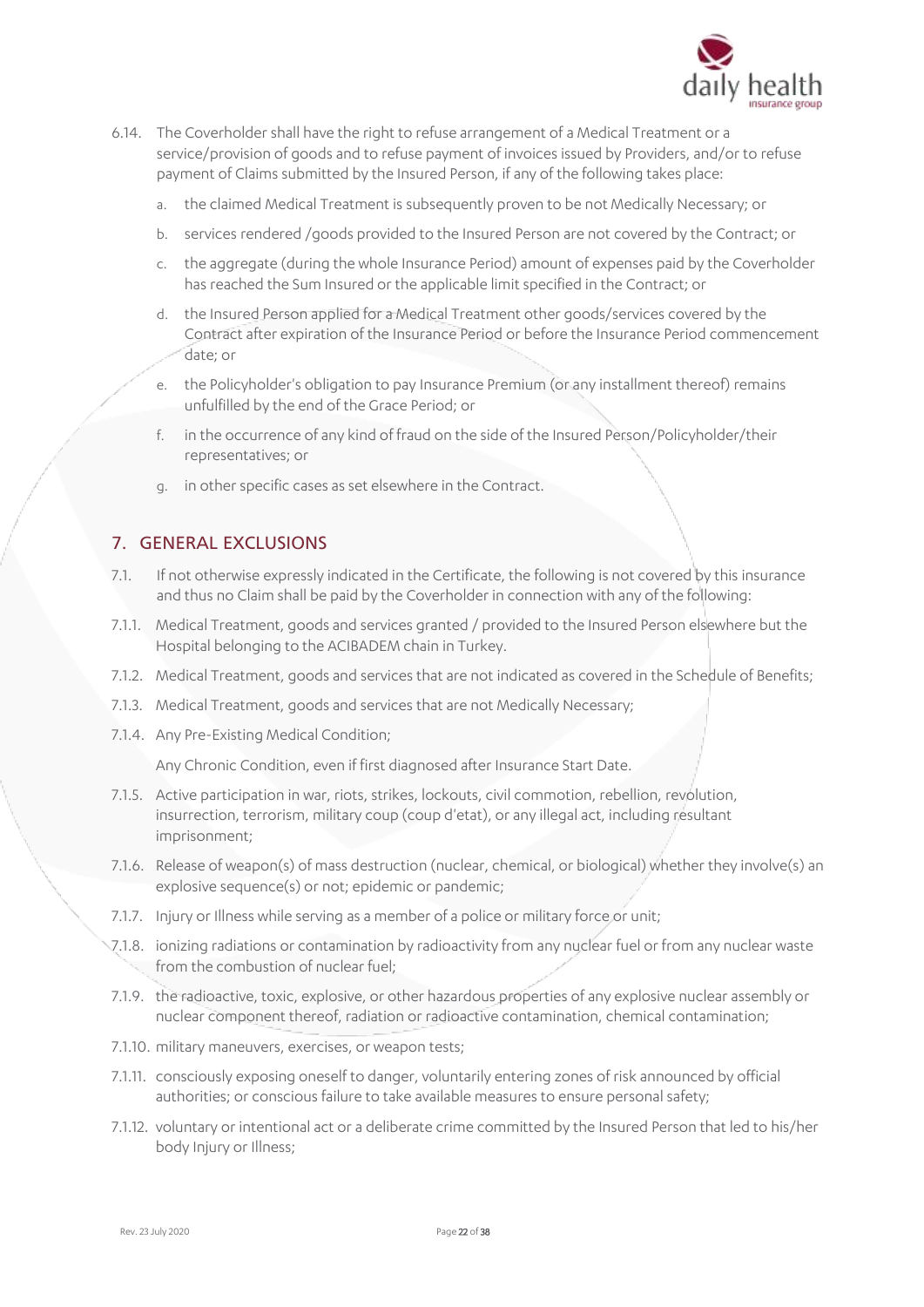

- 7.1.13. participation in a brawl, fight, or any kind of disturbance, and measures taken to combat them, except in the case of self-defense or if the Insured Person falls victim to the above-mentioned disturbances;
- 7.1.14. preparation of or participation in crimes or misdemeanors;
- 7.1.15. diagnostics or Treatment or Rehabilitation related to alcoholism, drug addiction, chemical abuse or intoxication as a result of taking alcohol or psychotropic, narcotic, or psychedelic substances, and all associated medical conditions;
- 7.1.16. health check-ups, inoculations, visits, and tests necessary for administrative purposes (e.g., determining employment, school- or sport-related physical examinations, etc.);
- 7.1.17. sleep studies and other Treatments relating to sleep apnea;
- 7.1.18. smoking cessation Treatments whether or not recommended by a Doctor;
- 7.1.19. weight reduction course and the cost of all relevant Treatments, supplies, services or drugs for weight reduction or weight reduction programs, medical fasting diets, weight loss programs, and educational dietary counseling related to weight loss efforts;
- 7.1.20. health care services and associated expenses related to or associated with Treatment of morbid or non-morbid obesity, including, but not limited to, gastric bypass, gastric balloons, gastric stapling, jejunal ileal bypass, and any other procedures or complications arising there from;
- 7.1.21. taking "Viagra" or other sexual enhancement drugs and their respective generic equivalents;
- 7.1.22. vitamins, minerals and other supplements, including homeopathic remedies, irrespective of whether these have been prescribed or not;
- 7.1.23. attending maternity/delivery preparation classes;
- 7.1.24. circumcision, unless Medically Necessary, and pre-authorized;
- 7.1.25. genetic counseling, screening, and testing;
- 7.1.26. narcotic, toxic inebriation, or life-threatening alcohol intoxication (when level of alcohol in blood is 2.5 ppm (two point five per mille) or higher);
- 7.1.27. car Accident, if the Insured Person was a driver and the alcohol level in his/her blood and urine was higher than that acceptable for driving in the country where the car Accident occurred;
- 7.1.28. body Injury or disease caused as a result of a bet or gambling;
- 7.1.29. being engaged in any Professional Sport; or doing Extreme Sports;
- 7.1.30. doing Dangerous Sports, unless specific kind of sport was explicitly stipulated in the application for insurance or in the Certificate;
- 7.1.31. Medical Treatments without Doctor's prescription;
- 7.1.32. complementary (and/or alternative) and or Experimental Treatment;
- 7.1.33. rejuvenation and spa treatments, cosmetic treatments, diet resorts, and convalescent rest;
- 7.1.34. medical Rehabilitation, except when it is recommended by a Doctor after carrying out Treatment covered by the Contract and pre-authorized, and except admission following a Hospitalization within 5 days;
- 7.1.35. being at facilities for the aged, primarily giving custodial, educational and rehabilitative care, not medical service;
- 7.1.36. maternity and childbirth during the Waiting Period;
- 7.1.37. elective caesarean;
- 7.1.38. sterilization and Infertility Treatment;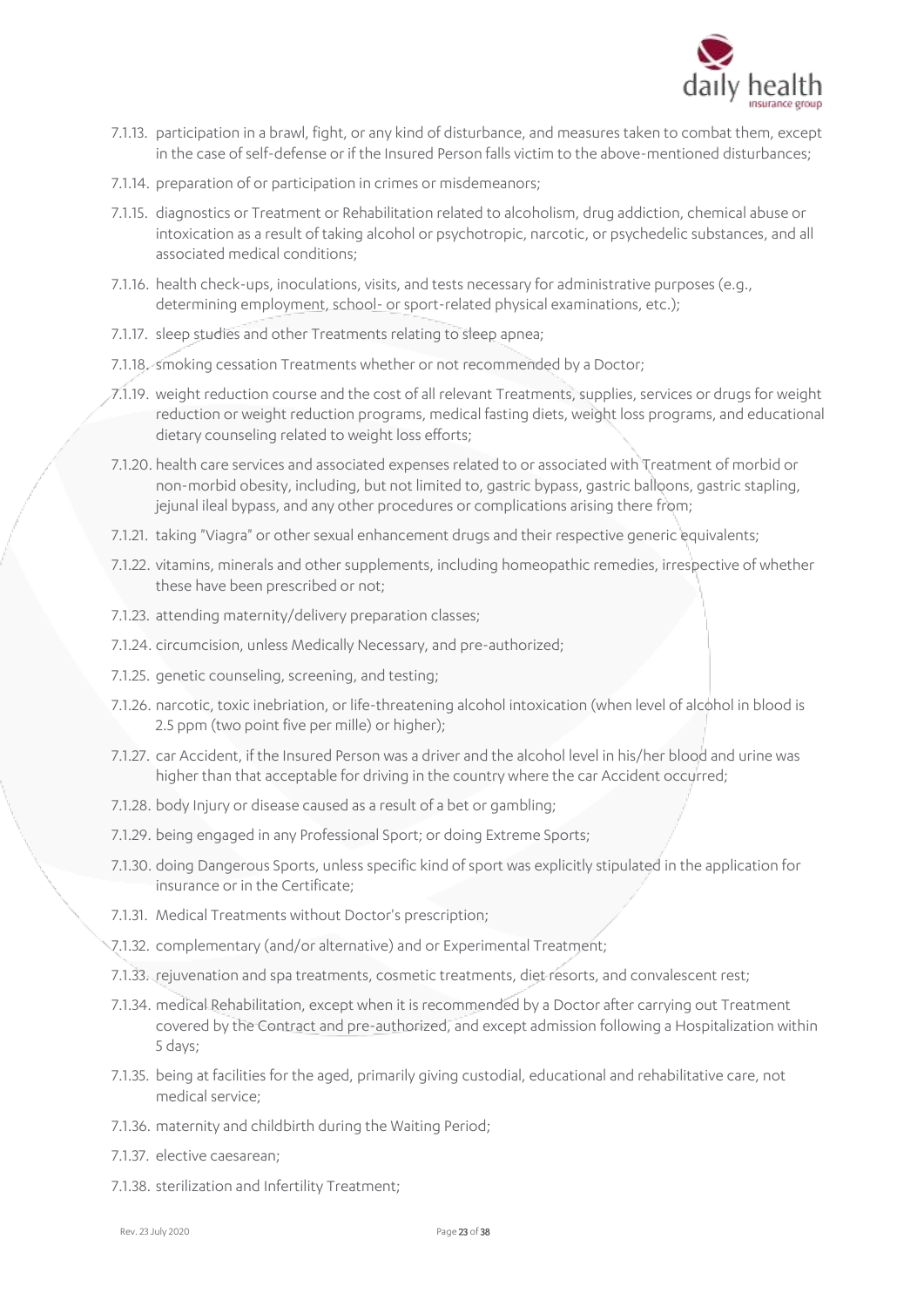

- 7.1.39. taking contraceptive medicine and methods;
- 7.1.40.abortion, except in case of Medical Necessity to save mother's life;
- 7.1.41. cosmetic/aesthetic Treatments, except for medical Rehabilitation after an Accident;
- 7.1.42. undergoing corrective eye Surgery (keratectomy and keratotomy, including LASIK and LASEK methods), except for cases of refractive cornea disease (where Surgery is covered in a way similar to other surgical operations);
- 7.1.43. undergoing remedial teaching course;
- 7.1.44.undergoing sex change Surgery and all related Treatments;
- 7.1.45. alopecia, selection, and production of a wig and/or hair transplantation and all types of hair loss therapy;
- 7.1.46. Treatment of the Insured Person by his/her family member, even if such person is a Doctor.
- 7.1.47. Maternity, Childbirth and Newborn Care;
- 7.1.48. medical service rendered before the start of the Insurance Period or after the Insurance Expiry Date;
- 7.1.49. disease/Injury diagnosed or treated by a Doctor without necessary qualification;
- 7.1.50. health disorder directly or indirectly related to a sexually transmitted disease or to HIV/AIDS infection;
- 7.1.51. health disorder or Injury related to conditions or circumstances of execution of a court act and (or) during staying at places of confinement or in custody, or during carrying out investigative activities;
- 7.1.52. all costs relating to orthotics for example insoles;
- 7.1.53. Kidney Dialysis (renal insufficiency);
- 7.1.54. The costs associated with locating a replacement organ or any costs incurred for the removal or the organ from the donor, transportation costs of the organ, and all associated administration costs. All costs associated with organs not specified within the meaning of words of organ transplant;
- 7.1.55. Rehabilitation unless it forms an integral part of Medical Treatment received as an In-patient and is under the control or supervision of a Specialist and is undertaken in a recognized Rehabilitation unit;
- 7.1.56. Any costs arising after the Insurance Expiry Date, unless the Contract has been renewed for subsequent 12 months. Any costs incurred after completion of the Insurance Period if the Insured Person reaches their 65th, respect. 75th birthday;
- 7.1.57. Expenses for Preventive Care, if not covered under the applicable Schedule of Benefits, as well as expenses for incurred taxes and the issue of medical documents.
- 7.1.58. Any Dental Treatment.
- 7.1.59. Palliative Treatment of terminal Illness & hospice care.
- 7.1.60. Rehabilitation.
- 7.1.61. External Prosthetic Devices and aids.
- 7.1.62. Cost of a wig/hairpiece if required following a course of cancer Treatment.
- 7.1.63. Hormone Replacement Therapy.
- 7.1.64. Physiotherapy Outpatient.
- 7.1.65. Alternative/Complementary Medical Practices: Acupuncture, needle therapy, aromatherapy, chiropractic, homeopathic, naturopathic and osteopathic medicine, Ayurvedic and traditional Chinese medicine, hirudotherapy.
- 7.1.66. Nursing at Home.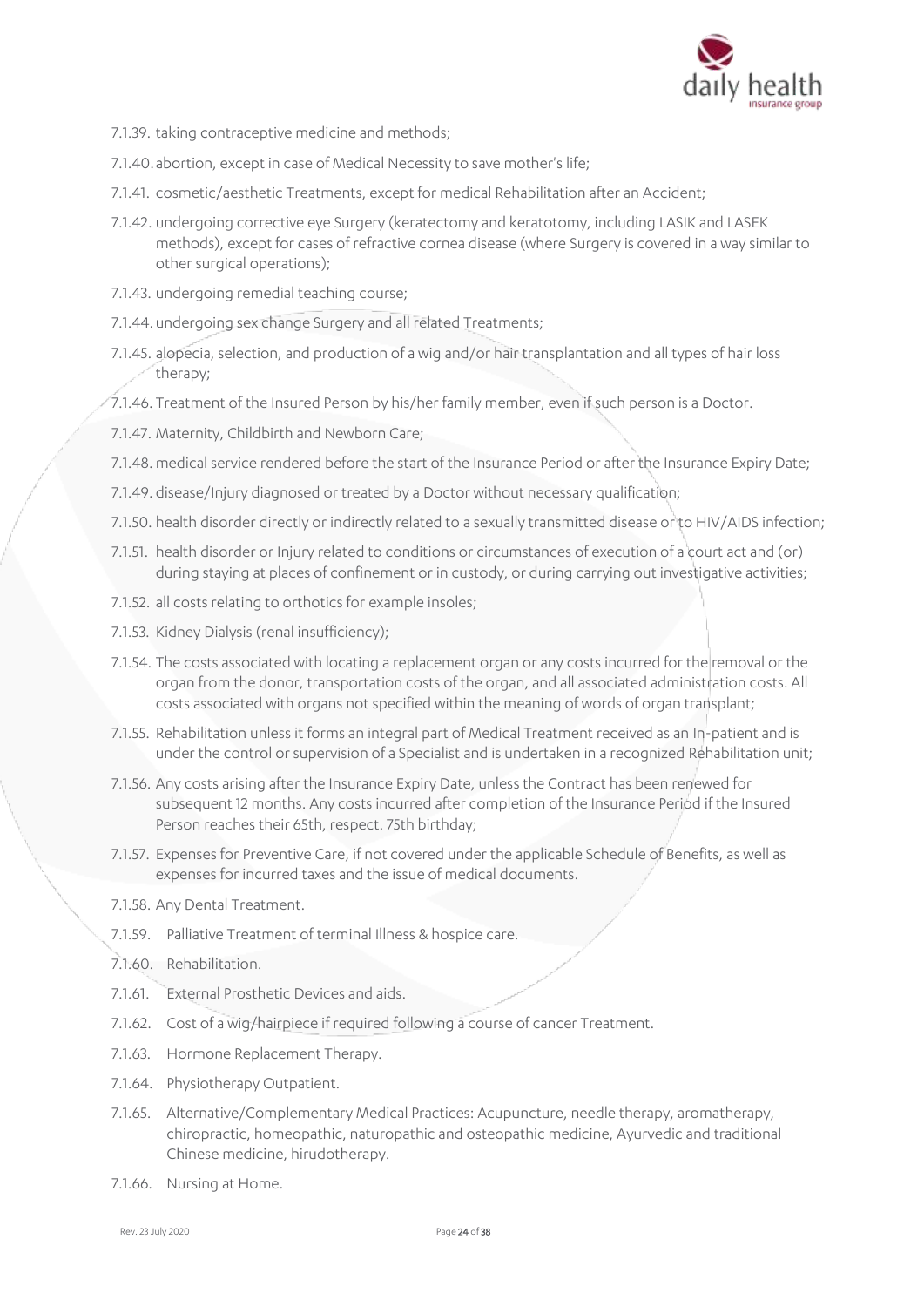

- 7.1.67. Psychiatric out-patient consultations and prescribed Drugs.
- 7.1.68. Restorative speech therapy.
- 7.1.69. HIV/AIDS.
- 7.1.70. Congenital / hereditary diseases.
- 7.1.71. Preventive Care: Well Child Care, Adult Health Screening (Check-up), Vaccination.
- 7.1.72. Compassionate Trip Home.
- 7.2. In no case shall this insurance cover loss, damage, liability, or expense directly or indirectly caused by or contributed to by, or arising from the use or operation of any computer, computer system, computer software program, malicious code, computer virus or process, or any other electronic system.

#### 7.3. Sanctions Exclusion

Notwithstanding any other terms under the Contract, the Insurer shall not provide coverage nor will he make any Claim payments or provide any service or Benefit to any Policyholder, Insured Person, beneficiary, or third party who may have any rights under the Contract to the extent that such cover, payment, service, Benefit, or any business or activity would violate any applicable trade or economic sanctions law or regulation.

Claimant may be referred to as Policyholder, named insured, covered person, Insured Person or beneficiary, or as otherwise defined in the Contract, and shall mean the party, person or entity having defined rights under the Contract. These definitions may be found in various parts of the Contract and any applicable riders or endorsements.

7.4. This insurance is not available for the following occupations:

| Occupation                   | Occupation Detail                                       |
|------------------------------|---------------------------------------------------------|
| Abattoir                     | Slaughterer                                             |
| Abattoir                     | Slaughterhouse Worker                                   |
| Agricultural                 | Cane Cutter                                             |
| Agricultural                 | Harvester / Harvesting Contractor                       |
| Agricultural                 | Heavy Equipment Operator                                |
| Agricultural                 | Labourer / Manual Worker                                |
| Animal Breeding and Training | Breeder Other dangerous animals                         |
| Antenna Erector              | Aerial Erector                                          |
| All military forces          | All occupations                                         |
| Astronautics                 | Astronaut - NASA                                        |
| Astronautics                 | Astronaut - Otherwise                                   |
| Astronautics                 | <b>Fuel Technicians</b>                                 |
| Astronautics                 | Gantry Workers / Launch Platform Workers                |
| Aviation - Commercial        | Advertising - banner towing, skywriting                 |
| Aviation - Commercial        | Aerial Fire Fighting Air tankers                        |
| Aviation - Commercial        | Aerial Fire Fighting Smoke jumpers                      |
| Aviation - Commercial        | Agricultural Flying Cattle Mustering / Herding (usually |
|                              | helicopters), Game capture                              |
| Aviation - Commercial        | Agricultural Flying Crop Spraying.                      |
| Aviation - Commercial        | Air Displays                                            |
| Aviation - Commercial        | Commercial Pilot / Transport/General≥ 500 hours per     |
|                              | annum                                                   |
| Aviation - Commercial        | Helicopter pilot< 500 hours per annum                   |
| Aviation - Commercial        | Helicopter pilot≥ 500 hours per annum                   |
| Aviation - Commercial        | Airline Test Pilot                                      |
| Aviation - Commercial        | Construction - airlift of building materials            |
|                              |                                                         |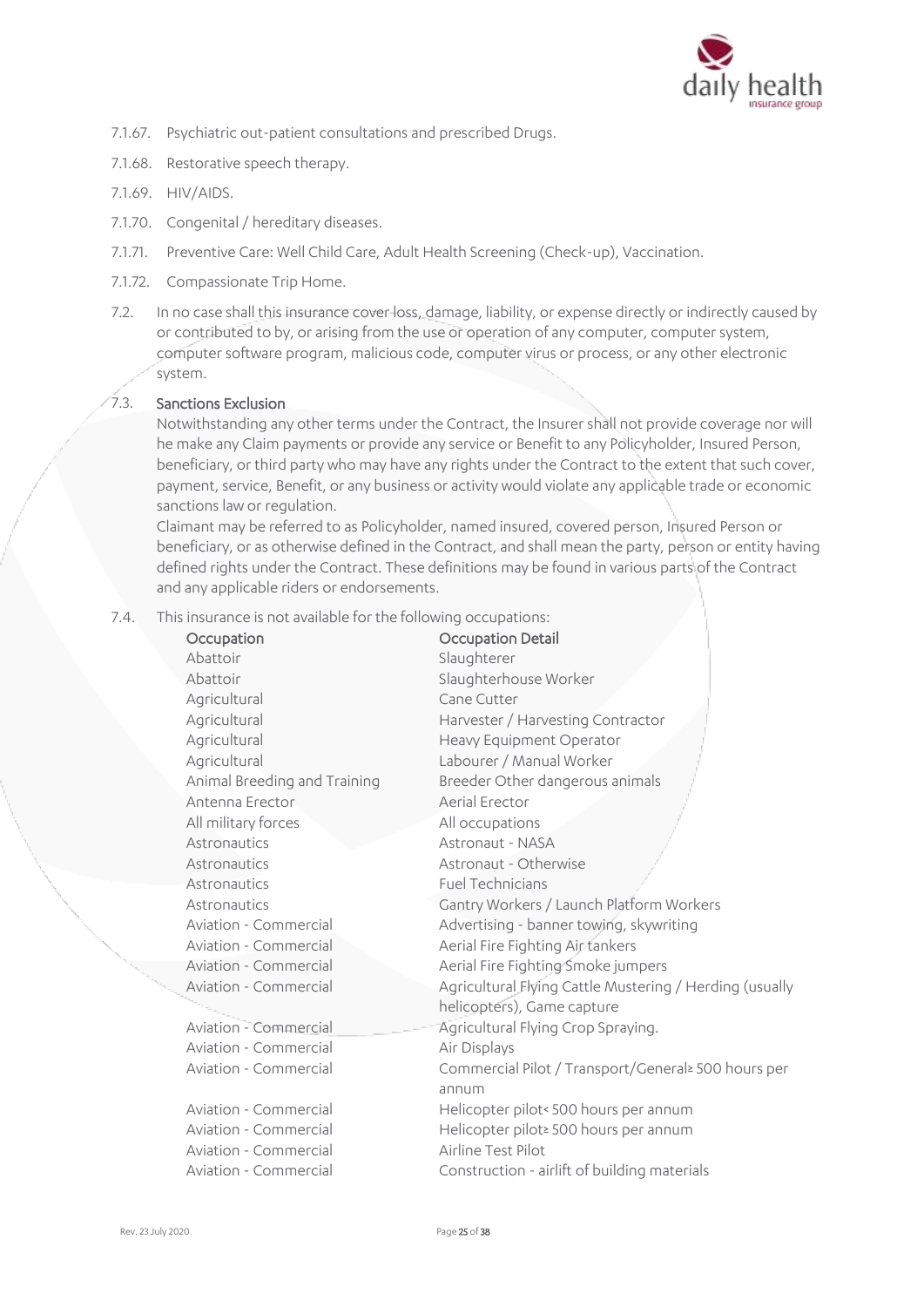

Bullfighting Banderillero<br>Bullfighting Bullfighting Banderillero Bullfighting<br>Bullfighting<br>Bullfighting Bullfighting Bullfighting Picador Bullfighting<br>Bullfighting Rejoneador<br>Torero / Ma Casino (licensed) Security Staff

Construction Dogman Construction Rigger Construction Roofer Construction Scaffolder Construction Spiderman Construction Steeplejack Courier Bicycle

#### Occupation Occupation Detail

Aviation - Commercial Pipeline Inspection / Powerline Inspection Aviation - Commercial Police Pilot - All aircraft Aviation - Commercial Test Pilot Approved fixed wing aircraft<br>Aviation - Commercial Test Pilot Approved rotorcraft Test Pilot Approved rotorcraft Aviation - Commercial Test Pilot Experimental / prototype Biology Any occupation involving regular contacts or manipulations with hazardous biological or chemical materials, including but not limited to viruses and bacteria researches and vaccine development Bookmaker Professional Gambler Brassfoundry Furnaceman / Furnace Operator Bullfighting **Recortador profesional** Torero / Matador Cement Manufacture Furnaceman / Kiln Worker Chemical industry **Any occupation involving regular contacts or** manipulations with hazardous chemical materials Circus Aerialist / Tightrope Walker / Trapeze Artist Circus Circus Animal Handler / Animal Trainer Elephants, Horses, Monkeys Circus Animal Handler / Animal Trainer Lions, Tigers, Bears, etc Circus Carnival Fire Eater / Sword Swallower Commercial Diving Coastal water, docks and harbours - construction and ship maintenance / inspection< 5 years experience Commercial Diving Commercial Oil / natural gas rig maintenance and inspection Less than 5 years experience Commercial Diving Commercial Diving Commercial Diving trained or ≥ 5 years experience Commercial Diving Pipeline and cable laying / maintenance / inspection, salvage, survey work or exploration< 5 years experience Commercial Diving **Pipeline and cable laying / maintenance / inspection,** salvage, survey work or exploration Naval trained or ≥ 5 years experience Commercial Diving **Commercial Diving Commercial Diving Research**, experimental depths Commercial Diving **Commercial Diving Commercial Diving Commercial Diving Commercial Diving Commercial Commercial Commercial Commercial Diving Commercial Diving Commercial Diving Commercial Diving Commercial Diving Commerci** Construction Blaster / Explosives Handler Construction Labourer / Manual Worker Construction Roof Tiler / Slater Construction Steel Erector / Fixer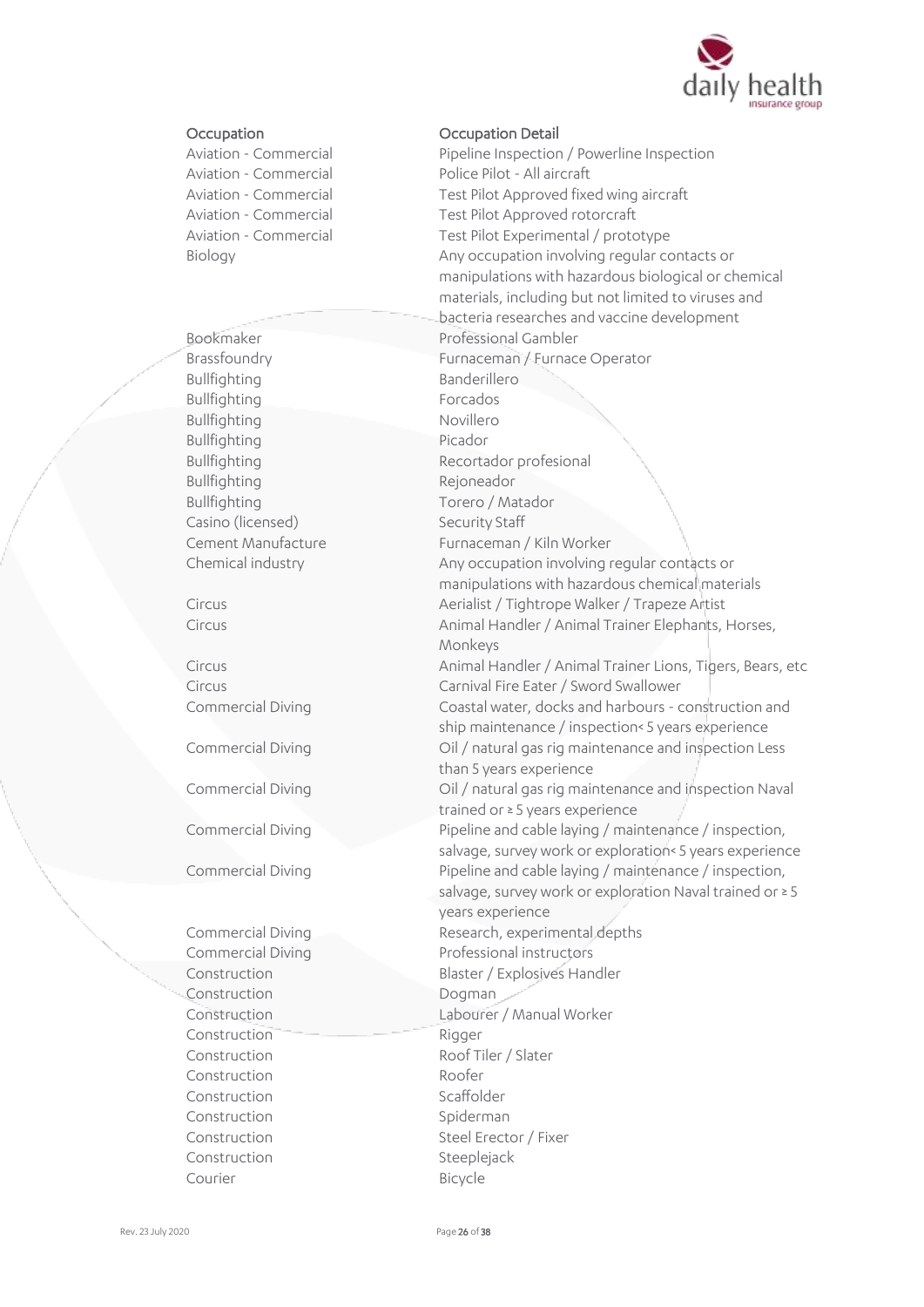

#### Occupation Occupation Detail

Courier Motorcycle Courier **Courier Courier Courier Roller Blades / Inline Skater** Demolition Trade Wrecker No explosives Diplomatic Service Embassy Security Dock Workers Docker Dock Workers Labourer / Manual Worker Dock Workers Executive Contractor Loader Operator<br>
Dock Workers Stevedore Dock Workers Drilling Industry **Offshore Drilling** Elevators / Lifts Installers and repairers<br>
Entertainers
Installers and repairers
Installers and repairers
Installers and repairers
Installers
Installers
Installers
Installers
Installers
Installers
Installers
Installers
In Entertainers Entertainers Wall of Death Rider Explosives Manufacture Filler Explosives Manufacture Labourer / Manual Worker Explosives Manufacture Loader / Packer Explosives Manufacture Munition Worker Explosives Manufacture Process Worker Explosives Manufacture Tester Fire Brigade Bush Fireman Fishing Industry - large vessels Captain Fishing Industry - large vessels Cook<br>Fishing Industry - large vessels Deckhand Fishing Industry - large vessels Fishing Industry - large vessels Master / Mate / Engineer Fishing Industry - large vessels Radio Operator Fishing Industry - small vessels Fisherman Deep sea Forestry Boomman Forestry Forester Forestry Log Haulier Forestry **Logging Contractor** Forestry Lumberjack Forestry **Raftman** Forestry Tree Feller Forestry Woodcutter

Demolition Trade Demolition Handling explosives<br>
Demolition Trade Demolition No explosives used Demolition No explosives used Demolition Trade Wrecker Handling explosives Dock Workers Cargo Handler (not office based)<br>Dock Workers Crane Operator / Crane Driver / ( Crane Operator / Crane Driver / Crane Slinger Doorman Nightclub Doorman / Bouncer Doorman Public House Doorman / Bouncer Entertainment Industry Hostess / Dance Hostess / Bar Girl Explosives Manufacture Firework Manufacture - All Workers Cameraman War/disaster reporting Fishing Industry - large vessels<br>Fishing Industry - large vessels<br>Fisherman - No details known. Fishing Industry - small vessels Fisherman Local waters only Invention Inventor Otherwise, obtain full details Journalism War Correspondent / War Reporter Forger / Forge Hammerman / Forge Pressman Metal Trades Furnaceman / Furnace Operator<br>Metal Trades Metal Trades Labourer / Manual Worker Metal Trades **Riveter / Riveting Machine Operator**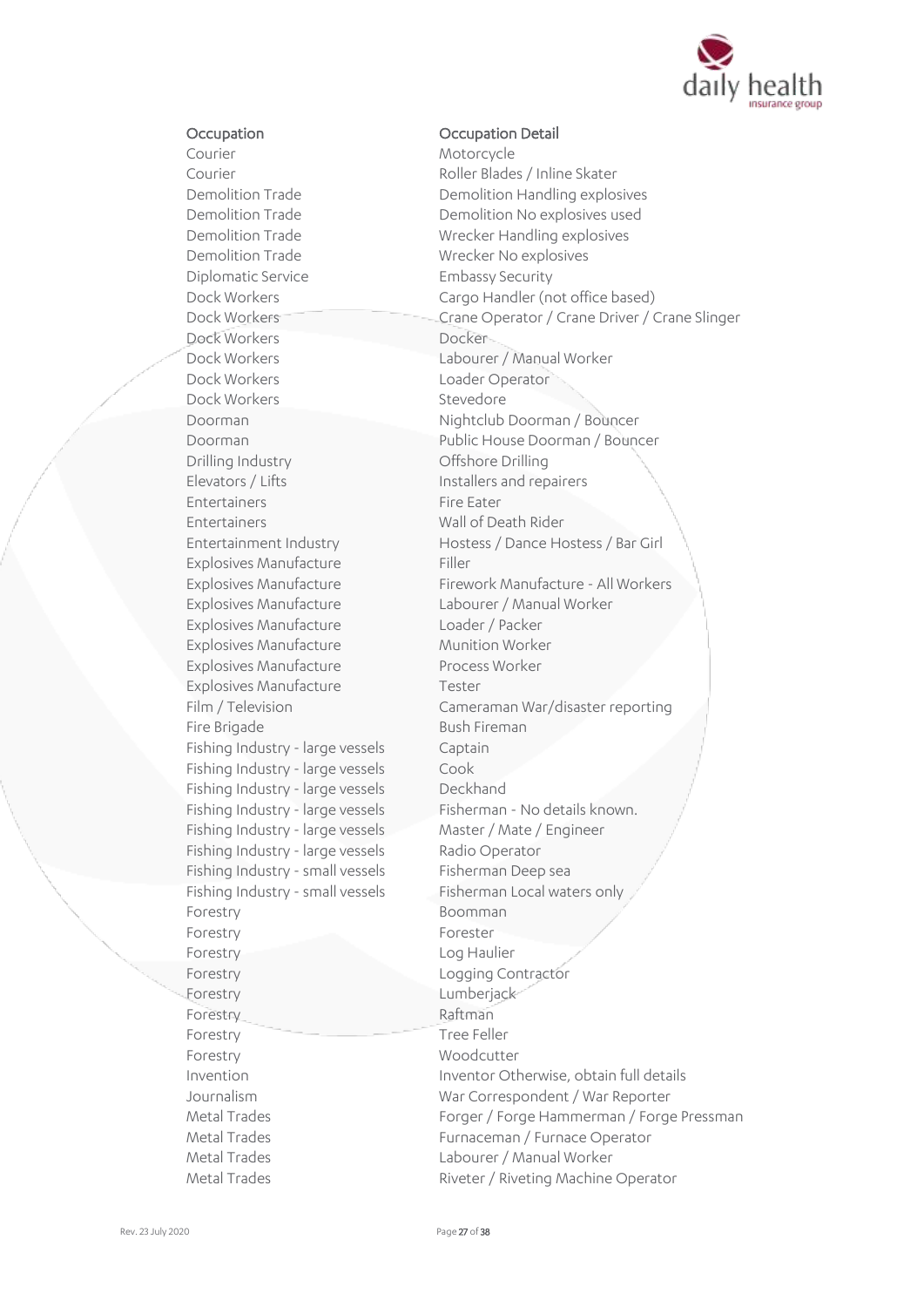

#### Occupation Occupation Detail

Metal Trades Sheet Metal Worker Metal Trades Welder Other Mineral Industry Crusher Mining Industry Miner Explosive Handling Mining Industry Miner Open Cast Mining Mining Industry Miner Underground Nuclear Industry Deactivation / Demolition Worker Oil and Gas - Offshore Workers Cathead Man Oil and Gas - Offshore Workers Cementer Oil and Gas - Offshore Workers Crane Operator<br>Oil and Gas - Offshore Workers Derrickman Oil and Gas - Offshore Workers Oil and Gas - Offshore Workers Down Hold Logger Oil and Gas - Offshore Workers Driller Oil and Gas - Offshore Workers Labourer / Manual Worker Oil and Gas - Offshore Workers Rigger Oil and Gas - Offshore Workers Roughneck<br>
Oil and Gas - Offshore Workers Roustabout Oil and Gas - Offshore Workers Oil and Gas - Offshore Workers Secondman Oil and Gas - Offshore Workers Scaffolder Oil and Gas - Offshore Workers Topman Oil and Gas - Offshore Workers Watchstander Oil and Gas - Offshore Workers Welder (no diving) Oil and Gas - Offshore Workers Wireline Operator Oil and Gas - Onshore - Exploration and Extraction Oil and Gas - Onshore - Exploration and Extraction Oil and Gas - Onshore - Exploration and Extraction Oil and Gas - Onshore - Exploration and Extraction Oil Refining Security Staff Overseas Aid Workers Overseas Aid Worker Travel required

Mining Industry Miner - Asbestos - All Sites and Trades Nuclear Industry Nuclear equipment operation technicians Oil and Gas - Offshore Workers Fire fighter / Emergency response officer Labourer / Manual Worker Roughneck Roustabout Security Staff

Pharma **Any occupation involving regular contacts or** manipulations with hazardous biological or chemical materials, including but not limited to viruses and bacteria researches and vaccine development Photographers News Overseas / Hazardous Work All occupations Public Servant **Immigration or customs inspectors** 

Quarrying **Driver - Heavy Vehicle** 

Photographers War Police Force, law enforcement or penitentiary Quarrying Blaster Quarrying Crane Operator / Crane Driver Quarrying Crusherman / Crusher Quarrying Cutter Quarrying Driller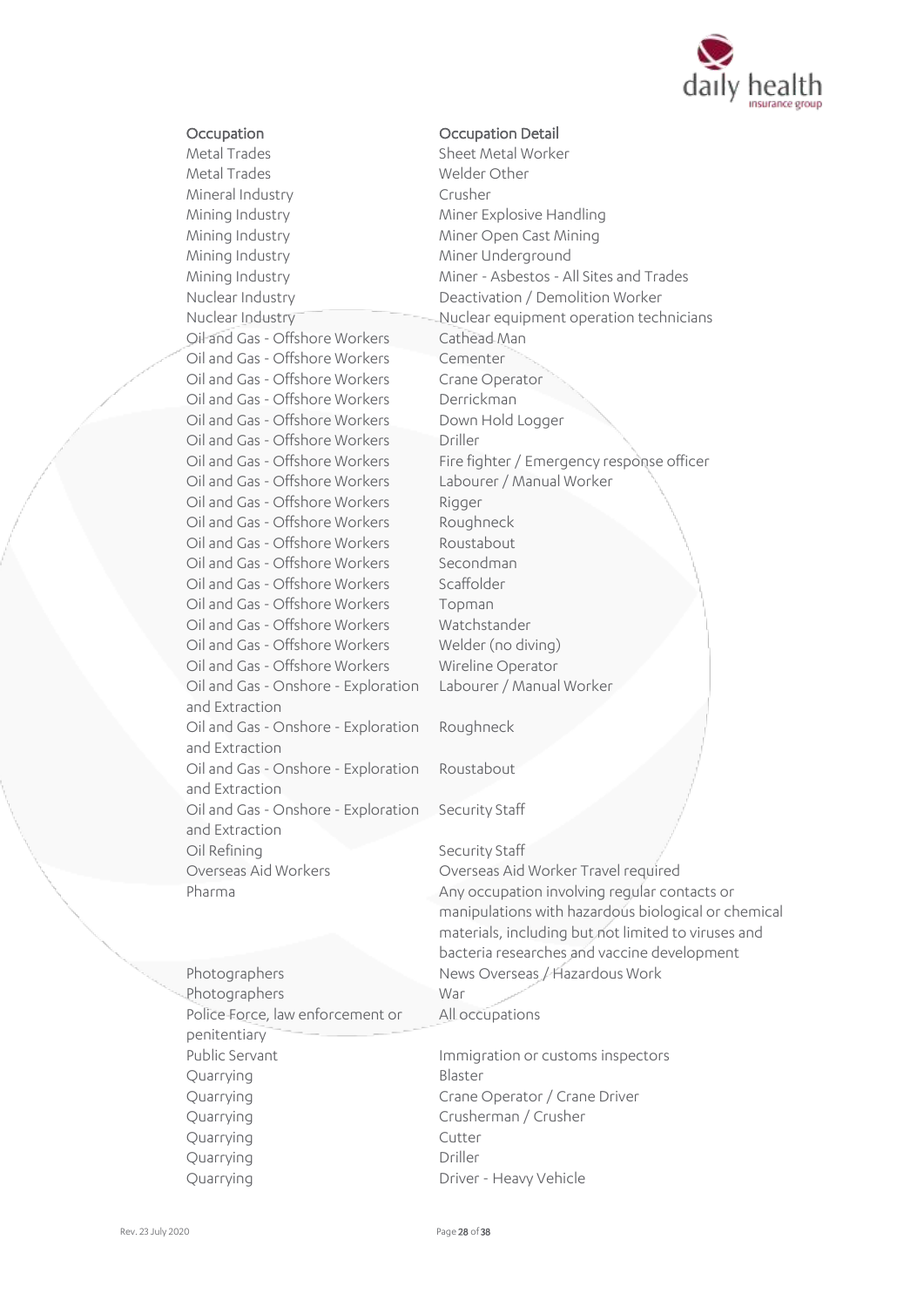

#### Occupation Occupation Detail

Quarrying Explosives Handler Quarrying Jackhammer Operator Quarrying Loader Quarrying Plant Operator Quarrying **Pump Man** Quarrying Shotfirer Religious Roles Missionary Refractory materials Repairers Security<br>
Ship Building Trades<br>
Flame Cutter Ship Building Trades Ship Building Trades Riveter Ship Building Trades Welder Stables Horse Breaker Stables<br>Stables Jockey - Flat<br>Jockey - Jum Stuntwork **Aviation** Stuntwork Cars Stuntwork Fallers Stuntwork Fights Stuntwork General Stuntwork Horse Riding Stuntwork Motorcycles Stuntwork Underwater Timber Industry Sawyer Tunnelling Borer Tunnelling **Compressor Operator** Tunnelling Engineer Tunnelling **Explosive Handler** Tunnelling **Heavy Plant Operator** Tunnelling Shotfirer Tunnelling Tunnel Miner Tunnelling Tunneller - No Details Wood - Associated Trades Sawyer

Quarrying Labourer / Manual Worker Quarrying Skilled Technician - No Explosives Road Construction Labourer / Manual Worker Jockey - Jumps Transport Driver - Explosive / Hazardous Materials Tunnelling Labourer / Manual Worker Weapons Weapons Dealer - International

## 8. HOW TO INTRODUCE AMENDMENTS INTO THE CONTRACT

8.1. The **elements of the Schedule of Benefits** can be changed at an Anniversary Date only, by a respective written agreement between the Coverholder and the Policyholder. If the Policyholder wishes to introduce such changes, he/she/it has to notify the Coverholder thereof at least 10 working days prior to the Anniversary Date. Upon receipt of a respective request from the Policyholder, the Coverholder will provide the Policyholder with a revised renewal offer reflecting the requested changes, which are accepted to the Coverholder, and special conditions (if any) subject to which such changes are acceptable. If the Coverholder and the Policyholder agree on changes to the Schedule of Benefits, respective new Certificate or new Special Individual Certificate and amended Schedule of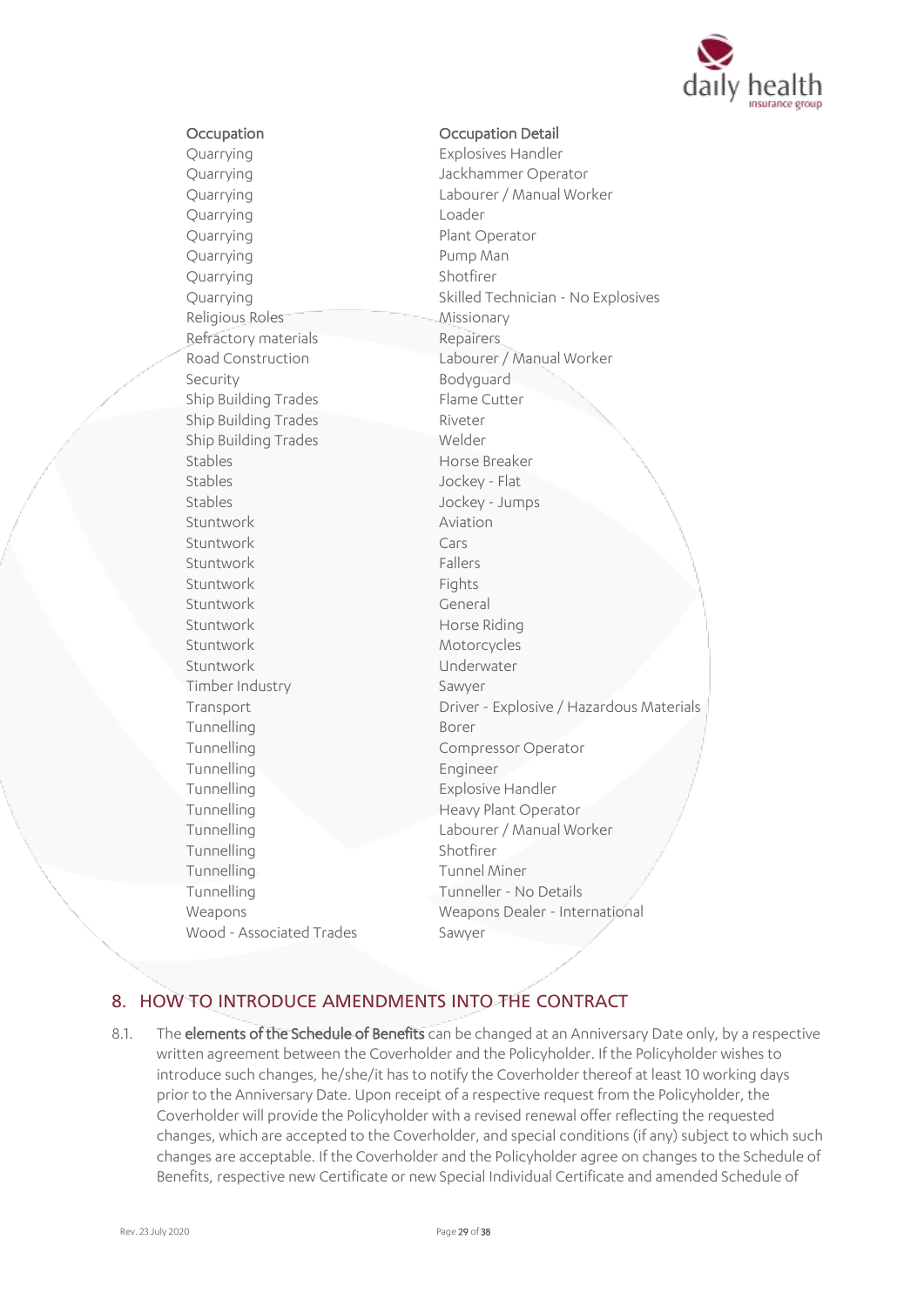

Benefits shall be issued. If the Policyholder requests upgrading the Schedule of Benefits, the Coverholder reserves the right to introduce Waiting Periods and/or other special conditions starting from the date when the agreed changes come into force.

- 8.2. The Policyholder must notify the Coverholder about the Insured Person moving from his/her Country of residence. This notification shall be sent to the Coverholder in writing or by e-mail, or submitted via the Coverholder's online portal at least30 days prior to such change. The notice must include the country where the Insured Person is planning to move to, the date of the beginning of residence in the new country, and the new contact details of the Insured Person.
- 8.2.1. Change of the Country of residence might request respective amendment of the Certificate. Such amendments shall be made upon respective written agreement between the Coverholder and the Policyholder by issuing the amended Certificate, Special Individual Certificate (if it was issued before), and/or issuing a new insurance card (if it was issued before).
- 8.2.2. There are countries where the Coverholder may not be able to provide coverage under the insurance for regulatory or insurance licensing reasons. Should the Insured Person move to such a country, then the Country of residence may not be changed and the Contract shall be terminated.
- 8.2.3. The Country of residence may not be changed and the insurance cover will automatically be cancelled for the USA and Caribbean nationals if they reside in their Home Country for more than 3 consecutive months.
- 8.3. The Policyholder must notify the Coverholder of any changes to the Policyholder's and the Insured Person's name, surname, and contact details as soon as practicably possible. The Coverholder will confirm receipt of the information on changes and update its records, and may need to issue a new Special Individual Certificate or a new insurance card.
- 8.4. No back-dated enrollments are allowed.
- 8.5. If the Policyholder would like to cancel the insurance cover for an Insured Person before the Insurance Expiry Date, the Policyholder must notify the Coverholder about it accordingly in writing or by e-mail. The Policyholder must also notify the Coverholder or the Assistance Service about the Insured Person's death as soon as practically possible in given circumstances. Article 9 "Contract Termination" of this Policy shall be applicable for cases mentioned in this paragraph of the Policy. Should the Repatriation or Burial locally benefit be indicated as covered by the applicable Schedule of Benefits, the Assistance Service will help with making these arrangements (in this case the Assistance Service should be provided with the circumstances of death and, if available, with the death certificate).

## 9. CONTRACT TERMINATION

- 9.1. The Contract terminates in the following cases:
- 9.1.1. expiration of the Insurance Period;
- 9.1.2. the Policyholder's failure to pay the second or any subsequent Insurance Premium installment within the Grace Period. In case described in this point, the Contract terminates from the date set forth in respective written notice of the Coverholder. However, the date of termination set forth in such written notice of the Coverholder should not be earlier than the date when the delayed Insurance Premium installment was due, or earlier than the date of sending the above notice; no Benefits shall be claimed or paid for and no Treatments/provision of good or services shall be arranged during the time when the Insurance Premium due (or any part thereof) is late.
- 9.1.3. the total amount of Claims settled by the Coverholder reaches Sum Insured. In the case described in this point, the Contract terminates from the date when the Sum Insured reaching happened. At the request of the Policyholder or the Insured Person, the Coverholder shall issue a complete Claims statement proving that the Coverholder's obligations under the Contract were fulfilled in full;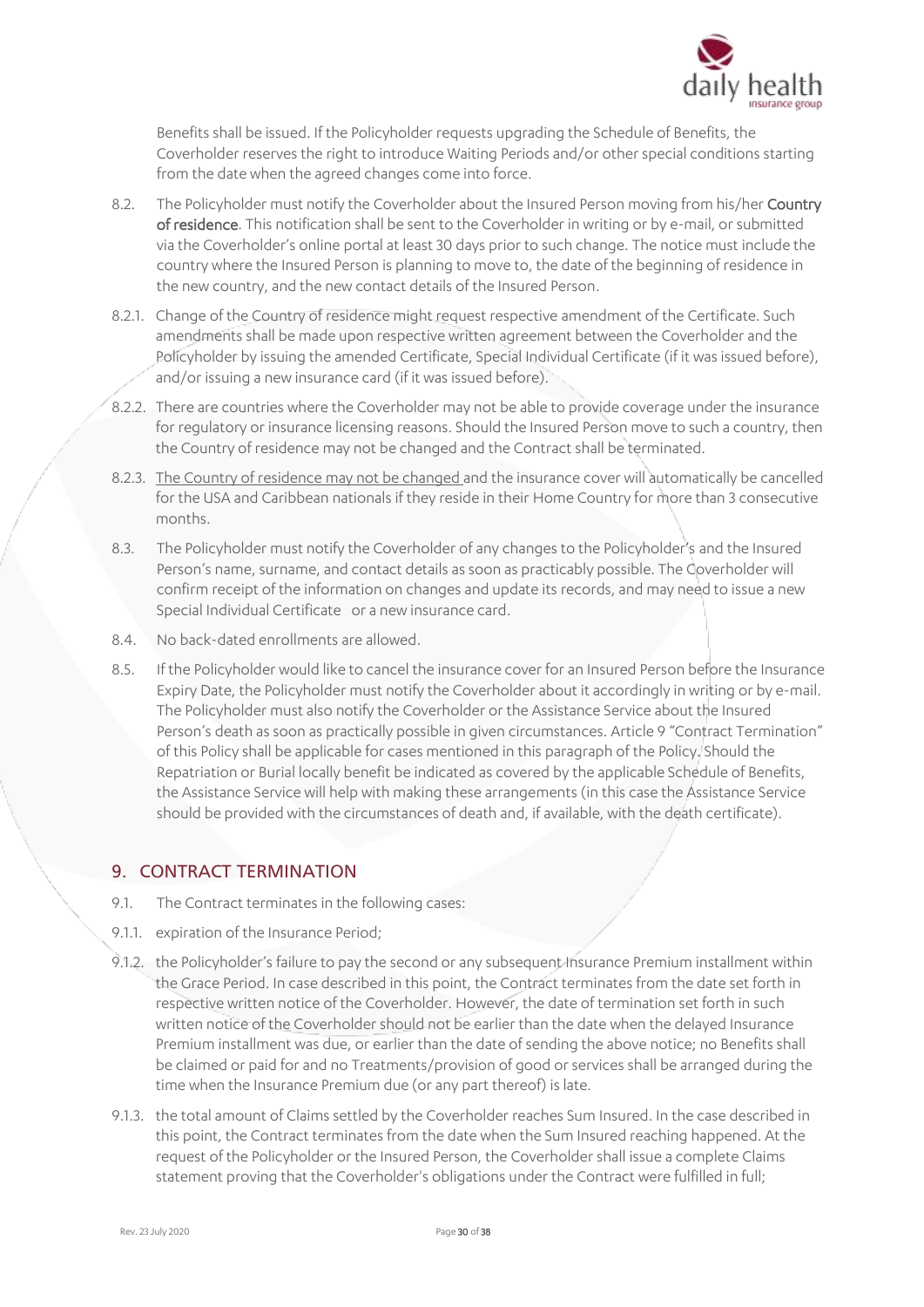

- 9.1.4. Policyholder's unilateral termination of the Contract. In case described in this point the Contract terminates from the date of the Coverholder's receipt of relevant request, or from the date set forth in such request if it falls later than the date of the Coverholder's receipt;
- 9.1.5. in the case of death of the Insured Person, the Contract terminates on the date of the Insured Person's death as said in the death certificate or the court decision according to which the Insured Person was declared deceased;
- 9.1.6. subject to mutual agreement between the Policyholder and the Coverholder. In this case the Contract terminates from the date of signing of respective termination agreement or from the date set forth in such an agreement;
- 9.1.7. at the initiative of the Coverholder in cases foreseen in this Contract and/or in applicable laws. In the case foreseen in this point, the Contract terminates from the date set forth in the written notice of the Coverholder but not earlier than the date of delivery of such a notice to the Policyholder;
- 9.1.8. the Insurer loses legal grounds to process Personal data of the Insured Person in accordance with the Contract. In the case foreseen in this point, the Contract shall terminate as of the date as set in respective notice of the Coverholder. No Insurance Premium refund can be arranged under the Contract terminated in this way;
- 9.1.9. when the Policyholder (an entrepreneur/legal entity) has arranged insuring of its employees/members under the Contract, then the Contract shall terminate in respect of the specific Insured Person should the relevant employment/membership relationship cease.
- 9.1.10. in other cases stipulated by the applicable law and/or the Contract.
- 9.2. The Contract may also be early terminated at the request of the Coverholder in case the Policyholder refuses to pay additional Insurance Premium due in accordance with the Contract.
- 9.3. In case of the Contract cancellation by the Policyholder prior to the Insurance Period commencement or within the Cooling off period, the Coverholder shall refund to the Policyholder 100 % of the paid Insurance Premium within 20 business days from the date when the Policyholder's cancellation notice was received by the Coverholder (save for the exceptions foreseen below in paragraph 9.4 and/or elsewhere in the Contract).
- 9.4. If the Certificate is cancelled by the Policyholder after the Insured Person received some Medical Treatment or assistance covered by the Contract, then:
- 9.4.1. no Insurance Premium refund is available under Contract, where less than 5 persons are insured at the Contract cancellation moment, unless otherwise agreed between the parties in the Contract;
- 9.4.2. if 5 or more persons are insured under the Contract at the moment when it is cancelled in respect of any number of Insured Persons, the Coverholder shall refund the Policyholder part of relevant Insurance Premium, that shall be determined according to the following formula (if not otherwise is established in the Certificate):

 $R = P \times (100\% - k) \times U$ : I,

where

R — means Insurance Premium Refund Amount;

P — means Insurance Premium Amount received by the Coverholder for relevant period, as specified in the Certificate;

k — means a percentage of Insurance Premium reflecting the Insurer's expenses associated with the Insurance Contract administration and termination. If not otherwise is established in the Contract, k equals 30%;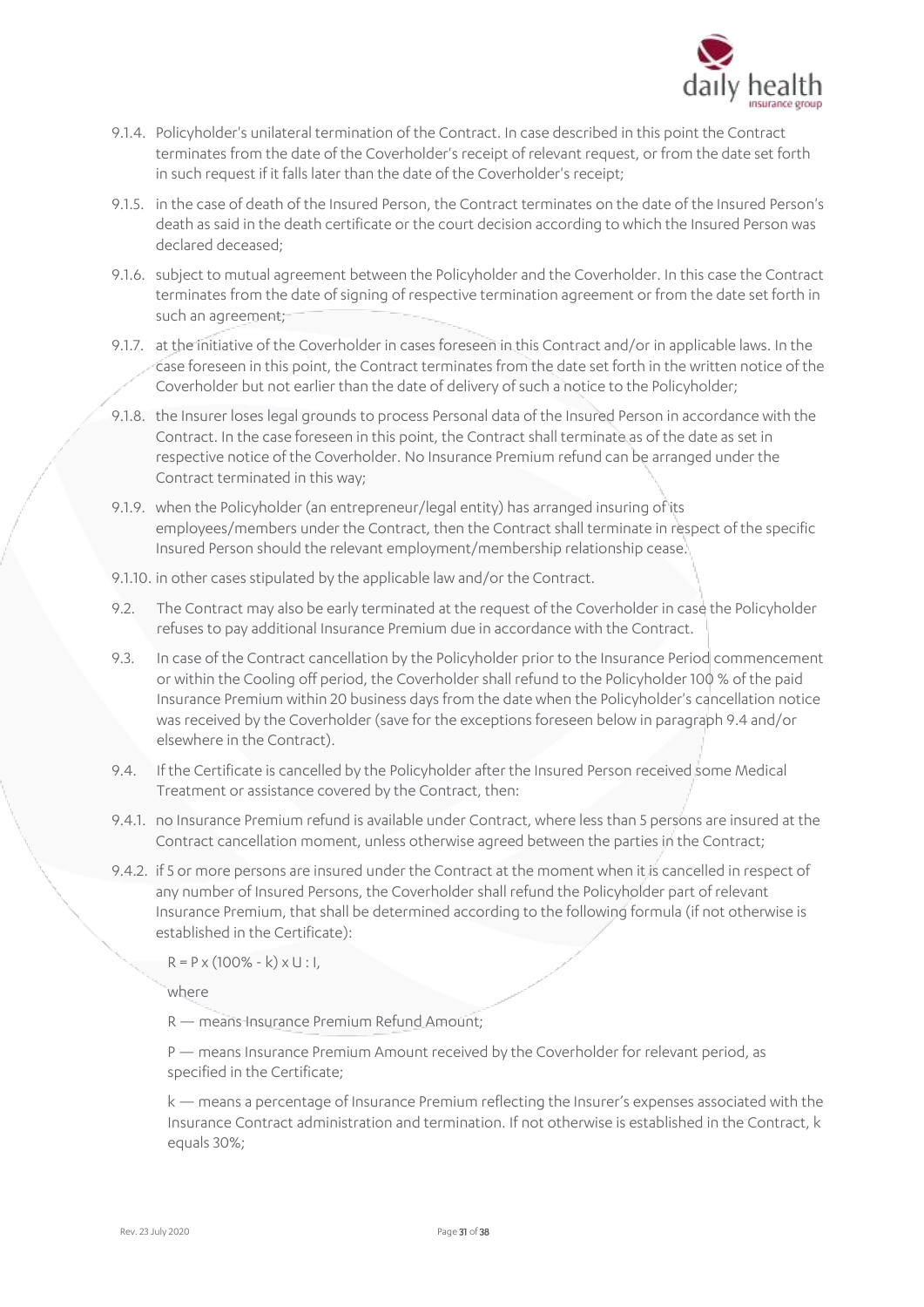

U — means the number of days between the actual Contract termination date and the end date of the period for which the Insurance Premium was received by the Coverholder;

I — means the number of days of the Insurance Period, for which the Insurance Premium was received by the Coverholder.

9.5. Subject to respective instructions of the Policyholder, transfer of the refundable Insurance Premium amounts can be postponed till expiry of the original Insurance Period or off-set against enrollment of new Insured Persons in the future.

### 10. RENEWAL PROCEDURE

- 10.1. The Contract can be renewed on each Anniversary Date of the Insurance Start Date, subject to the wording of the Policy and the Insurance Premium rates approved by the Insurer at the time of each Anniversary Date, which the Coverholder will inform the Policyholder about in writing prior to the Anniversary Date.
- 10.2. For the avoidance of any doubts, the Coverholder is entitled to apply revised Policy as of renewal of the Contract.
- 10.3. Prior to the Anniversary Date, the Coverholder will send to the Policyholder a renewal offer. The Insurance Premium due on the Anniversary Date will depend on the Insured Person's age on this Anniversary Date.
- 10.4. Should the Policyholder wish for any changes to be made to the Contract as of the Anniversary Date, the Coverholder must be notified thereof in writing or by e-mail at least 10 working days prior to respective Anniversary Date as foreseen in Article 8 of this Policy.
- 10.5. The Contract shall be recognized as renewed upon receipt by the Coverholder of relevant Insurance Premium in due time. It shall be deemed that by paying the Insurance Premium the Policyholder agrees to all the insurances conditions as indicated in the renewal offer.
- 10.6. Children can continue to be covered under the Contract as Dependents for appropriate rate up to their 18<sup>th</sup> birthday, or up to their 24<sup>th</sup> birthday if they are enrolled in full-time education (the proof of enrolment to full-time education must be submitted to the Coverholder).
- 10.7. If a child aged between 18 and 24 years is no longer a full-time student, he/she is no longer eligible for cover under the Contract as a Dependent; however, he/she can apply for this insurance in his/her own right by completing and signing an application form and paying the appropriate Insurance Premium. Providing that the Insurance Premium is paid on or before the Anniversary Date and there is no break in cover, the original Insurance Start Date shall be maintained.

## 11. DUTY OF DISCLOSURE

11.1. The Policyholder and the Insured Person must take proper care and concern when answering any questions asked by the Coverholder when entering into the Contract, at its renewals, etc., ensuring that any information provided is accurate and complete. The Policyholder and the Insured Person are liable to disclose to the Coverholder all circumstances known to them (including but not limited to the circumstances declared in the relevant insurance application form), which are significant for the assumption of the insurance risk under the Contract (i.e. all circumstances that are likely to have an influence on the Insurer's decision to accept the risk/on the conditions subject to which the risk may be accepted). When the Coverholder makes decision about terms and conditions on which a person could be insured under a Contract, it fully relies on the information provided by the Policyholder and the Insured Person.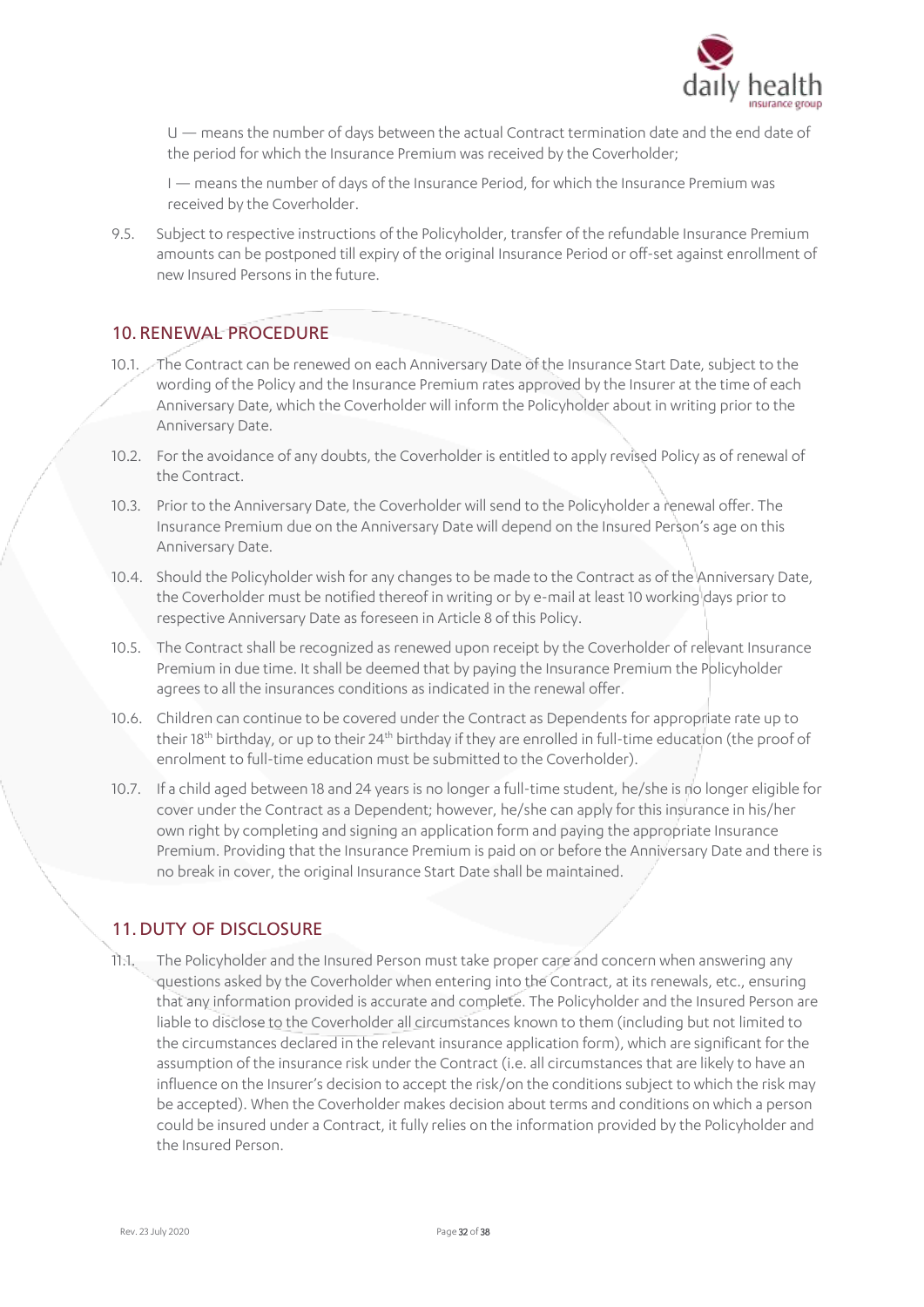

- 11.2. If the Coverholder establishes that, when entering into the Contract, at its renewal etc., the Policyholder and/or the Insured Person deliberately or recklessly provided the Coverholder with untrue and/or misleading and/or incomplete information, the Coverholder will have the right to:
	- a. treat such Contract void from the start;
	- b. decline all Claims thereunder; and
	- c. retain the Insurance Premium received; and
	- d. demand reimbursement of all the Benefits as paid by the Coverholder under such Contract;
	- e. demand reimbursement of all other cost and damages as suffered by the Coverholder in relation thereto.

The Coverholder will notify the Policyholder about the above-mentioned accordingly in writing or by e-mail.

- 11.3. If the Coverholder establishes that (when entering into the Contract, at its renewal etc.) the Policyholder and/or the Insured Person has carelessly provided the Coverholder with untrue and/or misleading and/or incomplete information, and if no Claim has ever been reported to the Coverholder, the latter (at its sole discretion) will have the right to:
	- a. treat the Contract void from the start, refuse to pay any Claim thereunder and return the Insurance Premium received; or
	- b. propose changes to the conditions of the Contract with due regard to the accurate and complete information that has become available.

The Coverholder will notify the Policyholder in writing or by e-mail if (a) or (b) applies. If within 10 days as of receipt of the Coverholder's notice about applicability of point (b) the Policyholder does not accept the Coverholder's proposal, the Contract shall automatically lapse in line with point (a).

- 11.4. If the Coverholder establishes that (when entering into the Contract, at its renewal etc.) the Policyholder and/or the Insured Person has carelessly provided the Coverholder with untrue or misleading or incomplete information, and if a Claim has ever been reported to the Coverholder under such Contract, the latter shall (in writing or per e-mail) propose to the Policyholder changes to the conditions of the existing Contract to be made with due regard to accurate and complete information. If within 10 days since the Coverholder's respective notice the Policyholder does not accept the Coverholder's proposal, the Contract shall lapse automatically and the Coverholder will have the right to:
	- a. decline all Claims under such Contract;
	- b. retain the Insurance Premium received;
	- c. demand reimbursement of all the Benefits as paid by the Coverholder under such Contract;
	- d. demand reimbursement of all other cost/damages suffered by the Coverholder in relation thereto.
- 11.5. If the Policyholder, the Insured Person, or anyone acting on their behalf, makes a false, fraudulent, or intentionally exaggerated Claim, or if fraudulent means/devices have been used by the Insured Person/Dependent/anyone acting on their behalf to obtain a Benefit under the Contract (for example, a loss that is fraudulently caused and/or exaggerated and/or supported by a fraudulent statement or other device), the Coverholder:
	- a. will not be liable to pay such Claim; and
	- b. any amount paid by the Coverholder in respect of such Claim will become immediately due and owing to the Coverholder; and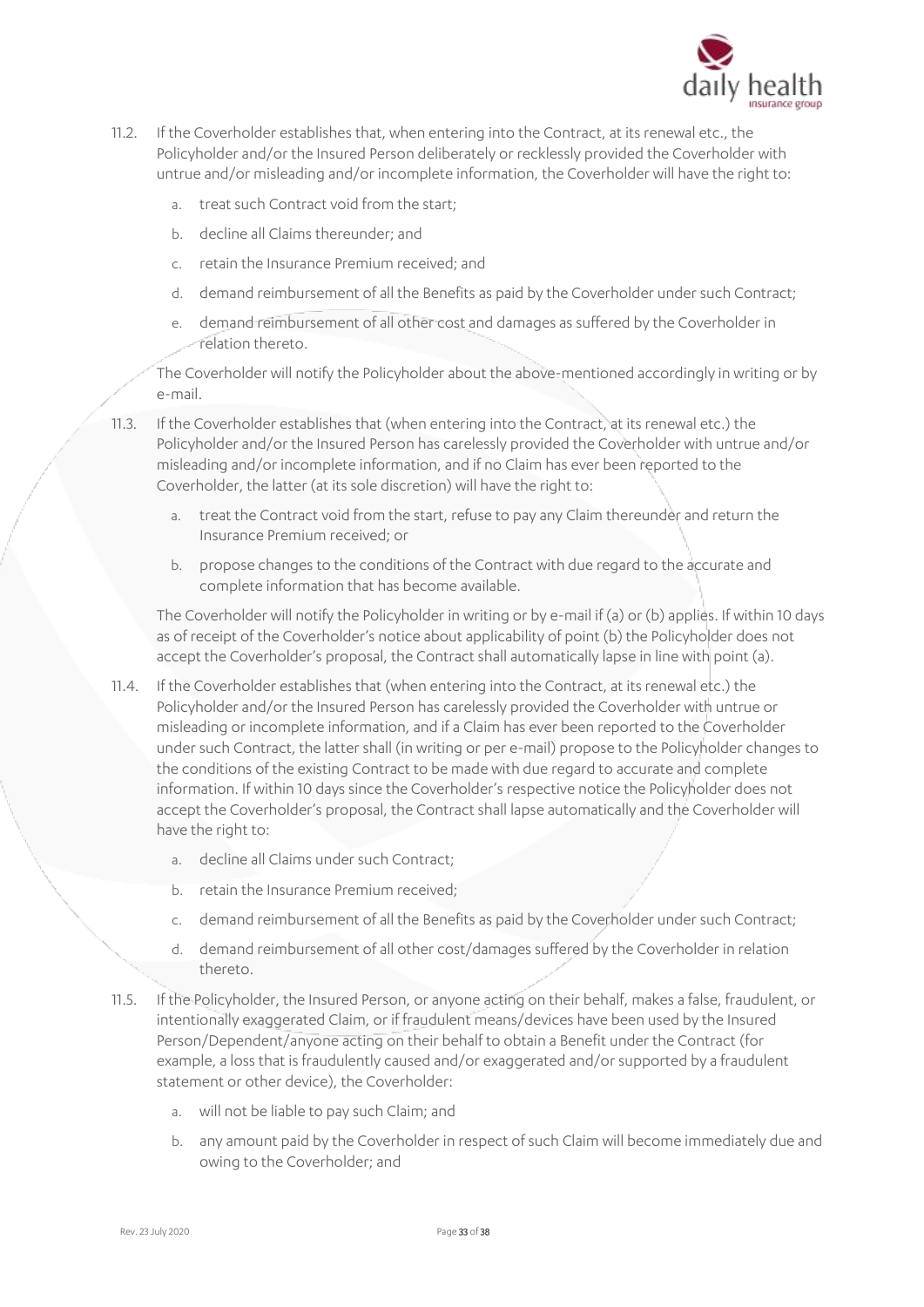

- c. should the Insured Person be insured by the Policyholder (as its employee, member or else), the Coverholder reserves the right to inform the Policyholder about such fraudulent acts of the Insured Person or his/her representatives;
- d. may by notice to the Policyholder treat the Contract as having been terminated with effect from the time of the fraudulent act.

If the Coverholder exercises its right under point (d) above:

- it shall not be liable to the Policyholder or to the Insured Person in respect of a relevant event occurring after the time of the fraudulent act. A relevant event is whatever gives rise to the Coverholder's liability under the Contract (such as the occurrence of a loss, the making of a Claim, or the notification of a potential Claim); and
- it need not return any of the Insurance Premium paid.

## 12.DATA PRIVACY

12.1. For the purpose of entering into, implementing, and renewing the Contract, the Insurer and the Coverholder will need the Personal data of persons to be insured, Insured Persons, and Dependents. Any Personal data requested will be adequate, relevant and limited to what is necessary. If the person to be insured/Insured Person/Dependent does not wish to provide this to the Coverholder, the Coverholder will not be able to arrange entering into and implementation of the Contract request (e.g. tailoring offerings, preparing the Contract wording, handling Claims, etc.).

Processing of Personal data under the Contract shall be subject to relevant applicable laws on Personal data protection. When processing Personal data the Coverholder shall be subject to the Regulation (EU) 2016/679 of the European Parliament and of the Council of 27 April 2016 on the protection of natural persons with regard to the Processing of Personal data and on the free movement of such data, and repealing Directive 95/46/EC (General Data Protection Regulation).

- 12.2. The following Personal data of data subjects may be processed based on the Contract:
	- a. full name;
	- b. age/date/place of birth;
	- c. gender;
	- d. address and other contact details (Country of residence, data related to planning on moving out of the Country of residence, Home County, e-mail address, telephone numbers);
	- e. identification data identification document number (i.e. passport number), identification document;
	- f. social security-related data (including social security card number and other related data);
	- g. membership in an organization (for instance, when the Policyholder arranges insuring its members under the Contract);
	- h. travel-related data;
	- i. IP addresses when visiting the Insurer's/Coverholder's webpage without disabling cookies;
	- j. nationality, citizenship;
	- k. marital status;
	- l. employment-related data data pertaining to occupation/profession (current and previous), employment start and termination date, vacation, pregnancy, as well as other working time and absence from work;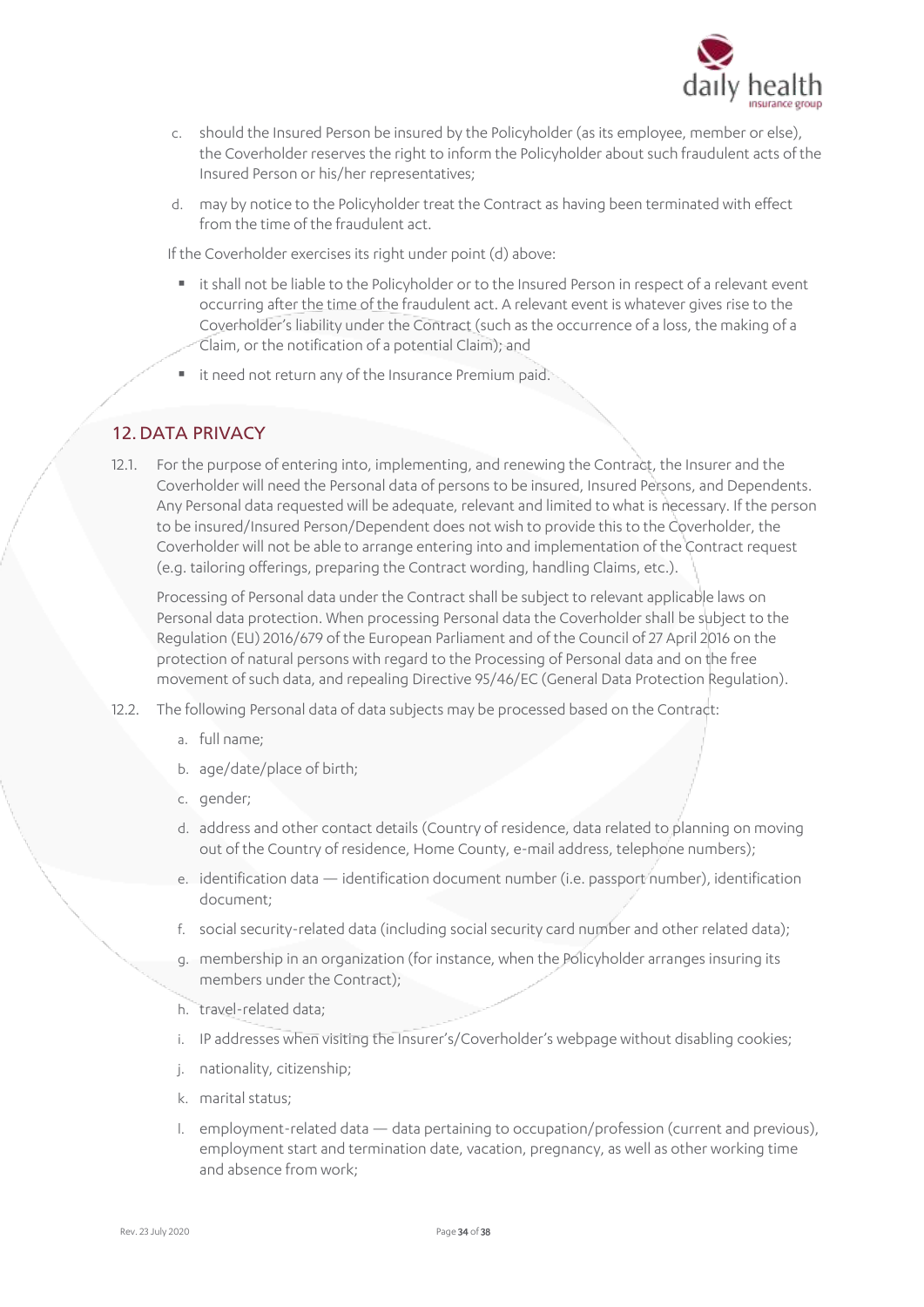

- m. signature, photo;
- n. results of Criminal Checks relating to prevention of Fraud and/or Terrorist Activities if mandatory and requested by applicable laws;
- o. Dependents/Spouse/Partner/Family Details;
- p. bank and related financial/taxation data (including copies of bank cards, credit/debit card, and bank account details);
- q. health and medical history, medical condition related Personal data, such as data on Medical Treatment, goods, and services as provided to data subjects; data resulting from medical reports or from death certificates; medical and medical Claims history; details of physical and psychological health or medical conditions; etc.;
- r. other Personal data that may be shared by the data subject/Policyholder.

Personal data to be processed under the Contract will be obtained directly from data subjects or indirectly from third parties (e.g., family members and representatives, Policyholder, insurance intermediaries, Doctors, Providers, state institutions, and other third parties as authorized to disclose such Personal data).

- 12.3. The Privacy Notice / Privacy Policy of the Insurer, which may be found on its website, provides detailed information on Personal data processing by the Insurer. Full information about how Personal data shall be processed by the Coverholder is provided in the Privacy Policy, which can be viewed by clicking on the site terms and conditions at the website www.dhig.net.
- 12.4. The Controller of Personal data of the persons to be insured, Persons Insured and Dependents shall be the Insurer. The contact details of the Insurer are as indicated in the main body of the Certificate / Special Individual Certificate.
- 12.5. The Coverholder is the Processor of Personal data as appointed by the Insurer. Subject to specific terms as agreed between the Insurer and the Coverholder, the Coverholder is entitled to engage other Processors as may be necessary for Processing of Personal data for the purposes as set in paragraph 12.8 of this Policy.
- 12.6. For the purposes as set in paragraph 12.8 of the Policy, the Personal data may be disclosed to Reinsurers, co-insurers, Medical Consultants, the Assistance Service, other Providers, technical consultants, insurance administration service providers, lawyers, auditors, financial and tax related advisors, banks and fraud investigators, as well as supervising state authorities.
- 12.7. The contact of the data protection officer of the Coverholder: **dpo@dhig.net**. The contact details of a data protection officer of the Insurer (should the Insurer be obliged to appoint a data protection officer in accordance with applicable laws) are indicated in its Privacy Notice / Privacy Policy.
- 12.8. Purposes of Personal data processing in relation to the Contract: execution and administration of the Contract (including but not limited to Underwriting and Claims handling), administration of debt recoveries, insurance mediation, research or for statistical purposes, fraud prevention, meeting legal obligations, and arranging redistribution of the insurance risk (for arranging reinsurance and/or coinsurance), other purposes as allowed under applicable laws.
- 12.9. Legal grounds for Processing of Personal data under the Contract may be as follows:
	- a. Processing is necessary for the performance of the Contract this shall include such activities as Underwriting, providing the Policyholder with offers/renewal offers/ information about quotation, assessing individual insurance application or health questionnaire completed by the Insured Person/Dependents/ persons to be insured, managing and administrating the Contract, handling Claims, and providing other services to the Insured Persons and Dependents.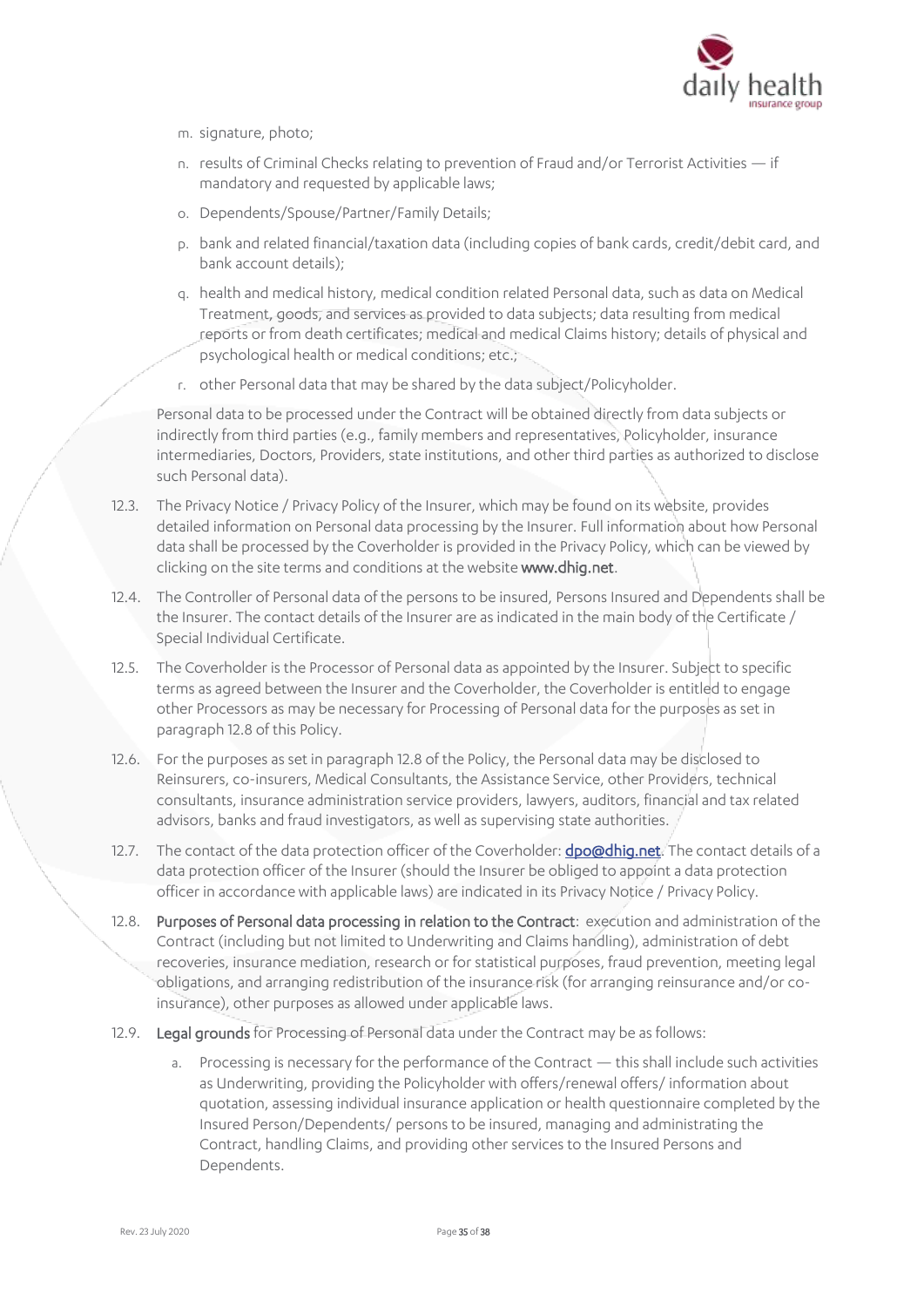

- b. consent of the data subject/explicit consent of the data subject this will be relied on (for instance) for Personal data Processing activities related to Processing of health-related Personal data.
- c. Processing is necessary for the compliance with legal obligations this will be relied on (for instance) when the Insurer has a legal or regulatory obligation to use such personal information;
- d. Processing is necessary in order to protect vital interests of the data subject or another natural person,
- e. Processing is necessary for the purpose of legitimate interests this will be relied on (for instance): (a) when the Insurer has an appropriate business need to process Personal data and such business need does not cause harm to the Insured Person/Dependent. The Insurer will rely on this for activities such as maintaining its business records, developing, improving its insurance products and services related thereto, and providing information about its products and services to the Policyholder and to the Insured Persons; or (b) when the Insurer/the Coverholder needs to use such personal information to establish, exercise or defend Insurer's/Coverholder's legal rights. The Insurer/Coverholder will not use its legitimate interest to process data subject's Personal data when data subject's interests, rights, and freedoms take priority.
- f. Other legal grounds as allowed by applicable laws.
- 12.10. Personal data may be processed both inside and outside of the European Economic Area (EEA) by the parties specified in paragraph 12.6 above, subject always to contractual restrictions regarding confidentiality and security in line with applicable data protection laws and regulations. When transferring Personal data outside EEA, appropriate safeguards for such data transfer (for example, standard data protection clauses as approved by the European Commission) as required by applicable laws shall be ensured. Personal data will not be disclosed to parties who are not authorized to process them. The Coverholder will not use personal information or pass it on to any other person for the purposes of marketing further products or services without an explicit consent of the data subject.
- 12.11. Where permitted by applicable law or regulation, the data subject shall have the following rights:
	- a. to access his/her Personal data to learn the origin of the data, the purposes and ends of the Processing, the details of the data Controller(s), the data Processor(s), and the parties to whom the data may be disclosed;
	- b. to withdraw his/her given consent at any time where his/her Personal data is processed based on such a consent;
	- c. to update or correct his/her Personal data so that it is always accurate;
	- d. to delete his/her Personal data from the records if it is no longer needed for the purposes indicated above, subject to regulatory Personal data retention requirements;
	- e. to restrict the Processing of his/her Personal data in certain circumstances, for example where the data subject has contested the accuracy of his/her Personal data, for the period enabling verifying its accuracy;
	- f. to obtain his/her Personal data in an electronic format;
	- g. to exercise the right to data portability;
	- h. to file to the relevant data privacy authority;
	- i. other rights as set by relevant applicable laws.

The data subject may exercise his/her rights by contacting the Insurer (under contact details as indicated in the main body of the Certificate and/or in its Privacy Notice / Privacy Policy) and/or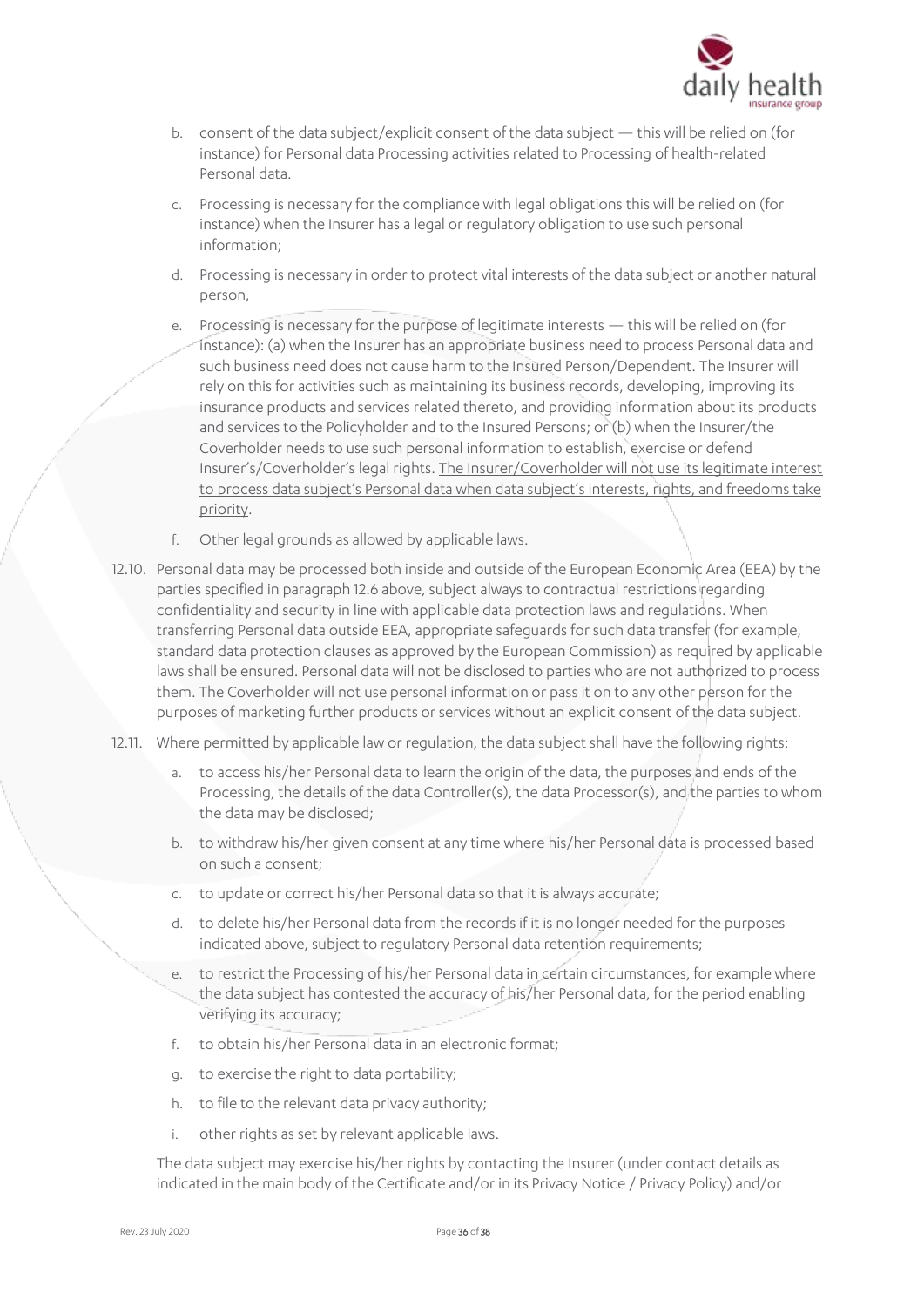

Coverholder at data@dhig.net, while providing his/her name, Contract number, the Policyholder, email address, and the purpose of the request. Where permitted by applicable law or regulation, the data subject shall have the right to object to Processing request stopping Processing of his/her Personal data under the Contract. Under such circumstances, the Processing of Personal data will be stopped, unless permitted by applicable laws and regulations. Should the Coverholder be not in the capacity to duly respond to received data subject's request (e.g. because the Coverholder is the Processor and not the Controller of Personal data of this data subject), then the Coverholder will refer such request to the respective Controller of this Personal data.

- 12.12. The Personal data collected under the Contract will be retained for a period of time equal to the duration of relevant Insurance Period (including any renewals thereof) and for up to the following 10 years from the date the Contract expires, save for cases where a longer retention period is required for possible disputes, requests of the competent authorities or pursuant to the applicable laws. The specific term of retention of Personal data shall be as determined by the Controller of this data (i.e. the Insurer) and applicable laws. Once the retention period is over the data will be deleted or anonymized as obligatory under applicable laws.
- 12.13. In order to prevent or detect fraud and money laundering, the Insurer / Coverholder may check personal details with fraud prevention agencies and sanction websites, who may record a search. Searches may also be made against other insurers' databases. If fraud is suspected, information will be shared with those insurers. Other users of the fraud prevention agencies may use this information in their own decision-making processes.
- 12.14. The Insurer / the Coverholder may also conduct credit reference checks in certain circumstances.
- 12.15. The Insurer / the Coverholder may use automated tools with decision-making to assess individual application for insurance or individual health questionnaire and for Claims handling processes. If the Insured Person objects to an automated decision, the Insurer / Coverholder may not be able to offer the insurance quotation.

### 13. COMPLAINTS

- 13.1. Should the Insured Person have questions or complaints (including but not limiting to complaints regarding the Assistance Service or Providers as engaged by the Coverholder), he/she may firstly call the helpline phone as set in the main body of the Certificate. If the question/complaint is not resolved to the satisfaction of the Insured Person, then he/she is entitled to contact the Coverholder per email: complaints@dhig.net. The Coverholder will handle the complaint as soon as practicably possible and present the complaining person with an answer within a reasonable period of time from the moment of receipt of a complaint, but not later than 60 calendar days.
- 13.2. Should the Insured Person be not satisfied with the answer/reaction of the Coverholder, he/she may contact the Insurer per client service e-mail as set in the main body of the Certificate.

### 14. FINAL PROVISIONS

#### 14.1. Confidential information

In accordance with this Policy, the following information shall be deemed to be confidential:

- a. the amount of the Insurance Premium paid under the Contract and special conditions of insurance, if any has been agreed between the parties to the Contract;
- b. the Personal data as processed under the Contract:
- c. other data that is acknowledged to be confidential under the applicable laws and/or common sense/common business practice.